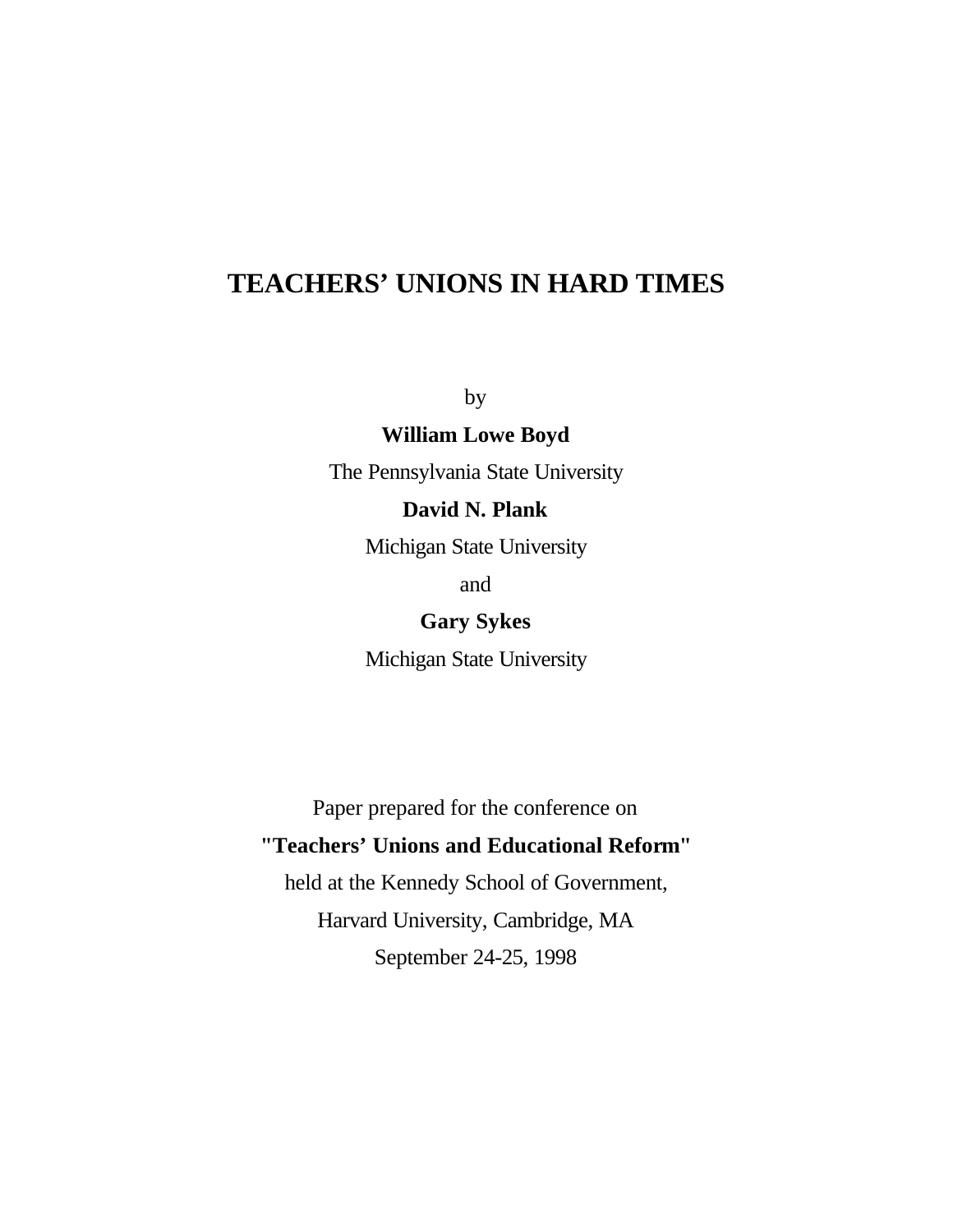# **TEACHERS' UNIONS IN HARD TIMES**

William Lowe Boyd, David N. Plank, and Gary  $\text{Sykes}^1$ 

"How are the mighty fallen, and the weapons of war perished!"

II Samuel, 1:26-27

#### **INTRODUCTION**

In the 1970s and 1980s, teachers' unions in Michigan and Pennsylvania were among the most powerful in the United States. They won rapid and substantial gains for their members, in large part because of their readiness to send teachers out on strike, and they played a dominant role in school politics and state politics more generally. With the election of activist Republican Governors in both Michigan and Pennsylvania in the 1990s, however, the power of the teachers' unions began a precipitous decline. They now find themselves in an extremely weak position in both states. Rather than being the protagonists of reform they are by-standers at the reform parade, and even at times the objects of reforms initiated by their political adversaries.

In Michigan, Governor John Engler and his allies have devoted considerable political energy to reducing the power of teachers' unions, portraying the unions as obstacles to needed changes in the educational system and justifying their attacks on the unions as essential steps toward educational reform. Michigan's teachers' unions have played into this strategy, and arguably made their own situation worse, by responding to political attacks with transparently political counterattacks, by predictably and vehemently opposing proposals for educational change put forward by their political rivals, by insisting that educational improvement necessarily requires more money for the public school system, and by defending the claim that an attack on the teachers' unions is the same as an attack on public education. This last claim has been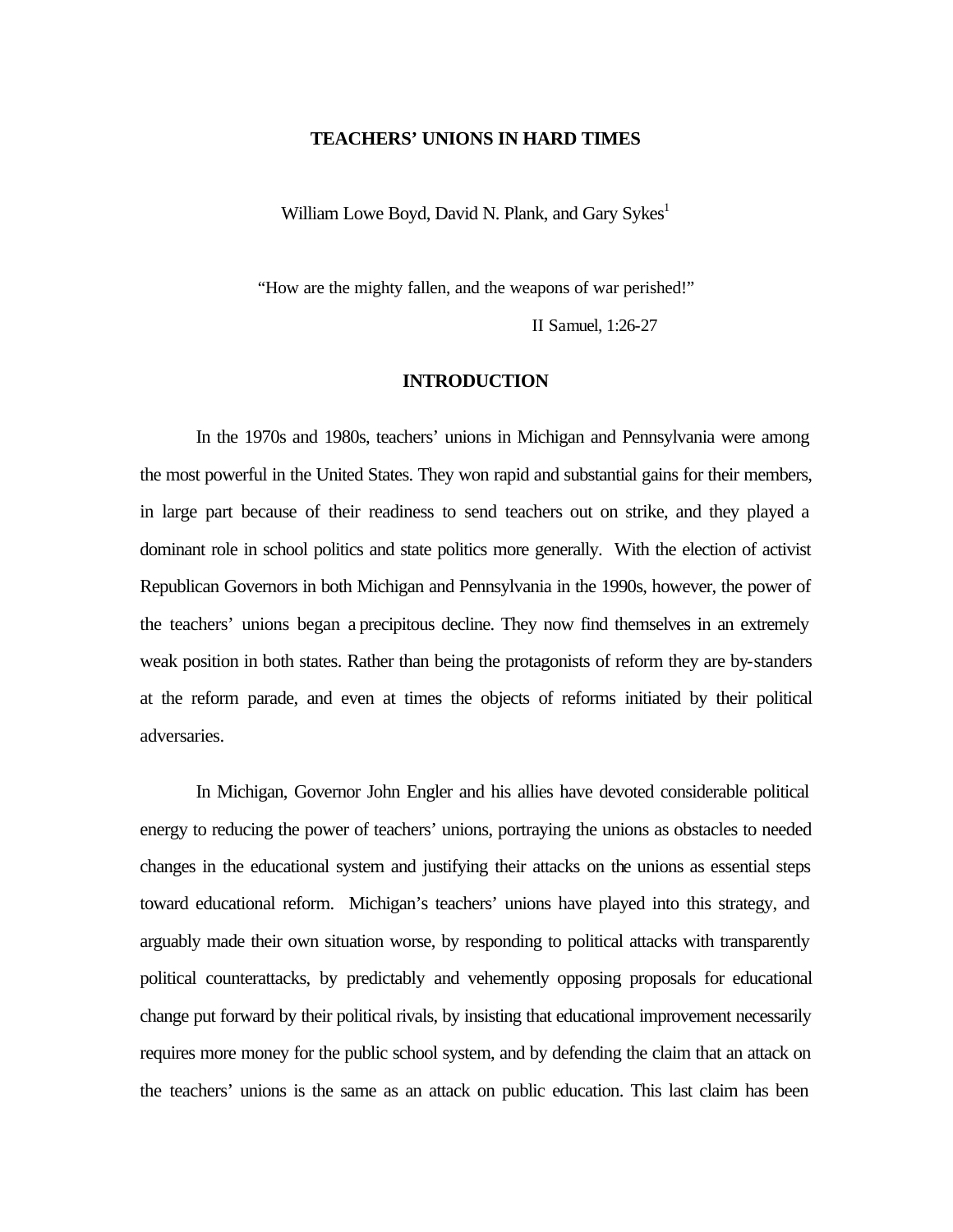significantly undermined, however, both by the concerted efforts of the Governor to deny it and by the unions' past adherence to a strategy based on frequent strikes and "political hardball." In Pennsylvania, Governor Tom Ridge has argued that the whole public school monopoly needs to be opened up and made more efficient, effective, and accountable. Rather than attacking the teachers' unions directly, he has pursued policies which implicitly damage the interests of the public school establishment, ignoring or by-passing unions and other defenders of the status quo in the process.

Neither Governor Ridge nor Governor Engler has seen any need to enlist the unions as partners in advancing their reform agendas, which include expanded opportunities for parental choice and an enhanced state role in setting and enforcing academic standards. For their part, the unions in both states have failed to advance a politically viable alternative to the reform strategies favored by their adversaries. Their energies are largely devoted to protecting their members against erosion in their economic position, and to defending the public school system against the threat of vouchers. As the unions' power has diminished, however, their capacity to accomplish either of these ends has fallen into some doubt.

If the ultimate goal of educational reform is school improvement, the Governors' strategy depends for its ultimate success on the recruitment of teachers to the cause of reform, independent of their unions. (If the goal is to weaken the "public school monopoly," on the other hand, there is no need to recruit teachers at all.) The question that remains to be answered is whether teachers will rally to the cause of school improvement when the reforms championed by Governors Engler and Ridge appear likely to bring them less job security, closer evaluation, and reduced salaries and benefits. We address this question in the concluding sections of this paper.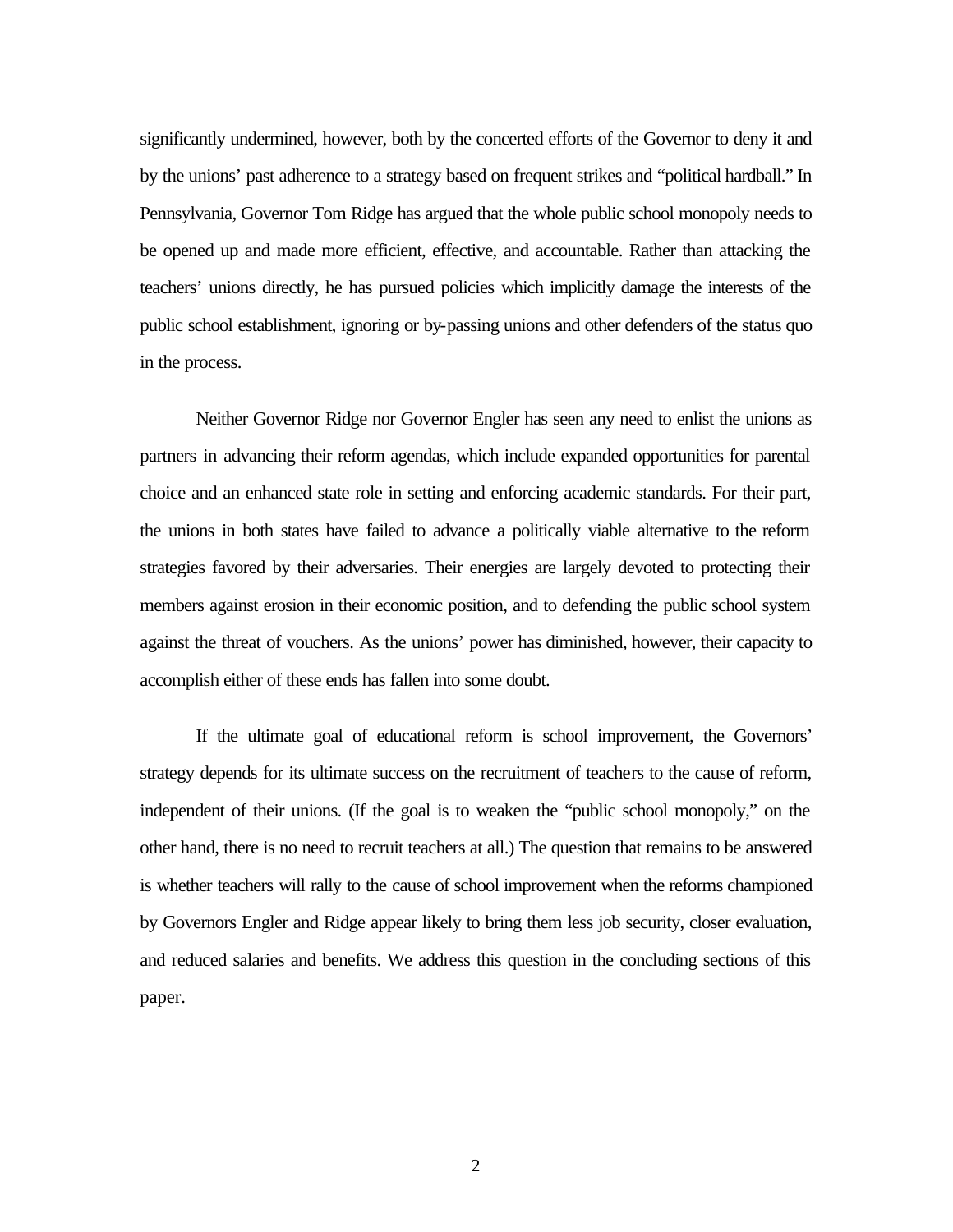### **MICHIGAN: LOSING BATTLES**

The recent history of teachers' unions in Michigan is a history of defeat and decline.<sup>2</sup> In the late 1960s and 1970s, strengthened by new legislation on collective bargaining for public sector employees, the Michigan Education Association (MEA) and the Michigan Federation of Teachers (MFT) won dramatic gains in salaries, benefits, and job security for their members. These gains were won in substantial part through the unions' exploitation of an expanded right to strike, in conjunction with pattern bargaining that sought to match gains won in one district (often after a strike) with similar gains in neighboring districts. Between 1967 and 1980 there were 454 teachers' strikes against public school districts in Michigan, an average of almost 35 per year (Citizens Research Council, 1994).

In the 1980s the strikes continued, at a somewhat diminished pace (18 per year, on average), and teachers' salaries continued to rise rapidly. In addition, the MEA established itself as one of the dominant forces in Michigan politics, assuming "Godzilla-like" pre-eminence within the state Democratic party (McDiarmid, 1993). In 1993, for example, the MEA was reported to have provided more than \$1.4 million in political contributions to candidates and causes in the preceding year, including more than \$900,000 for Democratic candidates for the Michigan House of Representatives (Farrell, 1993). The union was also identified as one of the two most powerful lobbying organizations in Michigan, along with the Chamber of Commerce (*Inside Michigan Politics*, 1993).

The political fortunes of Michigan's teachers' unions took a decisive turn for the worse in 1990, however, when John Engler upset James Blanchard to win the gubernatorial election. Engler's animosity toward the MEA was and remains one of the abiding principles of his political career. From his first election to the Legislature in 1970, Engler sought two main goals: to reduce property taxes, and to reduce the power of the teachers' unions. According to one observer of Michigan politics,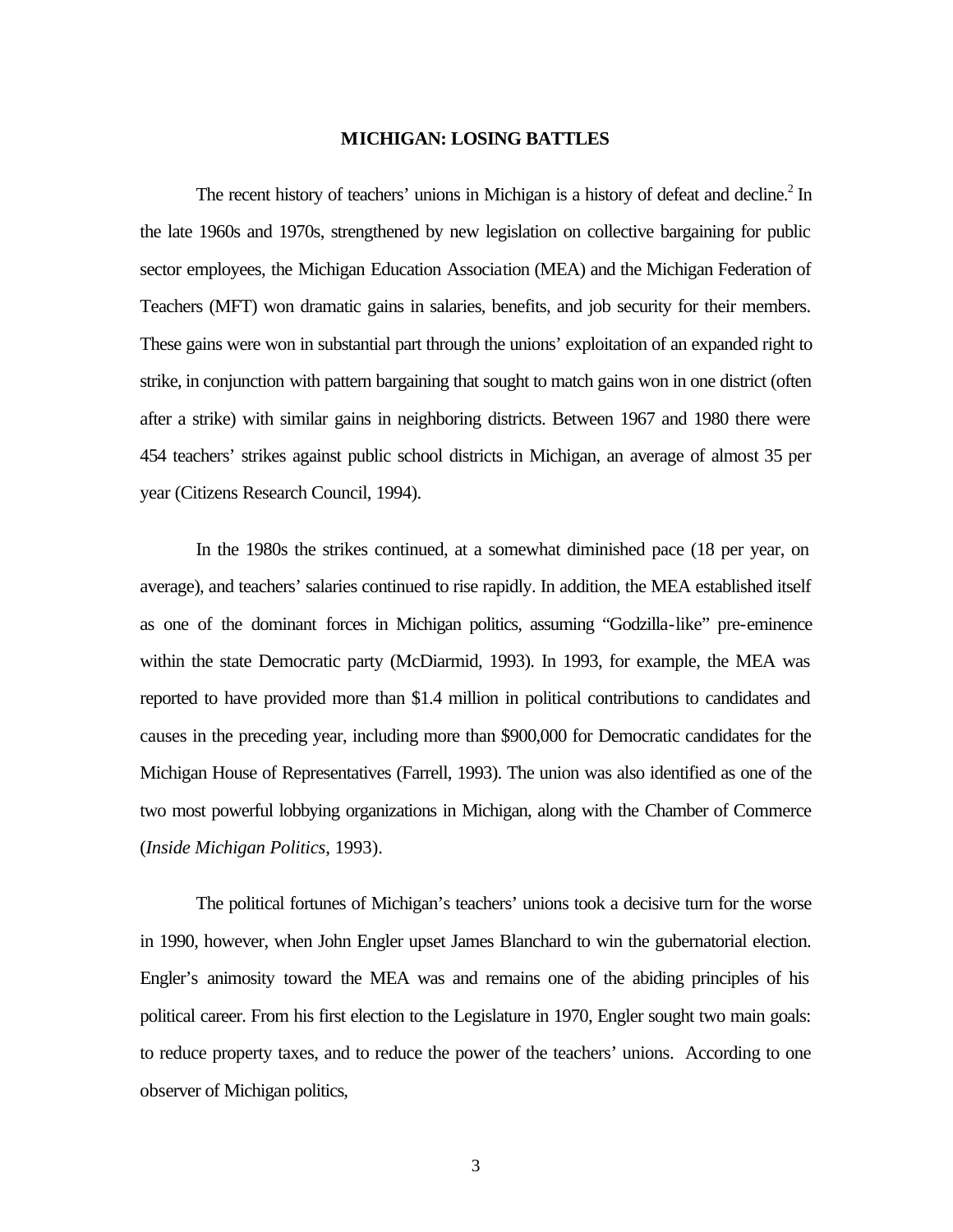. . . I think that [Engler's] anger began more as a matter of outrage and resentment against the MEA and its power. And the idea that the big unions were controlling so many legislators–and in particular the majority party–and ramming through all this legislation. And the teachers were getting more and more, higher and higher salaries, more and more benefits. And that, furthermore, they were constantly funding Democratic campaigns. . . The guy immediately started to work up a real hate and it's never abated.

In the Governor's office Engler worked systematically to reduce the power of the MEA, carrying forward the campaign that he had begun in the Legislature. For its part, the MEA opposed Engler's education policy initiatives at every opportunity, and mobilized to defeat him at the polls. A full year before the 1994 gubernatorial election the MEA's Executive Board took the unprecedented step of meeting and resolving to reject Engler as a candidate for re-election. Having chosen to play "political hardball" (in the words of Lieutenant Governor Richard Posthumus), however, the MEA suffered some major losses as Michigan's political environment changed.

Governor Engler's triumph over the teachers' unions is now virtually complete. He and his allies have successfully demonized the MEA as one of the principal obstacles to educational reform in Michigan, and the union's political influence has been significantly diminished.<sup>3</sup> Teachers have lost their right to strike, and with it much of their leverage in negotiations with local school boards. Their salaries are effectively frozen, and their benefits are under threat. Michigan's other teacher union has suffered along with the MEA, as an MFT leader acknowledges. "He killed us. He went after the MEA and ended up killing us. We were just an annoyance, not an enemy."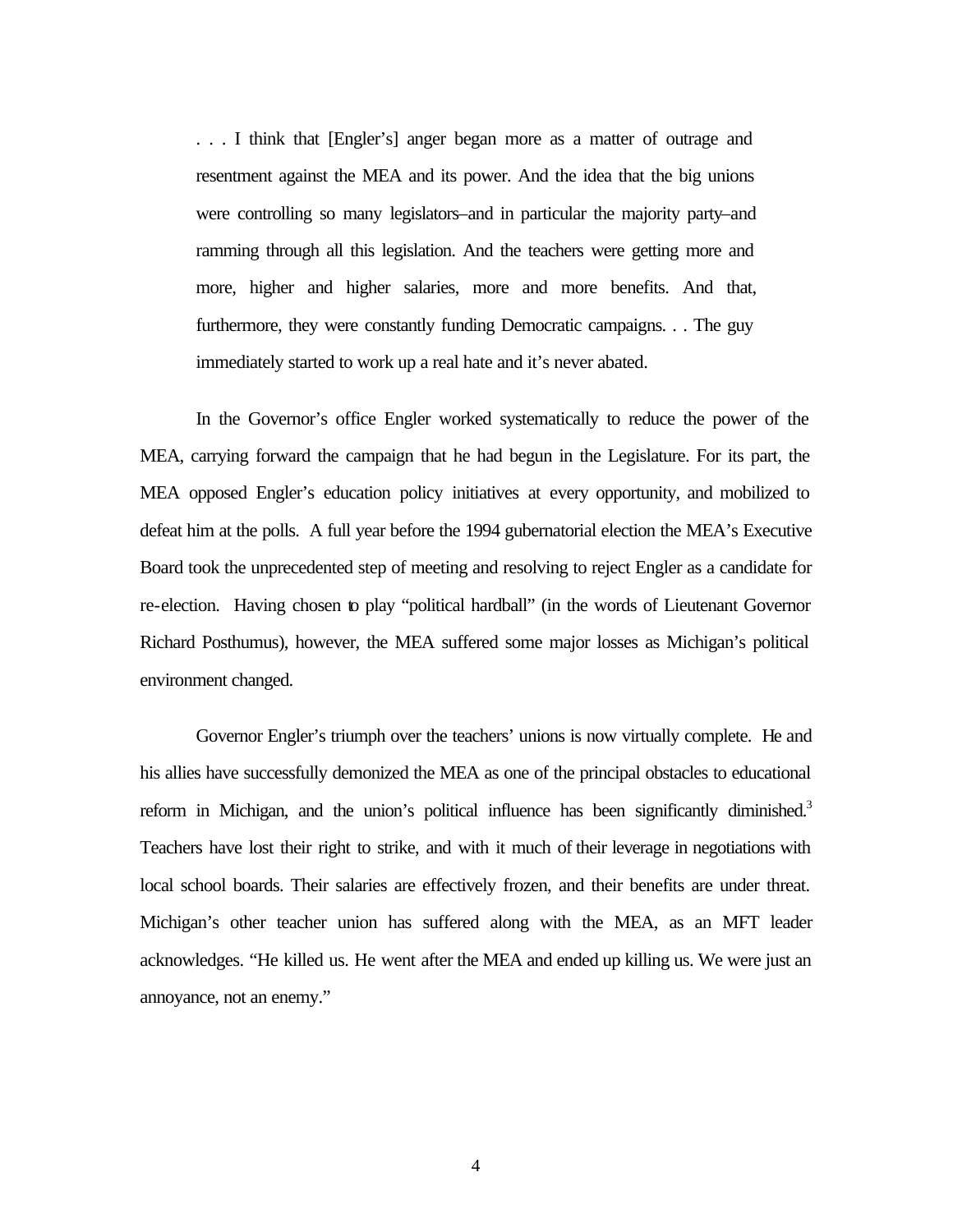#### **Shifts in state policy**

Shortly after assuming the Governor's office Engler fulfilled a campaign promise and put forward a proposal to reduce property taxes and redistribute financial resources in favor of poorer school districts. The MEA organized the opposition to the Governor's "Cut and Cap" plan, which was defeated in a referendum in 1992. Politically vulnerable because of his failure to deliver on his pledge to cut taxes, the Governor recruited the support of his erstwhile opponents including the MEA and put forward a revised plan (the first Proposal A) the following year. Despite nearly universal support from the public school establishment (including the Chamber of Commerce) and the virtual absence of organized opposition, the Governor's plan was once again rejected by the voters.<sup>4</sup>

The urgency of property tax reduction and school finance reform had increased substantially in Michigan when the Kalkaska school district closed its schools in March 1993 (Plank, 1994). The school board and the teachers' union agreed to close the schools three months early rather than make program cuts, after local voters declined for the third time to approve an increase in property taxes to fund school operations. Led by the MEA, Michigan educators portrayed the closing of the Kalkaska schools as a signal that the state government needed to increase its financial support for public education. The President of the union argued that "[Kalkaska] could be any school district in the state. What Kalkaska has done for so many of our citizens is highlight what we said about the crisis being real" (Freeman and Hornbeck, 1993). Governor Engler and his allies interpreted events rather differently, however, arguing that Kalkaska illustrated the selfish and insatiable appetite of educators for additional funds, and their refusal to consider measures to restrain costs or to put the interests of taxpayers or students ahead of their own.

Soon thereafter a Democratic legislator, positioning herself for a gubernatorial campaign, proposed that property taxes simply be eliminated as a funding source for public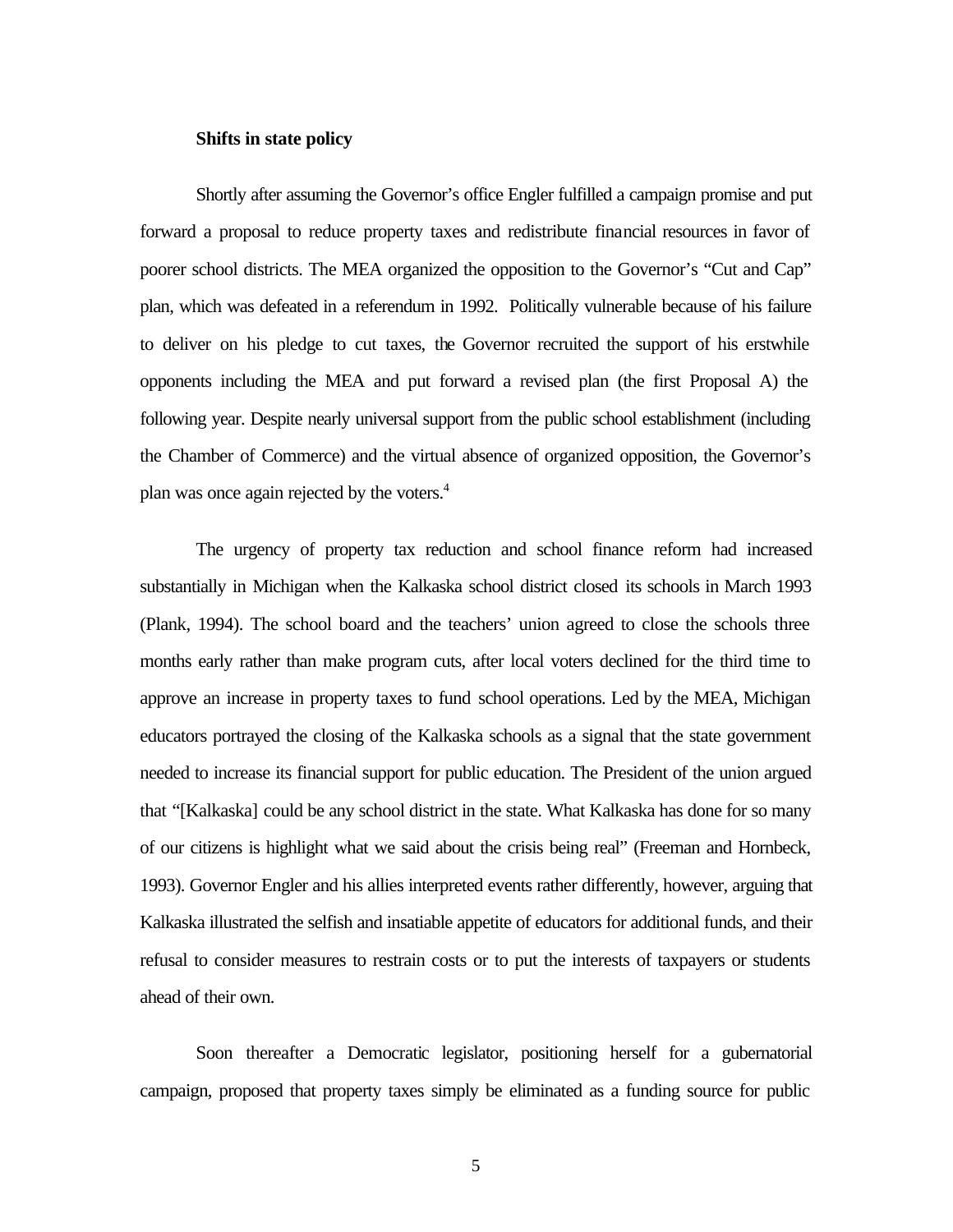schools. Recognizing an extraordinary political opportunity, the Republican caucus supported her bill, and Governor Engler signed it. In the ensuing debate over how to replace the lost revenue, the MEA found itself politically isolated in its advocacy for the restoration of the status quo (Plank, 1994). At the end of a protracted political struggle Michigan voters approved Proposal A,<sup>5</sup> which shifted the main responsibility for funding schools from local school districts to the state (Plank, 1994; Courant, Gramlich, and Loeb, 1994; Vergari, 1995). The changes initiated by Proposal A decisively altered the education policy environment in Michigan, to the disadvantage of the teachers' unions.

Apart from a significant reduction in property taxes, Proposal A had two main consequences. First, it eliminated school districts' discretionary power to increase their operating revenues, by barring them from raising operational revenues from millages.<sup>6</sup> As a result, annual revenue increases for all of Michigan's school districts are set in the Legislature, which means that the bargaining space for local teachers and school boards is very narrowly constrained. Boards can no longer go to their voters to fund salary increases for teachers that exceed the rate of increase in legislative appropriations, which means that the cost of the raises awarded to teachers can be directly measured in terms of foregone expenditures in other programs.

Second, Proposal A shifted the basis of educational funding from school districts to students. Under the new funding system, the only way that school districts can increase their revenues is by increasing the number of students enrolled in the district. Moreover, the per pupil subsidies provided by the state are portable, as property tax revenues were not, which opens the way to expanded opportunities for parental choice. In 1994 the Michigan Legislature adopted one of the nation's strongest charter school laws, which was buttressed in 1995 by legislation allowing students to attend schools in other districts than the ones in which they reside. Michigan already has the third-largest number of charter schools in the U.S., after Arizona and California, and the new Republican majority in the Legislature is likely to remove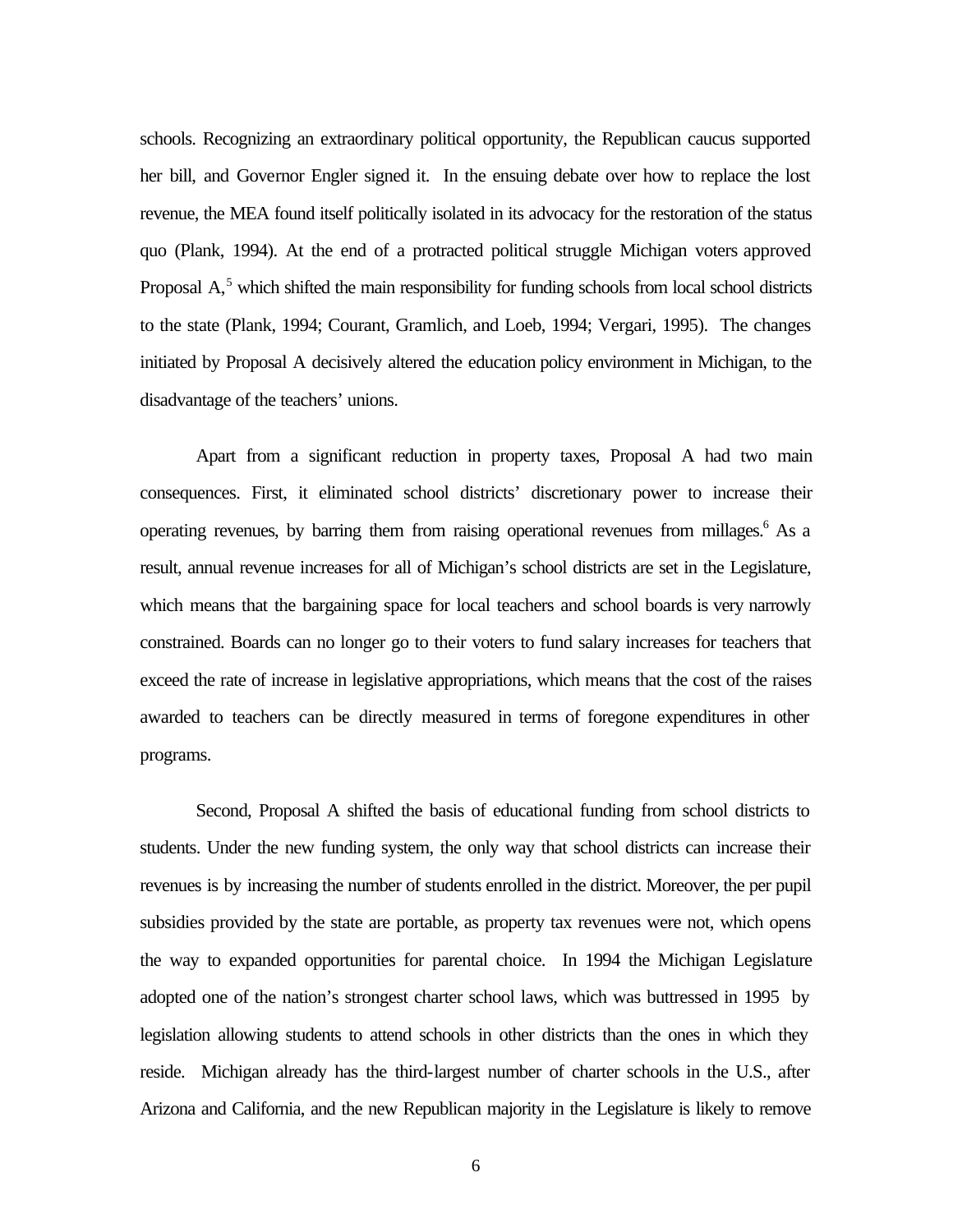the present cap on the number of charters that can be issued (Mintrom, 1998). The Legislature may also remove a provision in the interdistrict choice law that restricts transfers to schools within the same county. The strategic importance of the shift in school finance policy was signaled by Governor Engler when he signed the bill eliminating the property tax as a funding source for public schools. At the signing ceremony Engler affirmed that "the power and control the teachers' unions have had over education policies in Michigan ended this morning" (McDiarmid, 1993).

Emboldened by their victory on Proposal A, Republicans in the Michigan Legislature shortly thereafter took advantage of their temporary majority in the House to push through a bill which directly challenged the power of teachers' unions. <sup>7</sup> The bill, known as PA 112, had three main effects. First, it removed a number of significant issues from the bargaining table, making decisions about these the exclusive prerogative of school boards.

PA 112 prohibits bargaining over the policyholder of employee group insurance benefits [a direct blow against the MEA and its subsidiary insurance operation]; the school year starting day; the makeup of site-based decision-making bodies or of school improvement committees; whether school districts should act as an authorizing body to grant a charter for public school academies [charter schools] or a leave of absence to a public school employee wishing to participate in an academy; whether to privatize non-instructional support services or to use volunteers; or the use of experimental educational or pilot programs (Citizens Research Council, 1994).

Second, in the event that negotiations between school boards and teachers' unions reach an impasse, the Act allows the school board to unilaterally impose its "last best offer" without the agreement of the union. Finally, PA 112 imposed severe penalties on teachers who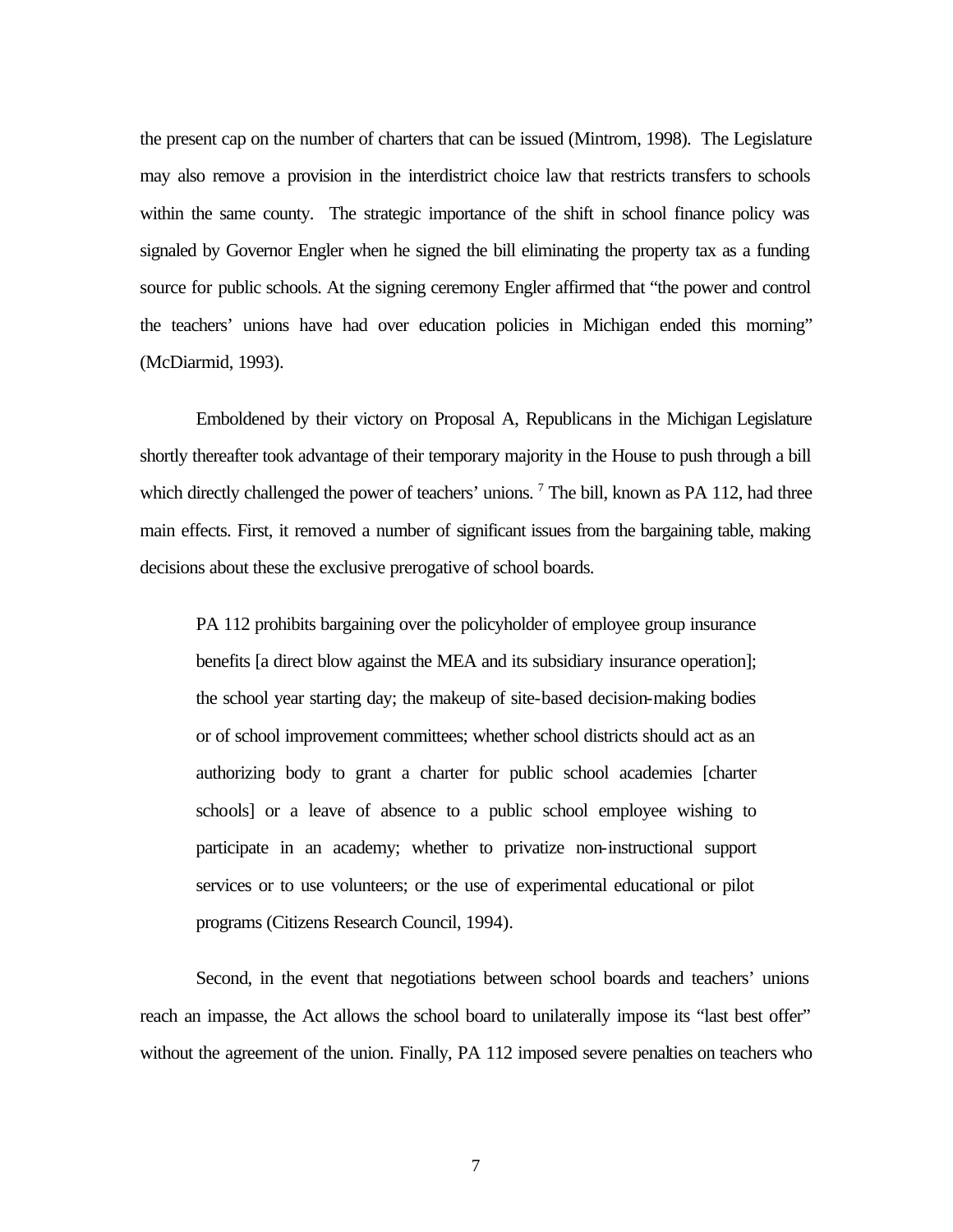strike, including fines of one day's pay for each instructional day they are out of the classroom. Similarly, stiff fines may be imposed on the unions to which striking teachers belong.<sup>8</sup>

PA 112 was presented by the Governor and his allies as a necessary measure to "level the playing field" in collective negotiations and to provide public school districts with the power they needed to contain costs. It was strongly supported by the Michigan Association of School Boards, as well as by business and taxpayer organizations. From the point of view of the teachers' unions, however, PA 112 looked quite different. In the words of one MFT leader, "It was a stake through the heart."

For teachers and their unions, the damage done by Proposal A and PA 112 was compounded by the Michigan School Code revision of 1996, which increased the statutory number of instructional days for Michigan school children from 180 to 190. In the straitened fiscal environment in which school boards and teachers' unions now negotiate, legislative approval of this change was widely perceived as a further attack on teachers, as there is almost no chance that teachers' salaries will be increased to compensate for their increased workload.

## **Political Strategy**

The political strategy pursued by Governor Engler and his allies has been to draw a distinction between the unions and their members, attacking the former mercilessly while seeking to avoid the charge of teacher-bashing. A Republican member of the State Board of Education explained how this works (Wolfram, 1994):

The struggle between the leadership of the Michigan Education Association and Governor Engler is clearly not a battle about education, but a battle about power…. We must separate the union from the union members in our thinking about educational issues. Individual teachers are concerned with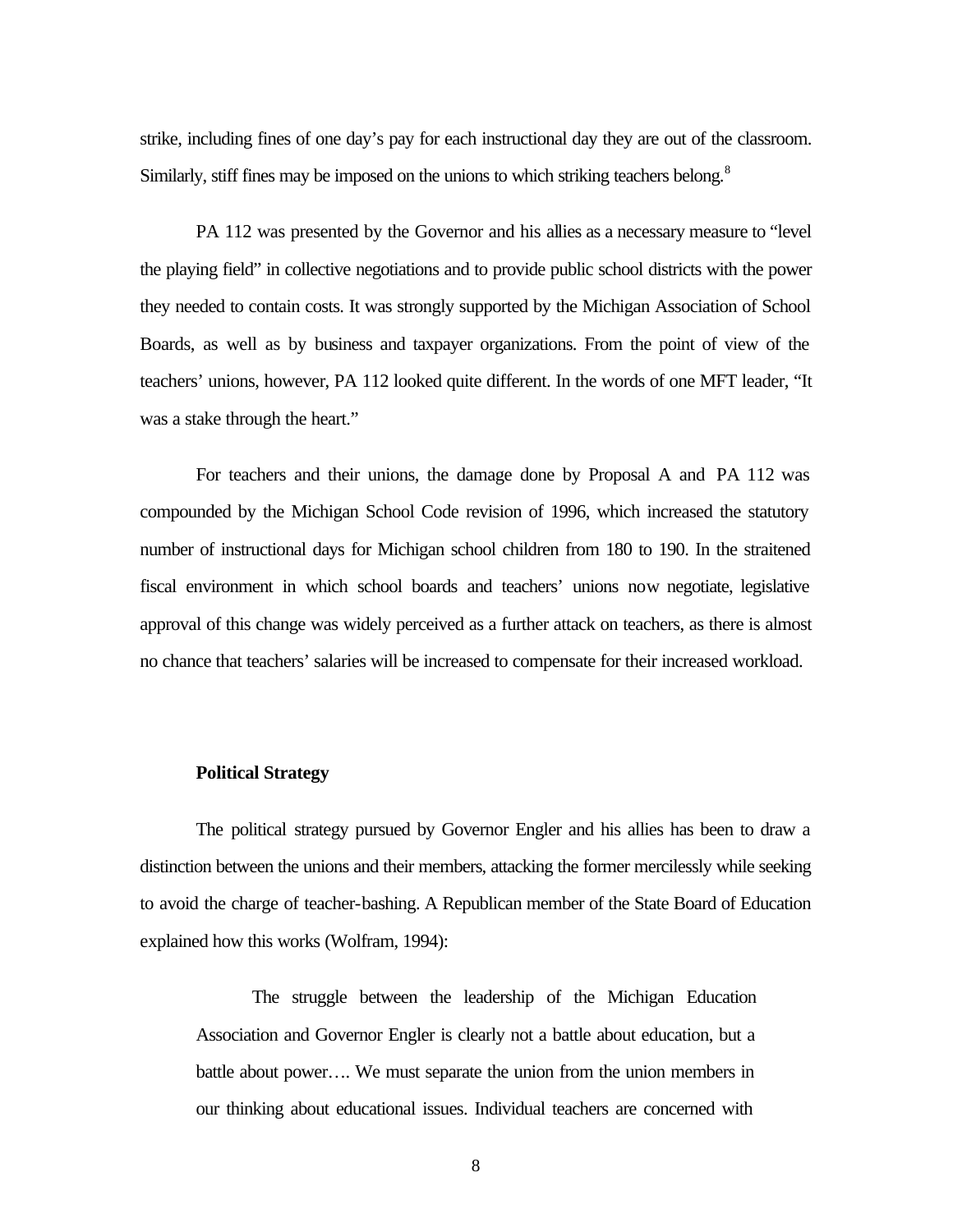educational quality…. The leadership of the Michigan Education Association is, and should be, concerned with promoting the political and economic power of the union. When we make this clear in our discussions it will put into proper perspective what the real issues are in the education debate in Michigan.

The strategy adopted by the MEA to respond to Governor Engler's attacks has played directly to the Governor's strengths. In a dramatically changed political environment the "hardball" tactics that had been so effective in the 1980s succeeded mainly in confirming the portrait of the union that the Governor and his allies were attempting to convey. The Governor sought to cast the MEA as the diehard defender of a bankrupt status quo in the public school system, and the MEA obliged him by defending the performance and commitment of public educators against widespread public perceptions of crisis and decline, mobilizing opposition to virtually all of Governor Engler's policy initiatives, and lobbying single-mindedly for additional revenues for schools. Fully absorbed in defending itself and its members against the Governor's attacks, the union failed to identify itself with a positive commitment to change, thereby ceding the "reform" banner to the Governor.<sup>9</sup>

As a result, Governor Engler swept from victory to victory. The power of the teachers' unions in Michigan has been systematically dismantled, and the Governor's other education policy goals–property tax reduction, redistribution of revenues in favor of poor rural districts, charter schools, inter-district choice, school code revision, enhanced state-wide testing–have been adopted and implemented despite the MEA's opposition. Governor Engler plausibly presents himself as an "education governor," strongly committed to reform and the improvement of Michigan's schools. His strategy has been imitated by Republicans across the country, including Bob Dole in his 1996 presidential campaign and Governor Pete Wilson of California in his unsuccessful campaign to win approval of an omnibus package of educational reforms known as Proposal 8.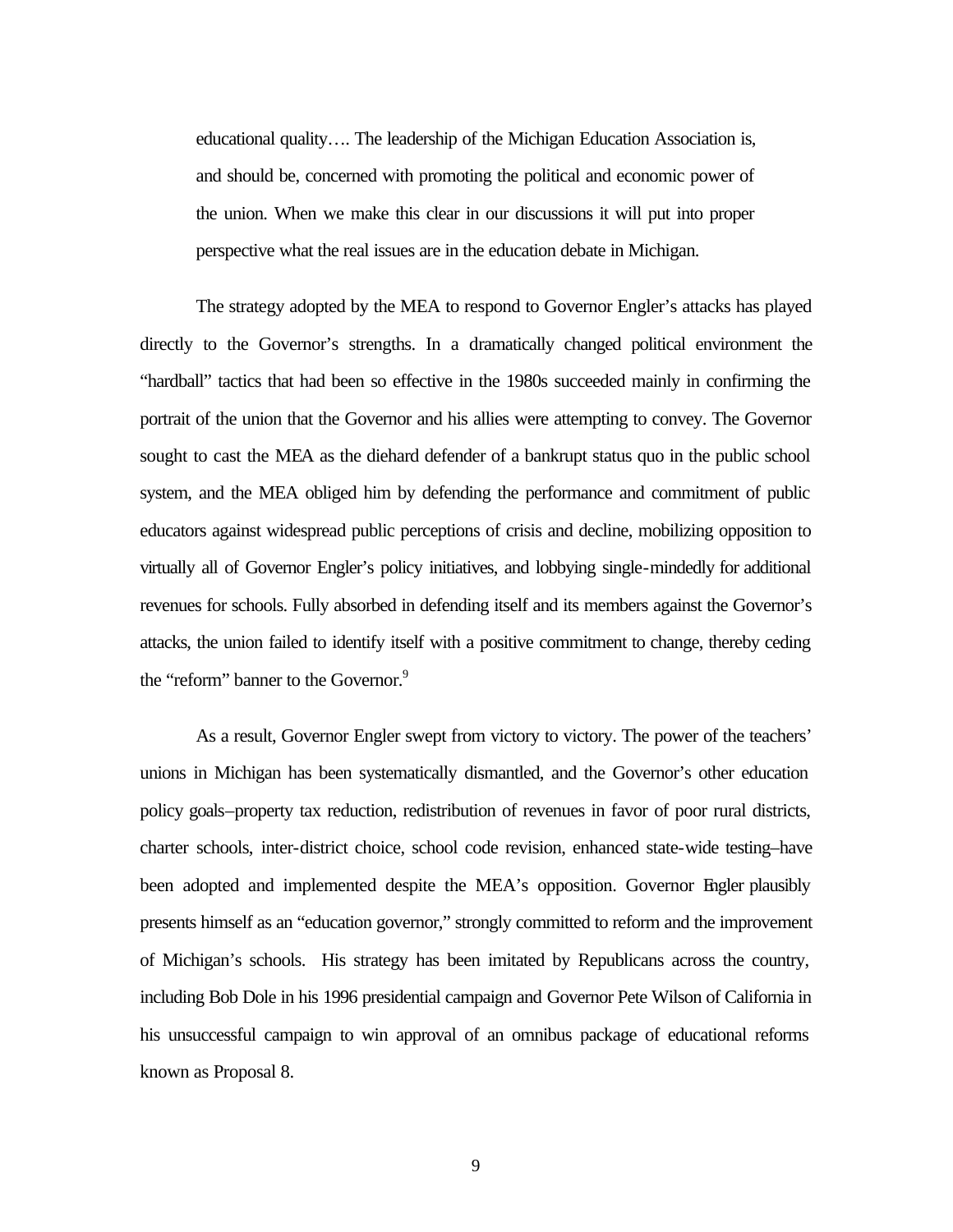Engler's lesson in Michigan–that it is possible to take on the teachers without committing political suicide–is resonating in other states…. Attacking teachers as a profession is a loser. Confronting teachers as a labor union, however, can produce political returns by portraying their opposition to such proposals as school vouchers, charter schools, and merit pay as nothing more than defense of the status quo (Mahtesian., 1995).

The MEA has recently devoted its energies to campaigns in the Legislature to guarantee that per pupil funding levels will be maintained at current levels and to make the state's "model core curriculum" mandatory. The former measure would oblige the Legislature to make financial provision for increases in public school enrollments, and would (not coincidentally) cripple any effort to introduce vouchers in Michigan. The latter would require large increases in state funding for schools, because the Michigan Constitution prohibits unfunded mandates; if some school districts were unable to bear the cost of the "mandated" core curriculum the state would be obliged to provide the necessary resources. Neither of these proposals appears likely to win approval in the present political environment. Leaders from the MFT concede that it is "almost impossible" to work with the Legislature, and have begun to exert greater efforts to influence elections for local school boards.

#### **Local consequences**

At the local level the unions' bargaining position has been severely undermined, by Proposal A and especially by the "no-strike" provisions of PA 112. "We don't do collective bargaining any more," says one union president. "We do collective begging." The hand of school boards in negotiations has been greatly strengthened, and according to this official boards are taking advantage of the unions' weakness to "kick our butts." Most union locals consequently devote their energies to protecting past gains and resisting takebacks, with retirement and benefits the key battlegrounds. Many have also increased their involvement in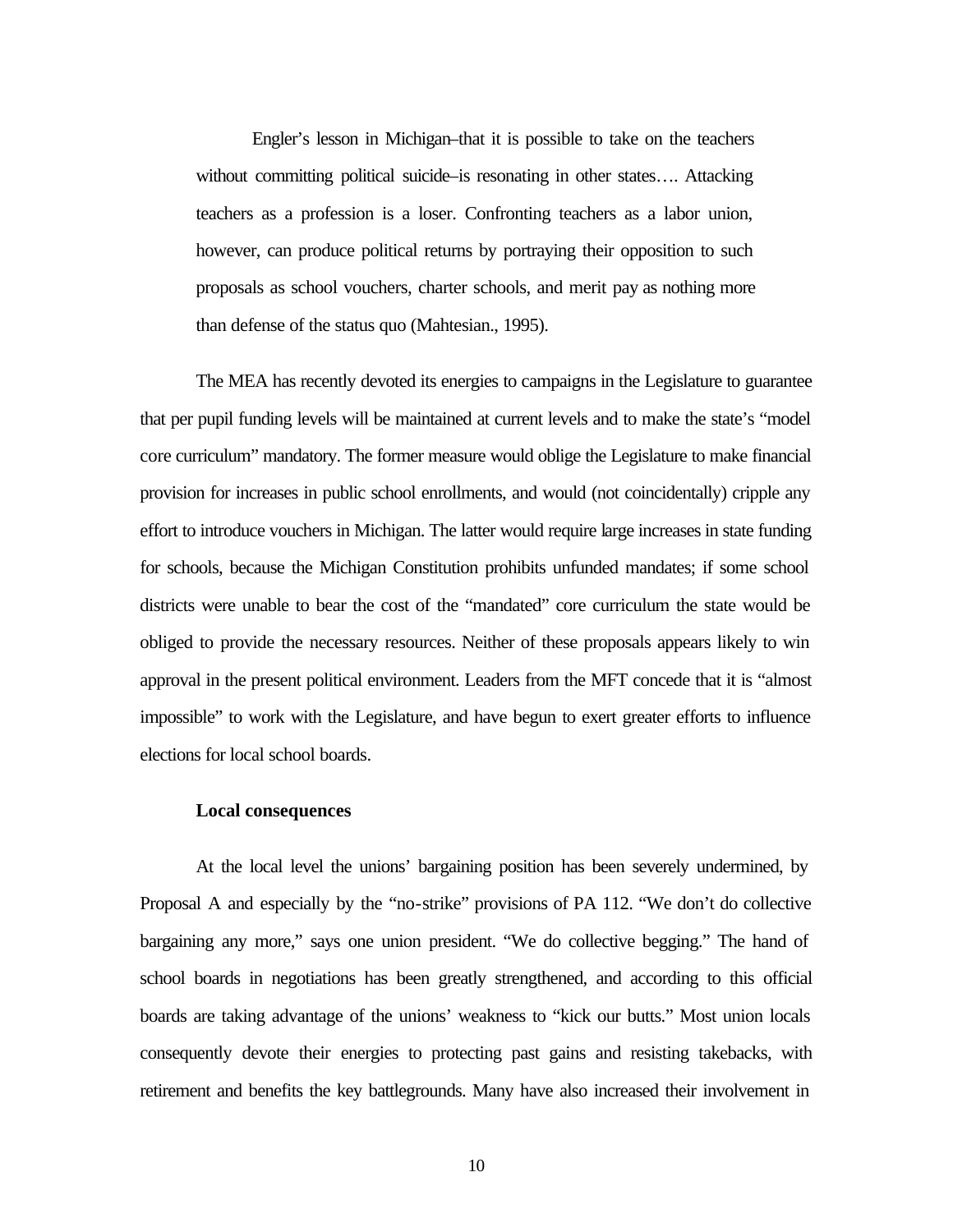local politics, trying to ensure the election of sympathetic candidates (including some Republicans) to local school boards and to the Michigan Legislature.

According to an MEA leader, "in most places it is no longer an issue of economic gains for members." His members are seeking "to keep up with inflation, and keep their benefits, but the real issues they're negotiating over are quality issues, and they're frustrated." The "quality issues" identified by this official include reductions in class size, full funding for the state's model curriculum, and additional counseling and support services for students, all of which would require additional revenues and the employment of additional teachers. In the current political and fiscal environment for Michigan school districts, however, school boards have almost no bargaining room on issues that imply substantial new expenditures. Progress on these issues is simply impossible; negotiations can lead to nothing other than frustration.

Despite the affirmations of the MEA leadership, moreover, local leaders in many districts have continued to seek salary gains for their members, without much success. Teachers' consequent sense of grievance has been exacerbated by the state-mandated rise in the number of instructional days, which increases their workload without a commensurate increase in pay. The consequence has frequently been a standoff in negotiations, as the prudential obligations of school boards come into conflict with the demands of teachers for real increases in their salaries. These conflicts often focus on efforts by school boards to increase their districts' fiscal reserves by building up the "rainy day fund."<sup>10</sup> Such efforts are resented and resisted by teachers, who believe that for them the "rainy day" has arrived, and that financial reserves should therefore be used to improve their compensation. In September 1998 teachers in 41 Michigan school districts were working without contracts.

Teachers are especially frustrated by their loss of the right to strike. As one local president put it, without "the ability to go on strike, there's nothing we can do." Meetings with the school board are "not really bargaining sessions," he explains, because "we have no way to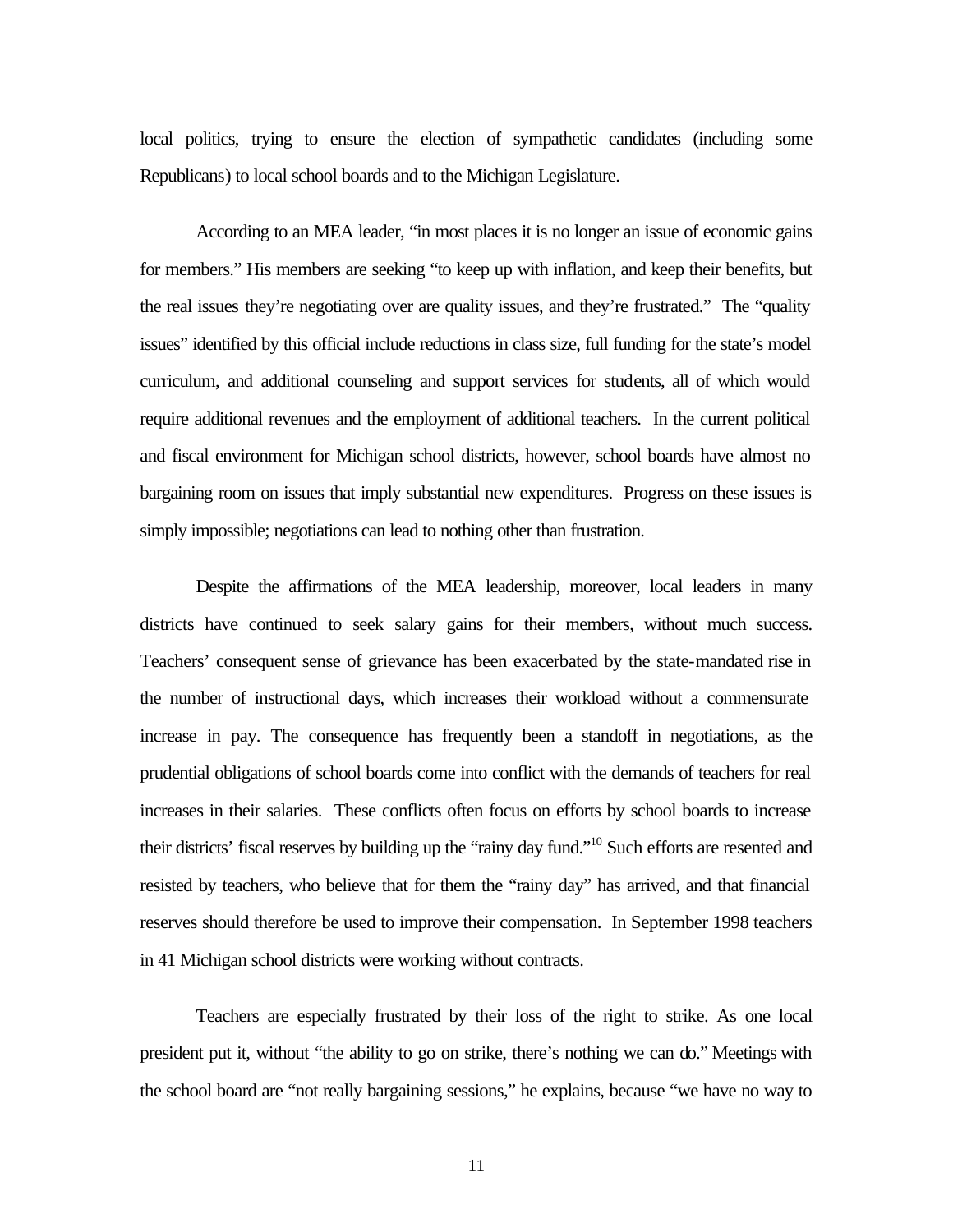express our concerns." On the other side of the bargaining table, board members and administrators are frustrated by their responsibility to hold the line on educational expenditures against the demands of teachers and parents, which has created bitter antagonisms in many districts. According to one superintendent,

I don't think bargaining at a local level fits the current system . . . The Governor is correct that if you give us more, we'll give more away. The local pressure is so great on the board members . . . that to not give [teachers] what they want becomes a real struggle, even though we know long-term that's best. We have lots of dollars to do what we want. It just all goes to salaries.

In a few districts, however, a different pattern has begun to emerge. School boards and union locals, recognizing the common difficulties they face, have begun to work together to address issues of quality and parent satisfaction. One local union president affirms that recent negotiations in her district were marked by a "very collaborative approach," including a contract provision that ties salary increases for teachers to enrollment increases in the district. "We're very interested in the total picture…. We know what their budget is." At the same time, however, she makes it clear that collaboration has its limits: "If they tried to take things away, that would be drawing a line in the sand, [which would] posture us in a more militant mode." It remains to be seen whether this kind of cooperation can be sustained over time, or whether it will emerge in other Michigan school districts.

#### **Summary**

For Michigan's teachers' unions, the future looks bleak. They are hemmed in by Proposal A and the financial constraints that it imposes on local school districts, which means that the prospect of winning real economic gains for their members at any time in the foreseeable future is vanishingly small. The unions' power to protect their members against takebacks is increasingly being challenged by local school boards. Moreover, their political power has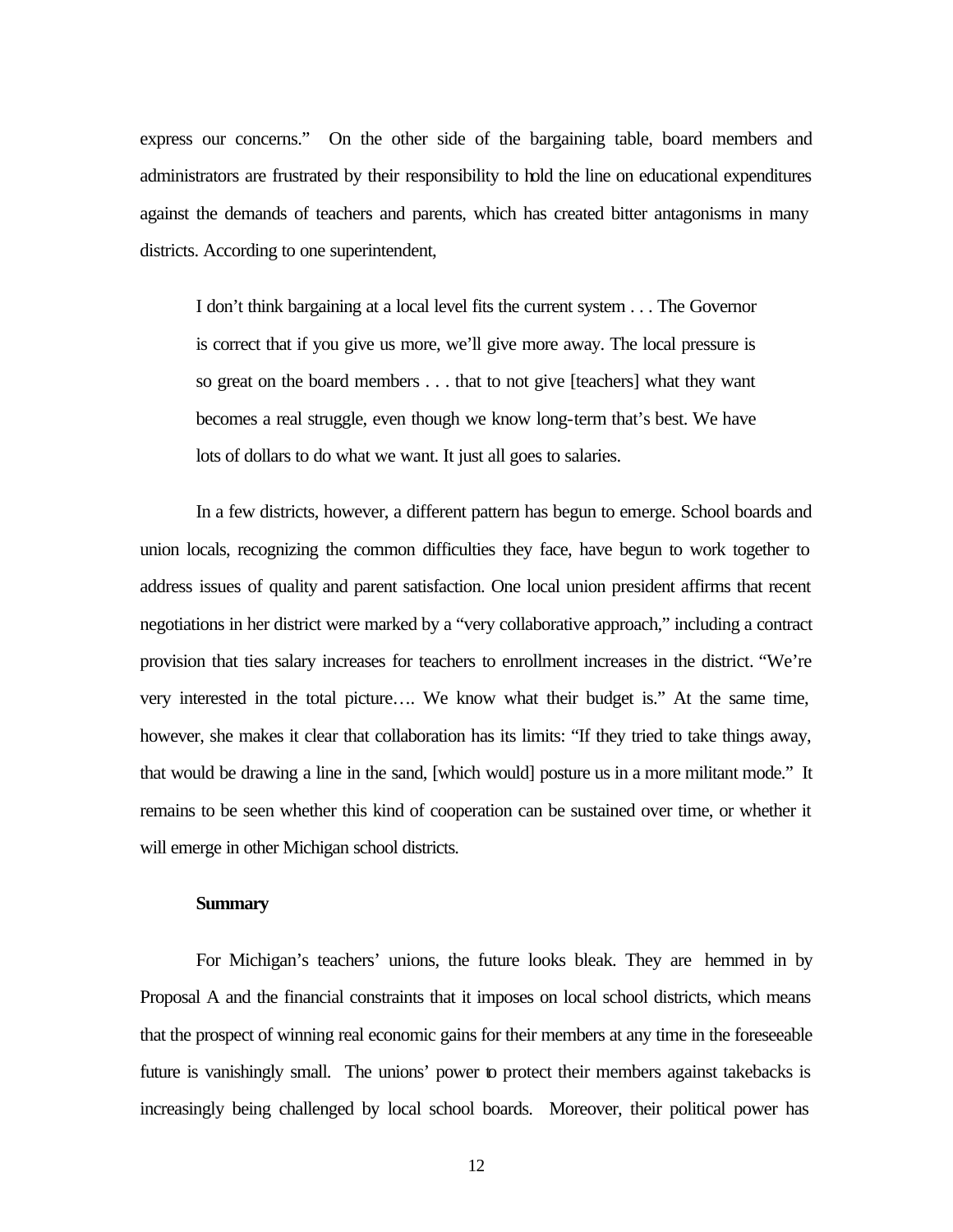eroded badly. The unions face the implacable hostility of Governor Engler and the decline and disarray of the Democratic Party in Michigan. They have played virtually no significant role in recent education policy debates, unsuccessfully opposing each of the innovations (Proposal A, charter schools, enhanced statewide testing programs) that the Engler administration has introduced. Political action to reverse past defeats or obtain new revenues for education is consequently unlikely to bear fruit. As one union leader acknowledged, "If [the members] knew how little the union can do in return for their [annual dues] they would be leaving the union in droves."

Even if one accepts the Governor's sharp distinction between teachers and their unions and concedes the proposition that teachers' unions were an obstacle to reform in the past, the present powerlessness of the unions raises questions about the status of teachers and the future course of school reform in Michigan. On the one hand, teachers remain in a reasonably privileged position in most communities, with secure jobs and respectable incomes.<sup>11</sup> On the other hand, they are no longer politically protected, and their conditions of work are deteriorating, as the School Code now requires them to work additional days with no increase in pay. Teachers in some districts have already experienced takebacks. The question that remains is whether the political destruction of the teachers' unions is likely to lead to improved education for Michigan school children.

# **PENNSYLVANIA: INSTITUTIONAL AND POLITICAL DECLINE**

Pennsylvania's teachers' unions have not experienced losses as dramatic as Michigan's, but they find themselves in much the same circumstances.<sup>12</sup> Governors Tom Ridge and John Engler have much in common, philosophically and politically, and both were reelected easily in November 1998 at the head of their respective Republican tickets. Pennsylvania's teachers' unions are therefore confronting a political landscape nearly as bleak as that facing their counterparts in Michigan.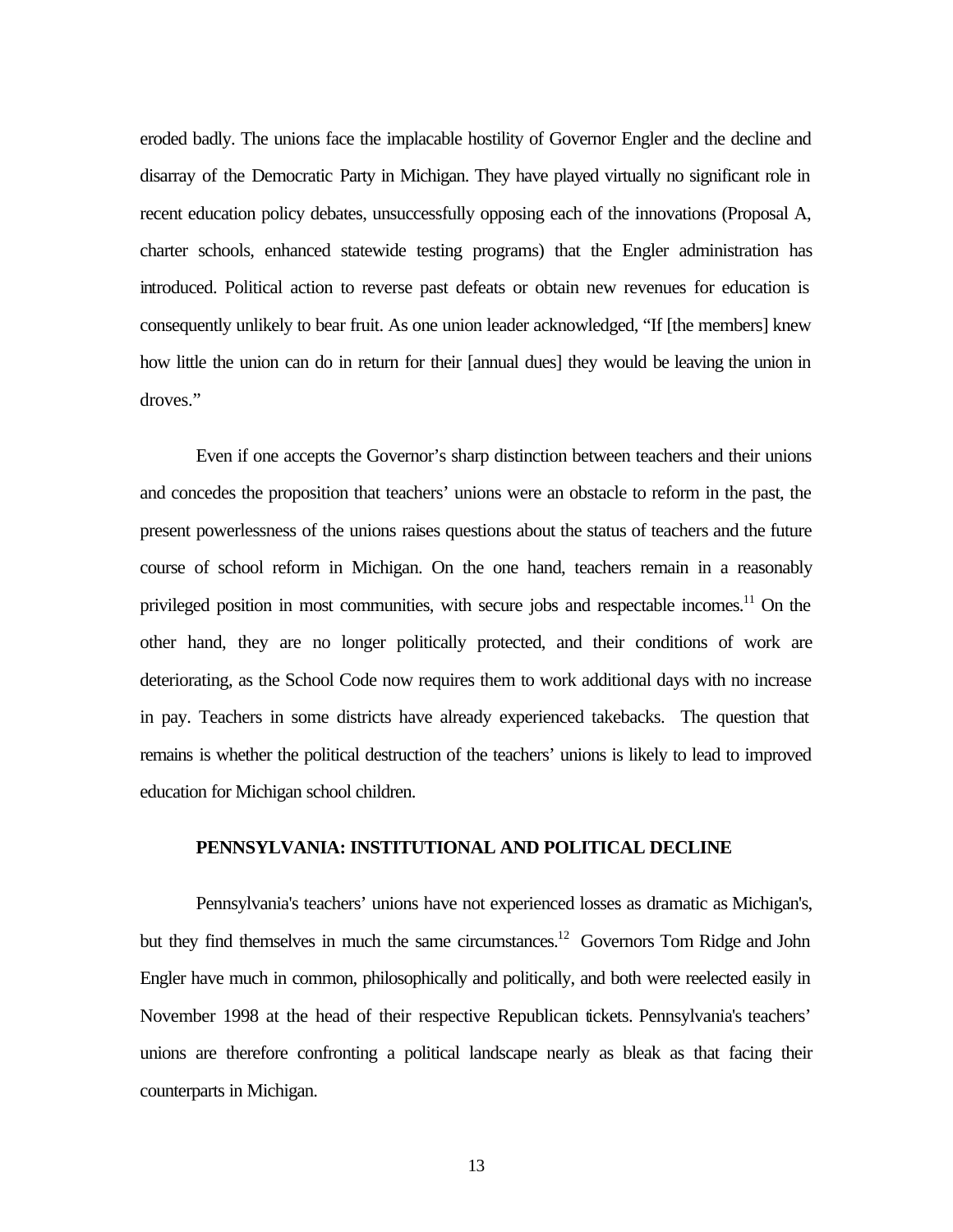To be fair, though, Governor Ridge could be called an "equal opportunity" opponent of the status quo in public education. He has consistently pushed for vouchers and charter schools, and has treated all public education groups, not just the teachers' unions, with suspicion and, at times, disdain. Public education groups labor under what some perceive as a "climate of official opposition to public education."<sup>13</sup> The state's demographics make this possible. Pennsylvania has nearly the oldest population of any state, making taxpayers and senior citizens much more important, politically, than families with children in the public schools. Moreover, it has a large Catholic parochial school constituency, to which Ridge is committed, both politically and by his background. One of his original campaign promises was to obtain vouchers to aid parochial schools, and he has twice tried without success to pass a voucher bill.

At the beginning of Ridge's administration, the Pennsylvania Department of Education (PDE) was treated like enemy territory. Ridge appointed an "alien" from outside the world of public education as its head. Within PDE, agency staff were ordered not to speak in public without first obtaining approval from PDE''s Press Secretary appointed by the Governor. Ridge's assumption of "client capture" of PDE also extended to the House and Senate education committees in the Assembly. For several years he ignored or by-passed them, even when they were chaired by members of his own Republican party. For example, Ridge's KIDS I and KIDS II education reform bills by-passed the education committees, as well as the key education interest groups. Ridge tried to push these reform packages through the legislature without amendments, and both failed to obtain the necessary votes. After these early setbacks, however, most of Ridge's education initiatives have succeeded.

## **Evolving Sources of Influence**

As in Michigan, the 1970s and early 1980s were times of great power and success for Pennsylvania's teachers' unions. Act 195 of 1970 legalized teacher strikes, and the Pennsylvania State Education Association (PSEA) and the Pennsylvania Federation of Teachers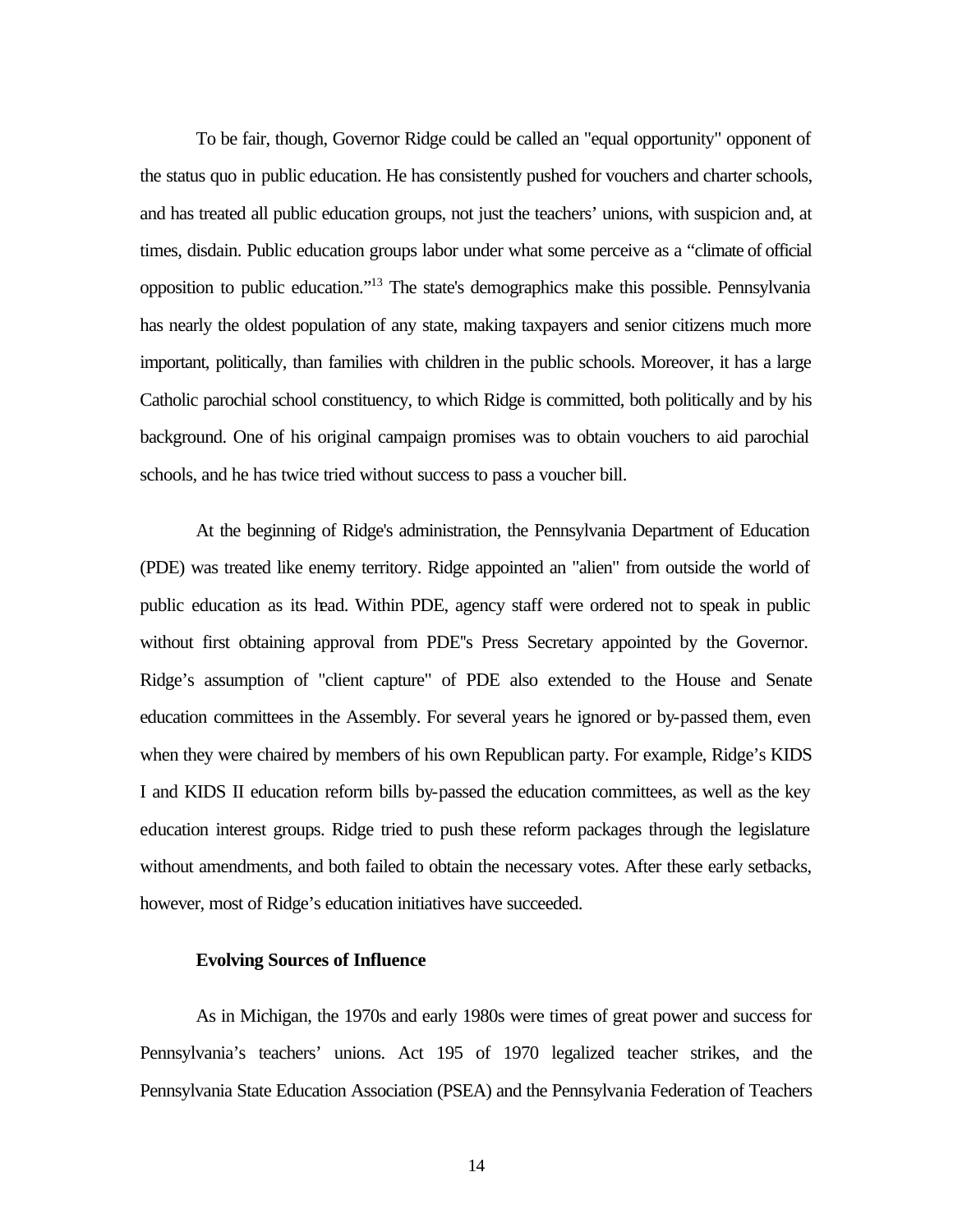(PaFT) took full advantage of this. In the twenty-two years between 1970 and 1992--when Act 88 was passed to restrain teachers strikes--there were 811 strikes in Pennsylvania's school districts (634 teachers strikes and 177 classified employee strikes).<sup>14</sup> Since 1992, the number of strikes has declined sharply, from 36 in 1992 to only nine in the 1997-98 school year. The political backlash against teacher strikes that produced Act 88 was augmented by anger in the early 1990s over a trend toward the use of "selective strikes." Such strikes maximized disruption by being announced unpredictably, at the last minute, and involving only selected schools within school districts.<sup>15</sup>

Act 88 established mandatory timelines for bargaining, new impasse procedures, a requirement of a 48-hour notice before strikes, and measures allowing substitutes to be used during strikes and ensuring that no strike prevents completion of the required 180 days of instruction annually. The teachers associations feel that Act 88--like PA 112 in Michigan--has tipped the scale heavily in favor of management, enabling school boards to force teachers to work without a new contract. Indeed, in 1998, there were 85 contracts unsettled from 1997, 18 unsettled from 1996, 6 unsettled from 1995, and one still unsettled from 1994. As a result, PSEA wants binding arbitration to replace the non-binding version included in the Act. Not surprisingly, the Pennsylvania School Boards Association (PSBA), which sponsored the Act, is delighted with it and opposes binding arbitration.

Although PSEA's bargaining power has been greatly diminished by Act 88, and by the general political and economic climate in which it finds itself, it still exerts influence through its vast grassroots network, and its ability to make campaign contributions and mobilize campaign workers and votes. Its research and information services, which in the past used to be unequaled, are now matched by the capacities of other interest groups, organizations and thinktanks, such as the conservative Commonwealth Foundation. Endorsing candidates (usually Democrats) and making campaign contributions carry risks, of course. For instance, when PSEA unsuccessfully opposed the reelection of Republican Governor Richard Thornburgh in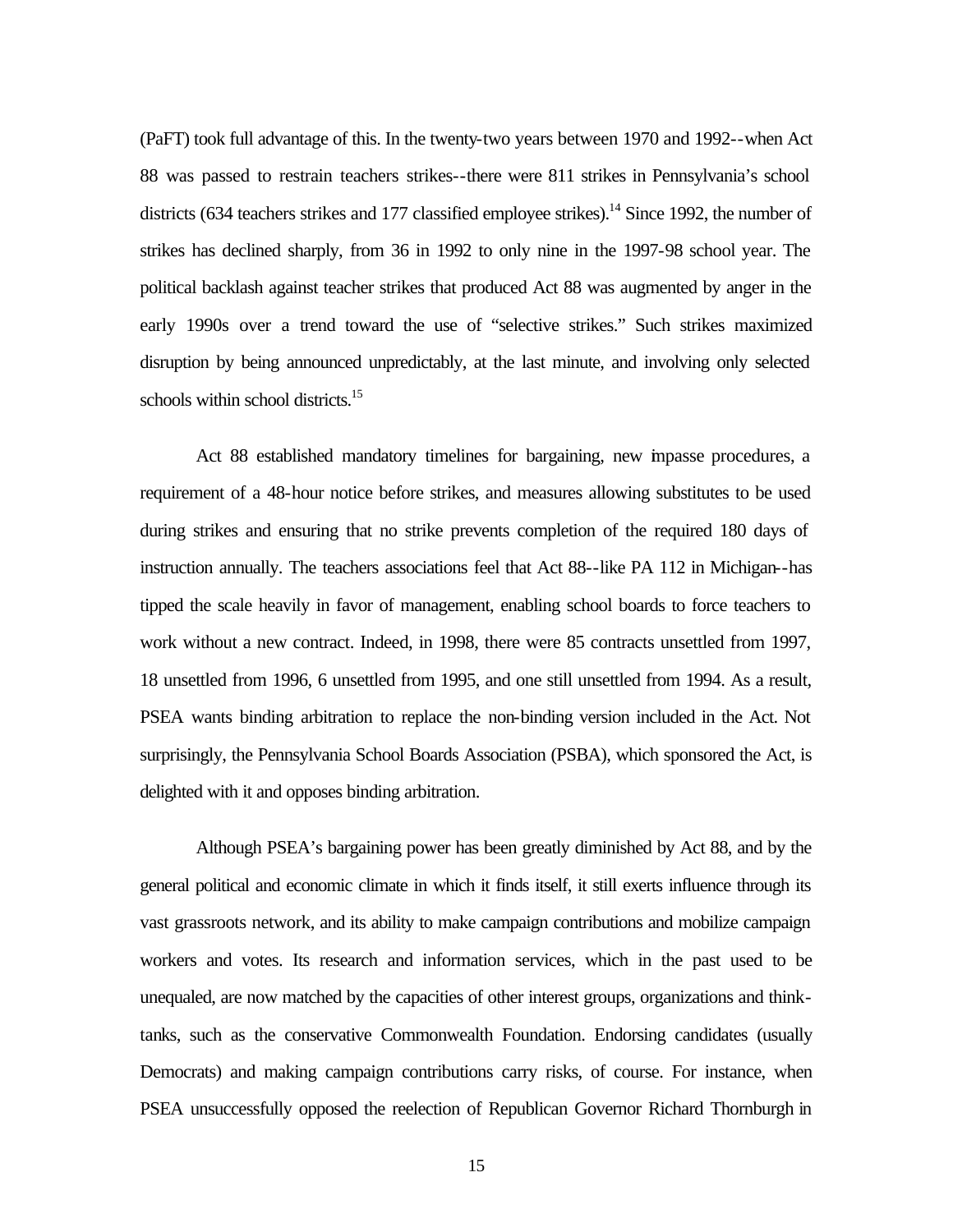1982, and endorsed his Democratic opponent, the union was excluded from all of the administration's meetings with education interest groups during Thornburgh's second term (Karper & Boyd, 1988).

### **From Offense to Defense**

In the 1970s, it was remarked that PSEA had discovered that "it is easier to control one state legislature than 550 local boards" (Hess, 1980, p. 66). Now, however, other equally powerful interests are competing with PSEA for the votes of legislators. Moreover, with the Republicans controlling both the Executive and Legislative branches, the issues getting voted on are different. The teachers' unions, and often other education interest groups as well, are on the defensive now, not the offensive. Indeed, in the last few years PSEA has begun to lose on important legislative votes for the first time. So, much of what PSEA and PaFT now do is to try to protect the gains they made in the past.

One area where they have been rather successful in defending their interests so far is teacher certification and continuing professional development.<sup>16</sup> The fact that they are having to defend, rather than advance, their interests in such matters, however, is indicative of just how far they have fallen. As a legislative staff member remarked recently,

 Five years ago, the General Assembly wouldn't even have considered tenure and sabbatical changes. PSEA thought they could get the sabbatical law the way they wanted, but didn't. They also were violently opposed to charter schools. Like New Jersey, they wanted to have the law require certified teachers in charter schools [but had to give some ground on this].

If Pennsylvania's teachers' unions still have some influence over bread-and-butter issues concerning their work, as in Michigan they have been become mostly irrelevant to the big school reform issues of the day, such as charter schools and academic standards.<sup>17</sup> The latter issue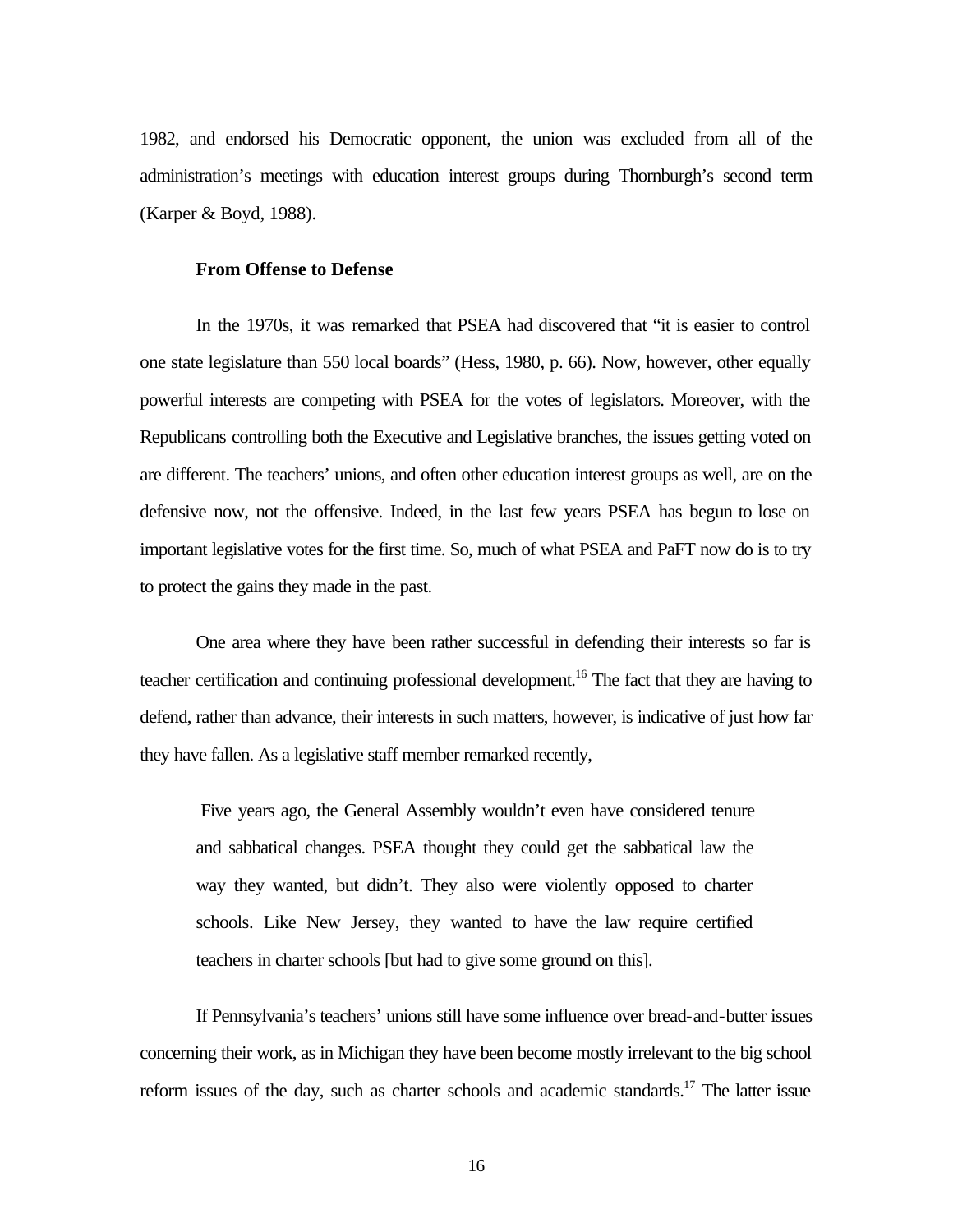illustrates how Governor Ridge was able to by-pass not only the unions, but also the Assembly's education committees. Rather than supporting and lobbying for an academic standards bill introduced by the Republican chair of the Senate Education Committee, Governor Ridge instead launched a successful end-run around the legislature and the education interest groups, through the appointment of an Academic Standards Commission (Makosy, 1998). The weakness of the teachers' unions was shown vividly here. The Commission had only one teacher on it, a young woman whose main qualification seemed to be that she was a former Miss Pennsylvania.

In contrast to the open process for developing academic standards championed by the State Board of Education, Ridge's Standards Commission operated with great secrecy, which proved to be a tactical advantage. The task forces of professional educators involved in proposing the specifics of academic standards for the various disciplines were dismayed to see their proposals undergo radical surgery at the hands of the Commission and its envoys. What ultimately emerged were not the progressive curriculum standards they envisioned but rather traditional standards that had been reviewed and revised by conservative curriculum consultants from out of state (Makosy, 1998).

### **The Battle Over School Funding**

Another major issue illustrating Governor Ridge's power, and the weakness of the unions and other mainline education interest groups, has been the continuing battle over state funding for public schools. This battle is interesting because it set the stage for the "Kalkaskalike" crisis being played out in Philadelphia, Pennsylvania's one really large city. From Philadelphia's point of view, it is a story of rural and suburban interests versus urban interests; and of poor and advantaged whites versus poor, urban blacks. It is also a story that reveals the profound political shifts that are occurring in urban school systems.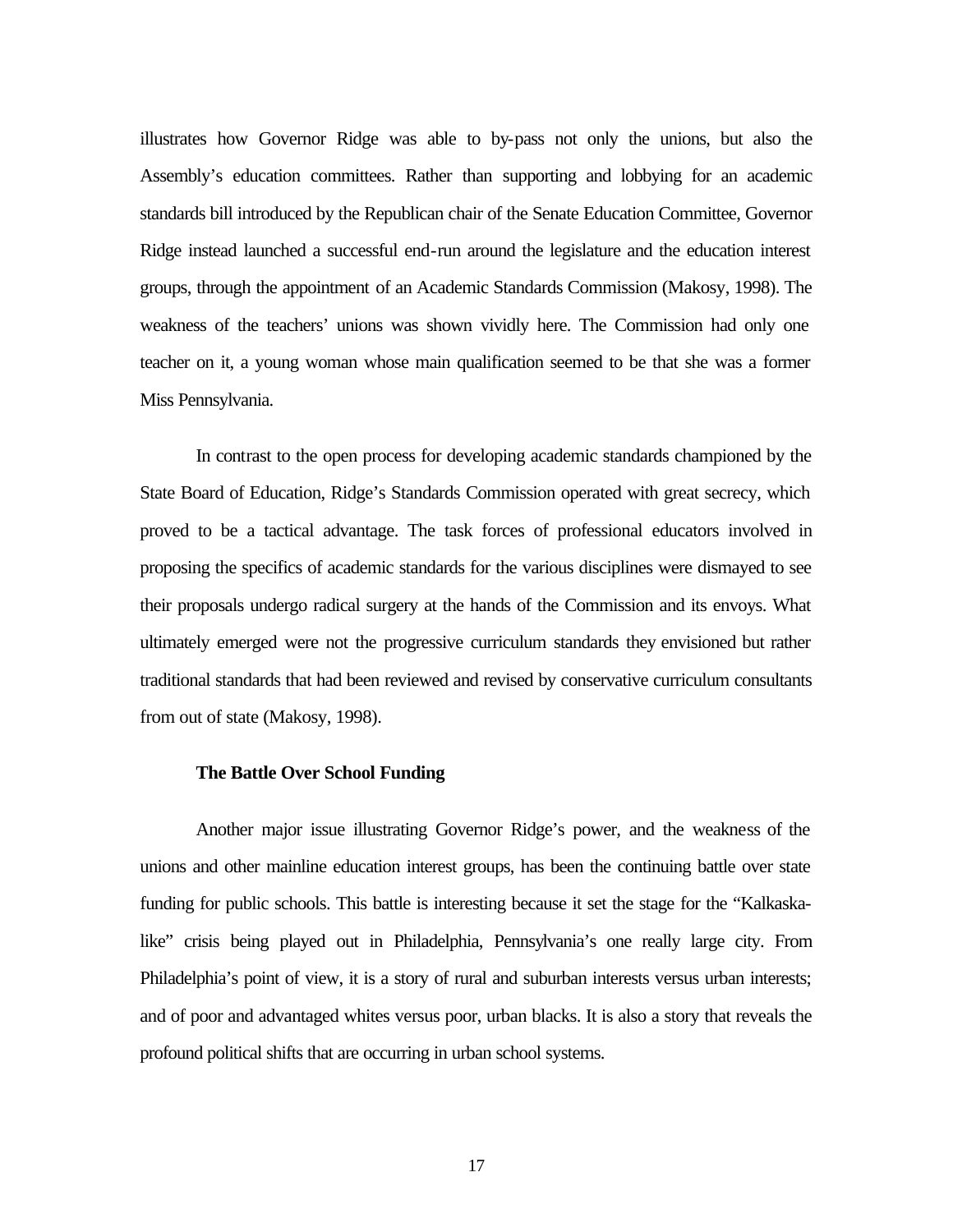In July, the Pennsylvania Association of Rural and Small Schools' (PARSS) longrunning court case challenging the constitutionality of Pennsylvania's system of school finance- its equity and adequacy in regard to the Constitutional promise of a "thorough and efficient system"--was dismissed by the Commonwealth Court. However, this case, plus a similar one brought against the state by the Philadelphia school district, now will be heard by Pennsylvania's Supreme Court.

If PARSS has failed judicially so far, Michael DiRaimo, a lobbyist for the Pittsburgh school district, contends that its case has been successful politically.<sup>18</sup> Soon after PARSS brought its lawsuit in 1991, Pennsylvania's "Equalized Subsidy for Basic Education" (ESBE) formula system was frozen and replaced by an ad hoc system in which new dollars are added to it each year. Rather than being allocated by the formula, these new dollars are fought over each year, and in the first several years rural and suburban interests prevailed over urban interests. The ESBE formula gave priority to districts where there were high concentrations of poverty. By contrast, the new ad hoc approach has favored low wealth and low expenditure districts, i.e., poor white, rural school districts (Reis & Hartman, 1997). Put another way, the limited additional state money has been allocated more to reduce expenditure disparities than to address the "difficulty of the educational task" (Reis & Hartman, 1997). The result, according to an analysis by the Council of Great City Schools (1998), is that poor, black, urban districts now get less of the new money than poor, white, rural districts. So, the Philadelphia School District is contending, in a new Federal Civil Rights lawsuit, that Pennsylvania's education funding is now racially discriminatory. According to its complaint, "the result of the changes in the formula has been a shift of Commonwealth treasury revenues away from Philadelphia schools . . . which the Commonwealth Defendants knew or should have known represents a disproportionate allocation of funds away from the largest concentration of minority students in the Commonwealth."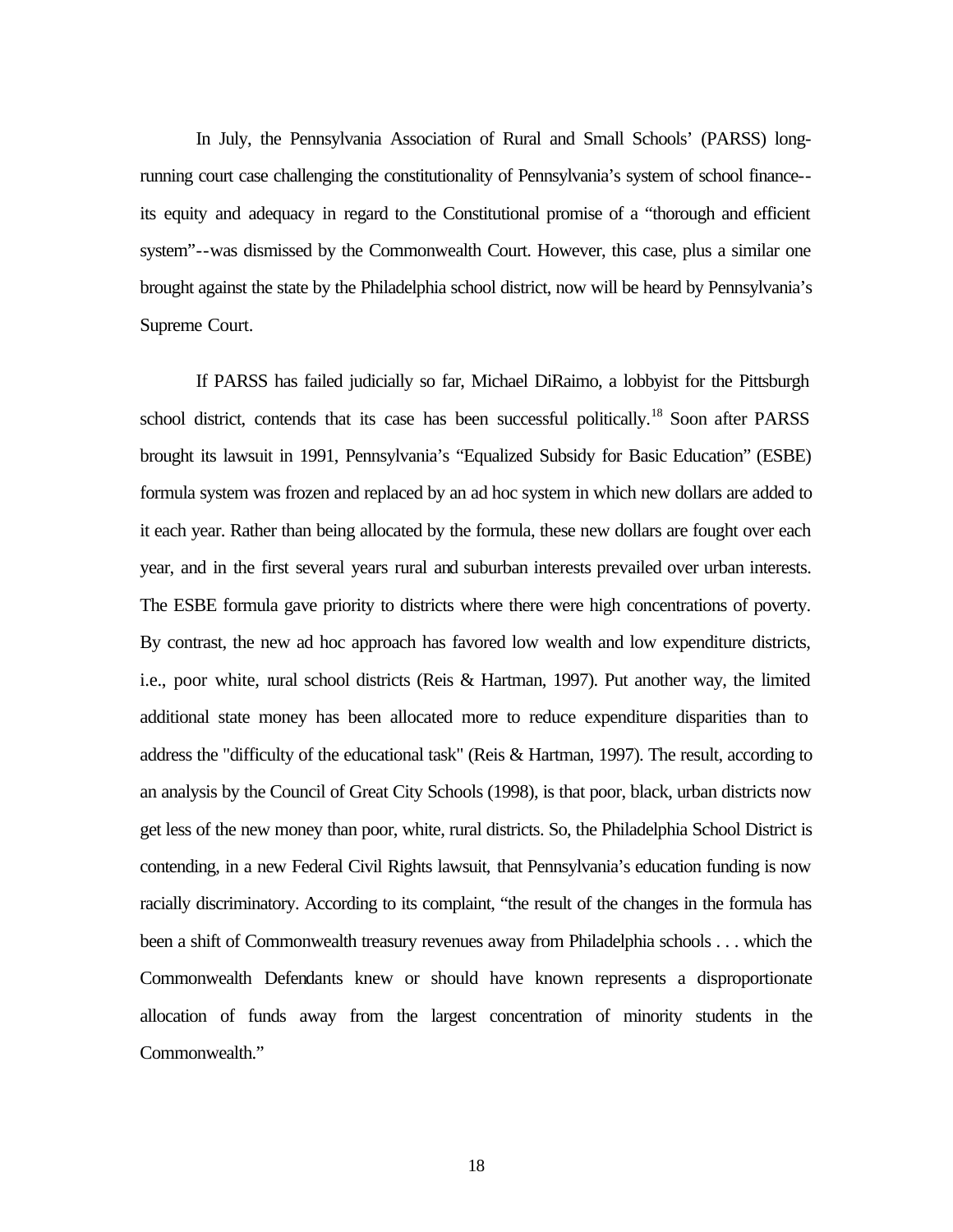This alteration of the ESBE system has added to the funding woes of the big cities and contributed to the mounting fiscal crisis faced by the Philadelphia school district. Believing that his district could afford no further cuts in spending, in February 1998, Philadelphia's superintendent, David Hornbeck, asked the legislature to make up a projected \$55.2 million budget shortfall for the 1998-99 school year. To get their attention, he warned that if this money was not forthcoming, he would have to close Philadelphia's public schools as early as March 1999.

Governor Ridge and the Republican leadership of the legislature viewed Hornbeck's proposal as blackmail, and as both a threat and an opportunity. With relish and alacrity, they drafted a draconian bill that would allow the state to take over the Philadelphia school district if Hornbeck were to pursue his threat. All the unions opposed this bill, but it passed easily, despite its numerous incendiary features, such as provisions for replacing the school board and superintendent, suspending the teachers contract, laying off teachers, and, in the words of the PaFT, "unilateral school closings and privatization by converting public schools to charter schools without approval by teachers and parents".<sup>19</sup> It was then Philadelphia's turn to be "motivated" to find a way to avoid school closure and state takeover. Rather than cutting the proposed school budget, an  $11^{th}$ -hour solution was found when two local banks issued the district letters of credit enabling it to borrow \$250 million to keep operating through June 1999 (White, 1998).

Underlying Philadelphia's crisis and the Legislature's takeover bill are momentous political shifts that are redefining not only the politics of urban education but, more broadly, the character of state and national politics. A new coalition is emerging between traditionally Democratic African-Americans and the Republican party. Both share a conviction that the unions will never make the changes necessary to rescue urban education. Remarking about this, a legislative staff member noted that,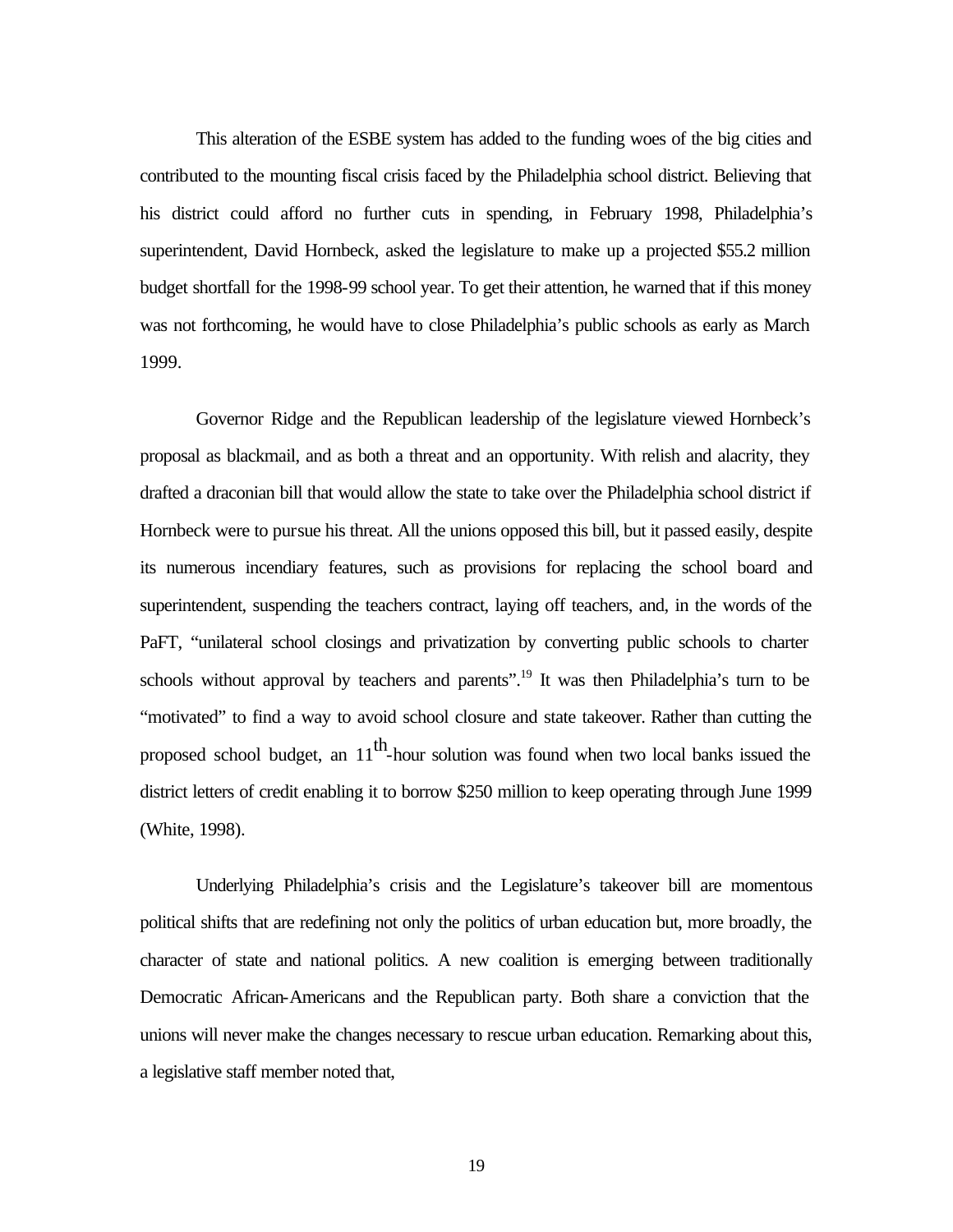Louis Farrakhan's representative in Philadelphia, Rodney Mohammed, made an impassioned appeal for vouchers as part of the Legislative Commission on Urban Restructuring's recommendations for urban education. We know, he said, that the Democrats aren't going to take on the unions and really change things. [Thus, House Majority Leader] John Perzel [a Philadelphia Republican] and Rep. Dwight Evans [an African-American Democrat from Philadelphia] have become very unlikely allies.

Indeed, Dwight Evans was among the legislators pushing for the passage of the Philadelphia takeover bill, for which he earned the ire of Philadelphia's unions. They previously had supported him, but spent heavily in an unsuccessful effort to defeat him in the Democratic primary last May. Evans is a leading contender to succeed Mayor Rendell next year, and has come out in favor of vouchers and of transferring responsibility for education to the mayor's office (Wall Street Journal, 1998).

In sum, Pennsylvania's teachers' unions face an uncertain and challenging future. The conservative Republican tide is still strong and Governor Ridge will no doubt try again for a voucher bill after his reelection. To make matters worse for the unions, Ridge's chances of success seem to be increasing, as the unions' traditional sources of support are likely to become further divided and eroded. Polling data suggest that support for school choice is growing among union members as well as among African-Americans, in part because of an increasing divide between public and private sector union members (Wall Street Journal, 1998). In this regard, the Wall Street Journal (1998, p. A14) notes that "the wage gap between public sector and private sector salaries is larger in Pennsylvania than in any other state. In 1995, the average teacher in the state earned \$46,000 for nine months work, while the average salary for all workers was \$27,900." This kind of disparity makes it harder for the teachers' unions to avoid being perceived (at least by a growing segment of the population) as advantaged special interest groups, rather than being seen, as they wish, as the champions and defenders of public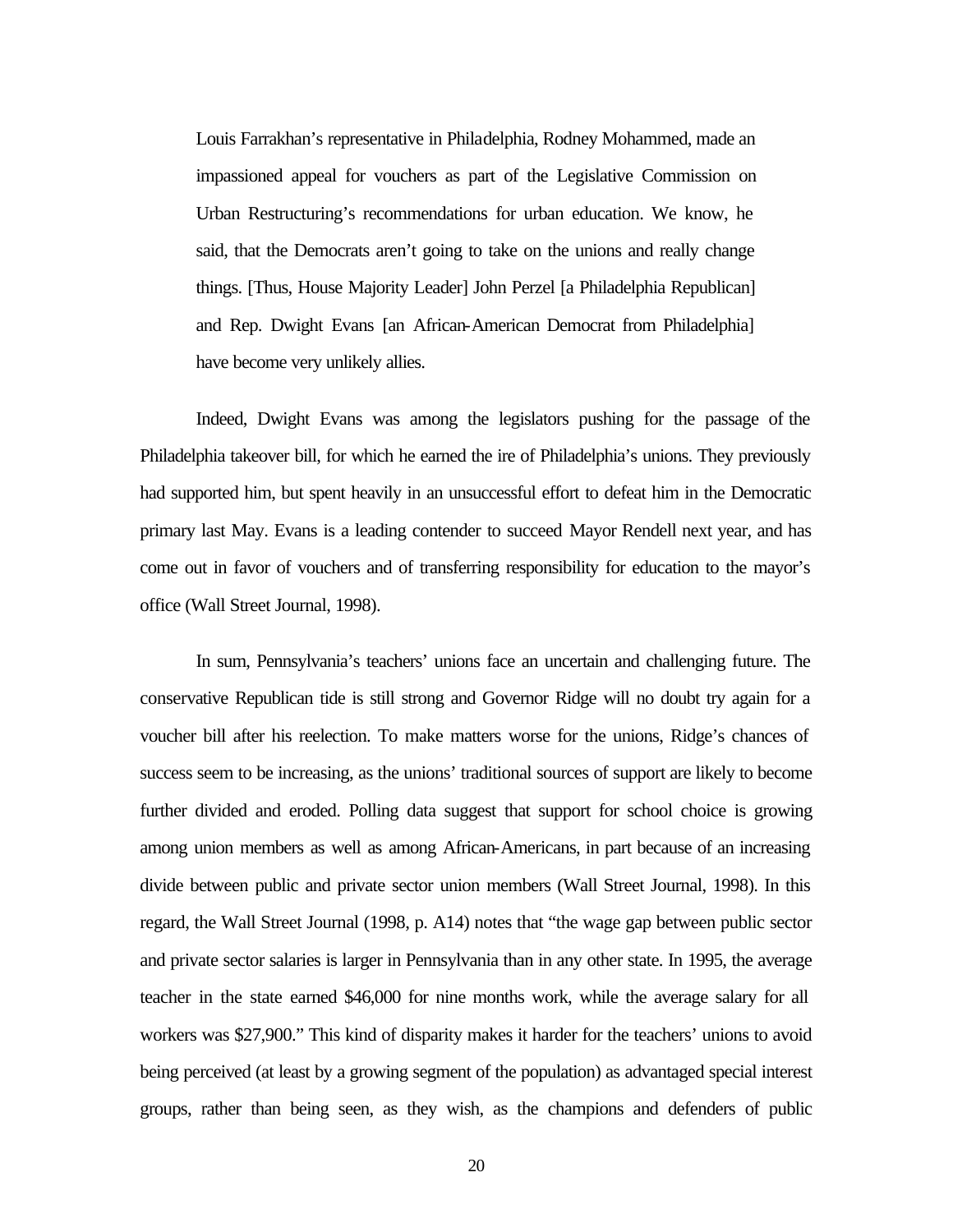education. This leaves their leaders and strategists facing a difficult political and public relations problem.

### **THE POLITICS OF THE "NEW UNIONISM"**

The changes that we have described in the position of the teachers' unions in Michigan and Pennsylvania appear irreversible, part of a secular trend defined both by the general loss of confidence in many of our society's institutions and by the decline of industrial unionism and its preferred strategies for advancement. Some analysts, (e.g., Mitchell and Kerchner,1983; Kerchner and Mitchell, 1988) see the present moment as transitional. Positing a generational theory of development, they predict that teachers' unions will evolve into hybrid organizations typically characterized as "professional unions." They recognize that traditional unionism continues in the mainstream, and is institutionalized in labor law, organizational culture, and in the interests and cognitions of many union leaders, but they characterize such forms as ultimately vestigial. As evidence of evolution they point to such vanguard developments as joint unionmanagement committees, educational policy trust agreements, and contract waivers that promote innovation at the school level. Instances of these emerging practices in such locales as Pittsburgh, Pennsylvania; Louisville, Kentucky; Cincinnati, Toledo, and Columbus, Ohio; Rochester, New York; and Glenview, Illinois are said to constitute the leading edge.

Other developments abet these tendencies. Most notably, the National Board for Professional Teaching Standards (NBPTS), launched in 1986, enters its second decade in reasonably good health. With two thirds of its membership made up of teachers (equally divided among the NEA, the AFT, and "other" teacher associations such as the NCTM), the NBPTS has emerged as a powerful champion of the professional theme in teaching. Its standards and assessments constitute not only a representation of knowledge and skill in teaching, but a practical means to institute performance-based compensation (see Odden and Kelly, 1997); to organize teacher professional development (see Ingvarson, 1998); to identify teacher leaders; to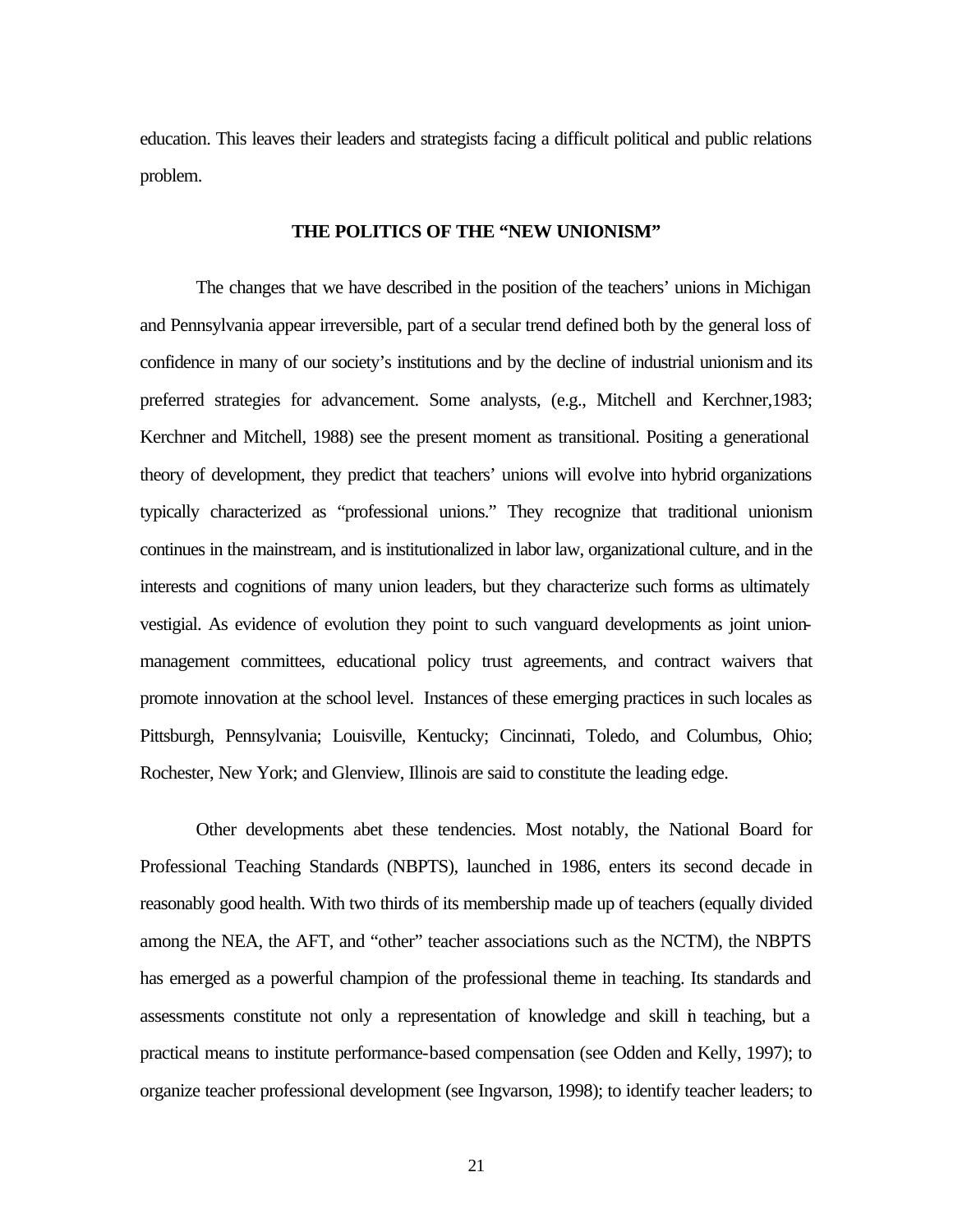rationalize the curriculum of teacher education; and to introduce greater rigor and relevance into initial teacher licensure (see the work of the Interstate New Teacher Assessment and Support Consortium [INTASC], supported by the Council of Chief State School Officers). Likewise, although the merger of the NEA and the AFT suffered a setback with the NEA vote in the summer of 1998, the prospect remains alive, substantially driven by the common interest of the two unions (at least at the national level) in increased professionalism.

These developments may indeed be harbingers or portents, but the state level political developments described in our case states give pause. Writing some years ago, McDonnell (1989) identified a fundamental obstacle to the development of successful state teacher policies. Such policies, she argued, must accommodate two different, yet legitimate values–popular control and professionalism:

Popular or democratic control requires that schools, as public institutions, be held accountable to the citizenry and its elected representatives. This form of accountability assumes that public officials have the right to impose on schools and those who work there a set of performance standards consistent with the norms and expectations of the larger community. Professionalism assumes that because the members of a particular profession possess a specialized body of knowledge and have been judged competent to practice that profession, they should be free to decide how best to serve their individual clients. In other words, accountability should be based on norms and standards collectively defined and enforced by peers. In their pure forms, these values each suggest different modes of governance and accountability for education (McDonnell, 1989, p. v).

In Michigan and Pennsylvania, teacher policy has lately shifted decisively in favor of popular control, in significant part because the states' teachers' unions were widely perceived to

22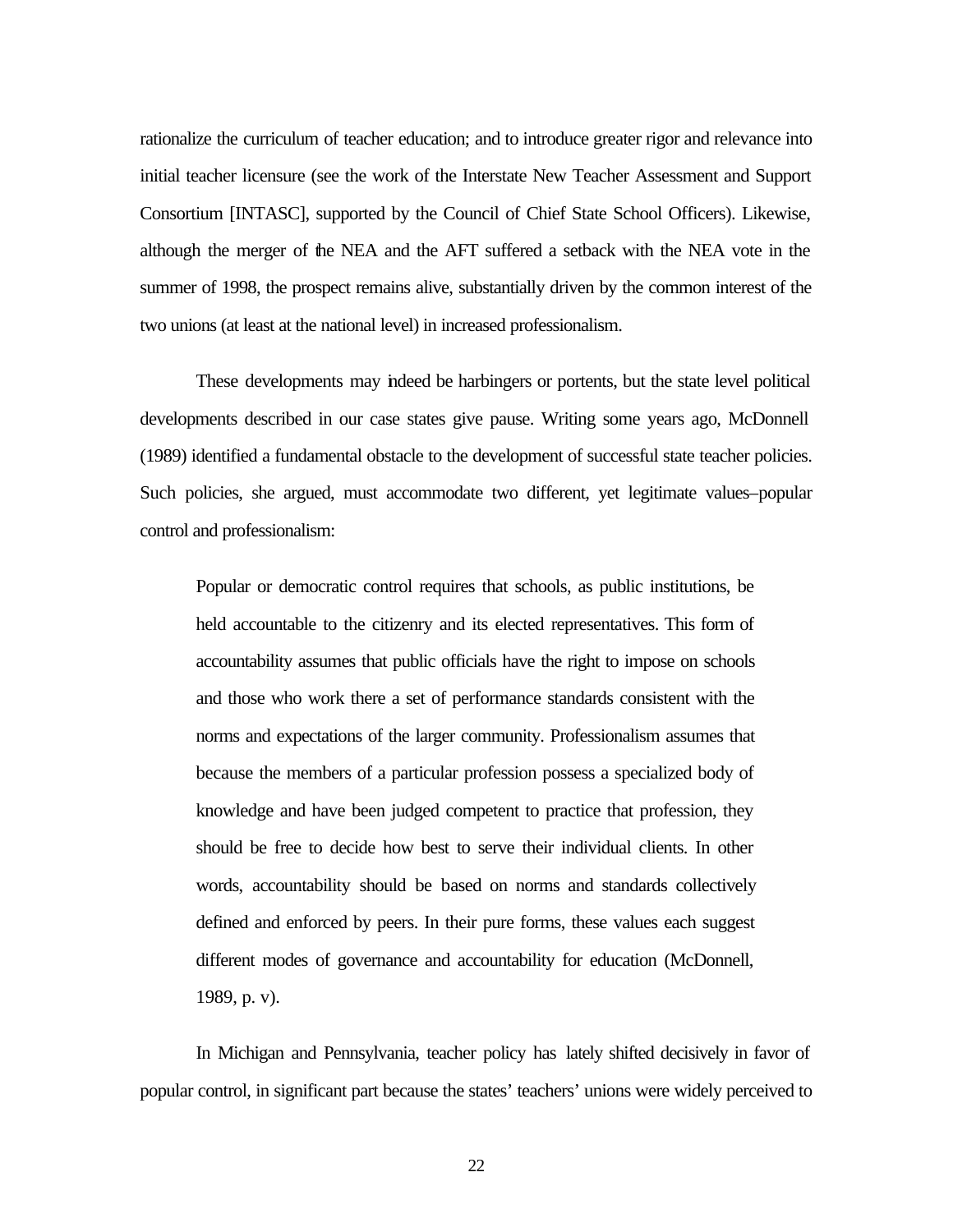have deployed the banner of professionalism in order to advance the material and political interests of their members rather than to improve the performance of schools. Teachers and their unions have consequently been sidelined in current debates about educational reform; strengthening public control and accountability through mechanisms including expanded parental choice and state or mayoral takeovers of public school districts has been put forward as the solution to a host of educational problems.

The dilemma identified by McDonnell has hardly vanished, however. The "new unionism" described by Kerchner and others represents a possible resolution, one in which the competing values of popular control and professional autonomy are reconciled in a common commitment to improved service for the clients of the school system. Progress toward such a reconciliation has been achieved in a few school districts, and both unionists and politicians have acknowledged that moves toward enhanced professionalism among teachers and increased cooperation between professionals and the broader public are essential to the tasks of improving schools and school outcomes. We share this view, and salute the promise of the "new unionism," but we are nevertheless pessimistic about the likelihood of a widespread move in this direction. The politics needed to reconcile the values of public and professional control plainly have not emerged in Michigan or Pennsylvania, nor is there much prospect that they will any time soon.

To see why, we need to explore in greater depth the competing interests represented in the contest, along with the incentives and risks facing the respective players. On one side of the table, powerful interests within the teacher union movement seek to preserve and advance the traditional strategies and postures that have secured gains in the past. This is understandable, first from an historical perspective. An entire generation of union leaders and staff, especially at state and local levels, has made careers out of mastering the processes of local collective bargaining and state-level lobbying for teacher interests. In most states, but particularly in those with strong collective bargaining statutes, teachers' unions acquired considerable political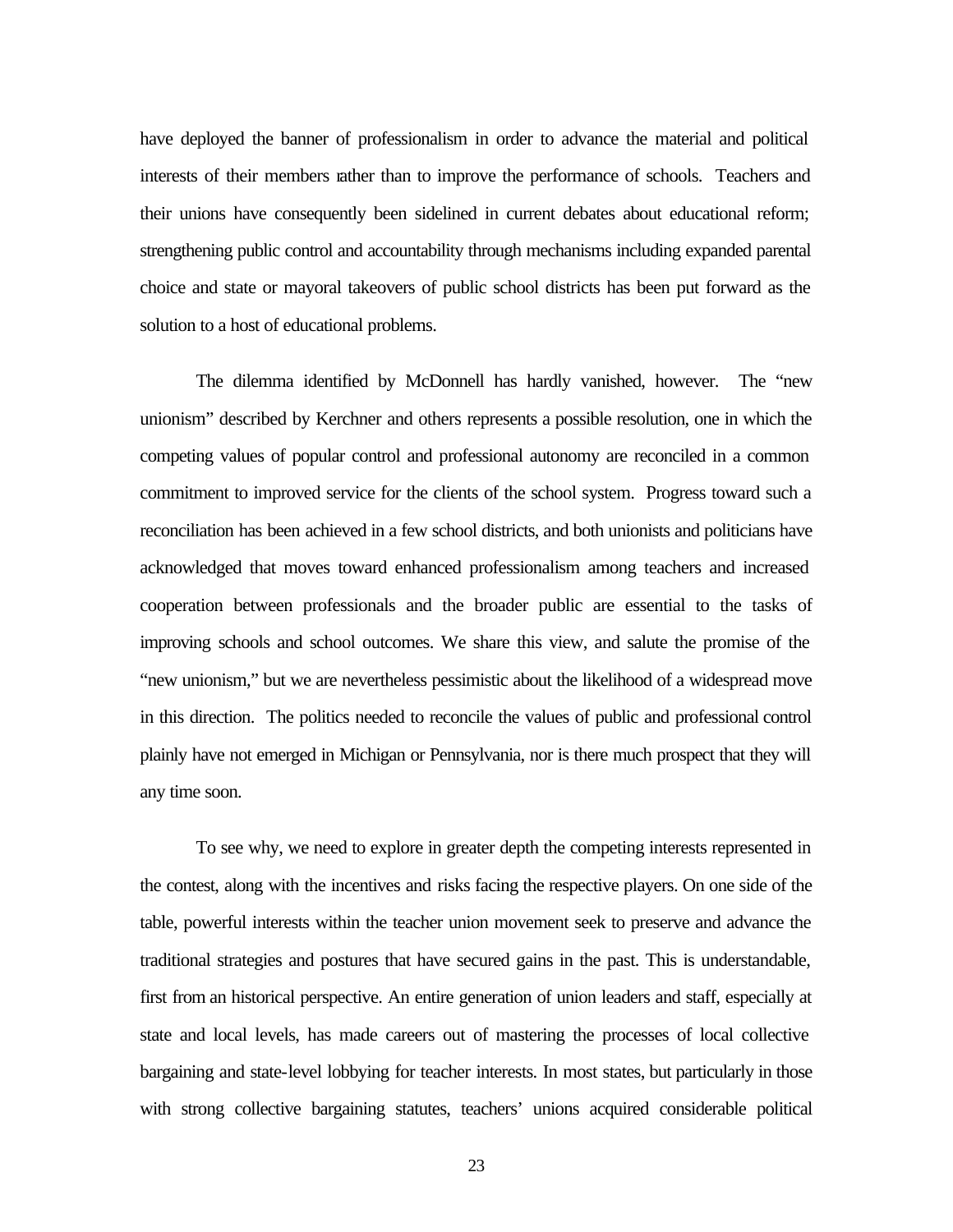influence by operating in a largely adversarial and partisan manner. Contract negotiations at the local level and budgetary politics at the state level were treated as zero sum games, and the unions' readiness to resort to strikes, job actions, and hard-edged electoral politics around wages, benefits, job protections, and working conditions produced large gains for teachers. As we have indicated, states such as Michigan and Pennsylvania represent this tradition, but many national staff also have made careers in the spheres of collective bargaining and lobbying. The teachers' unions, then, have a strong vested interest in these strategies around which staff have developed expertise and to which they are committed through a lifetime of work.

The decisive decline of the unions in our case states, however, suggests that these traditions are no longer serviceable. We already have explored the circumstances leading to this outcome, but we can amplify its import. "What's good for teachers is what's good for education" is the claim that always has undergirded teacher demands. Other interests rely on similar claims (What's good for General Motors . . .;" "The business of America is business"). When this equivalence between public and private interest was firmly established in the public mind, the unions were relatively free to pursue an agenda focused on wages and protections for their members. The rhetoric of professionalism was extremely useful to the task of public persuasion, and has been employed successfully over the years. While it would be wrong to assert that the teachers' unions have paid mere lip service to the professional ideal, it is surely accurate to claim that the unions' muscle has resided in their negotiators and lobbyists, rather than in their professional development staff. So, while the unions could point to steady investment in "professional" activities, these were secondary to the primary pursuits of bargaining and lobbying.

In recent years new voices have emerged within the teachers' unions that seek to modify if not transform teachers' collective advancement strategy by drawing explicitly on the professional theme. The vanguard developments already indicated exemplify this strand within the union movement. Union progressives reckon that in order to restore public confidence in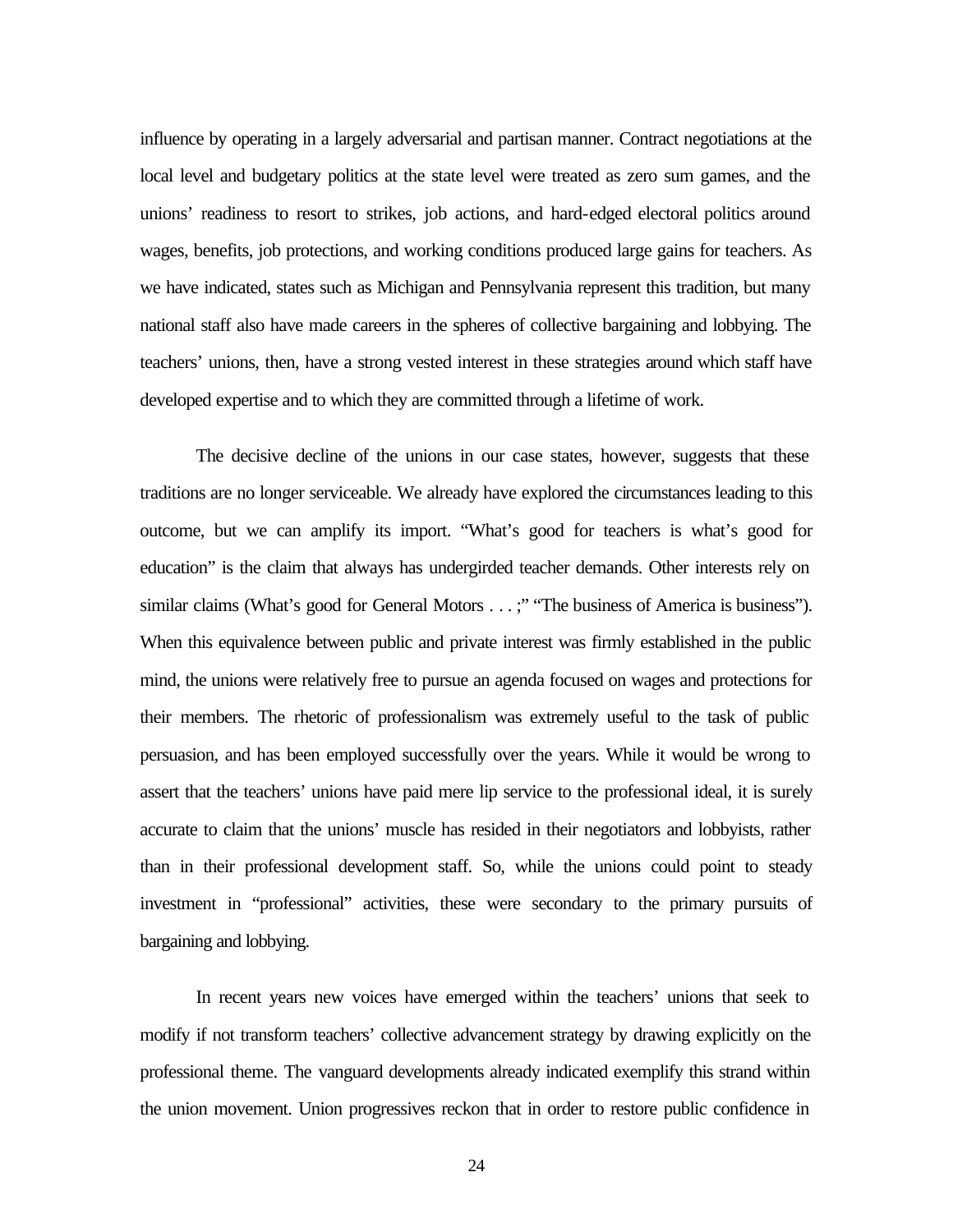organized teachers, the unions must engage pro-actively in school improvement, and must alter certain traditional features of unionism. These include the shift from distributive bargaining (e.g., dividing the "spoils" of money, power, rights) to integrative bargaining (e.g., seeking mutual benefits and a common agenda), a distinction Koppich and Kerchner (in press) derive from Walton and McKersie (1965); the introduction of peer review into the evaluation of teaching competence; the championing of rigorous professional standards for teachers; and the genuine participation of teachers in school and policy decision-making.

In pursuing these matters, however, union progressives do not seek to overthrow the institutional framework of industrial unionism but to bend it to more professional purposes. They recognize the necessity for some form of collective negotiation and of dispute resolution. They hope, however, to supplement the traditional concerns for teacher rights, wages, and benefits with broader concerns for educational improvement. By creating both the appearance and the reality of direct teacher engagement in professional accountability and educational improvement, they hope to enhance teachers' cultural authority as well as their economic status.

Union progressives face two main problems. First, in challenging certain cherished tenets of industrial unionism, they incur internal opposition from traditionalists. Peer review is the most obvious instance. Unions protect their members, but peer review requires some teachers to sit in judgment over others, potentially affecting their employment. This is a matter of great symbolic import that is deeply divisive (see Kelly, 1998). If teachers do not police their own ranks, they abandon one pillar of professionalism. If they do, they come into direct conflict with worker solidarity promoted by industrial unionism. Second, and equally troublesome, is the political weakness of professionalism as an advancement strategy. Teachers may choose to become involved in school reform, but democratically elected bodies may still choose not to provide sufficient funds to support instructional improvement, yielding large classes, run-down schools, inadequate instructional materials, and meager salaries. They may also enact de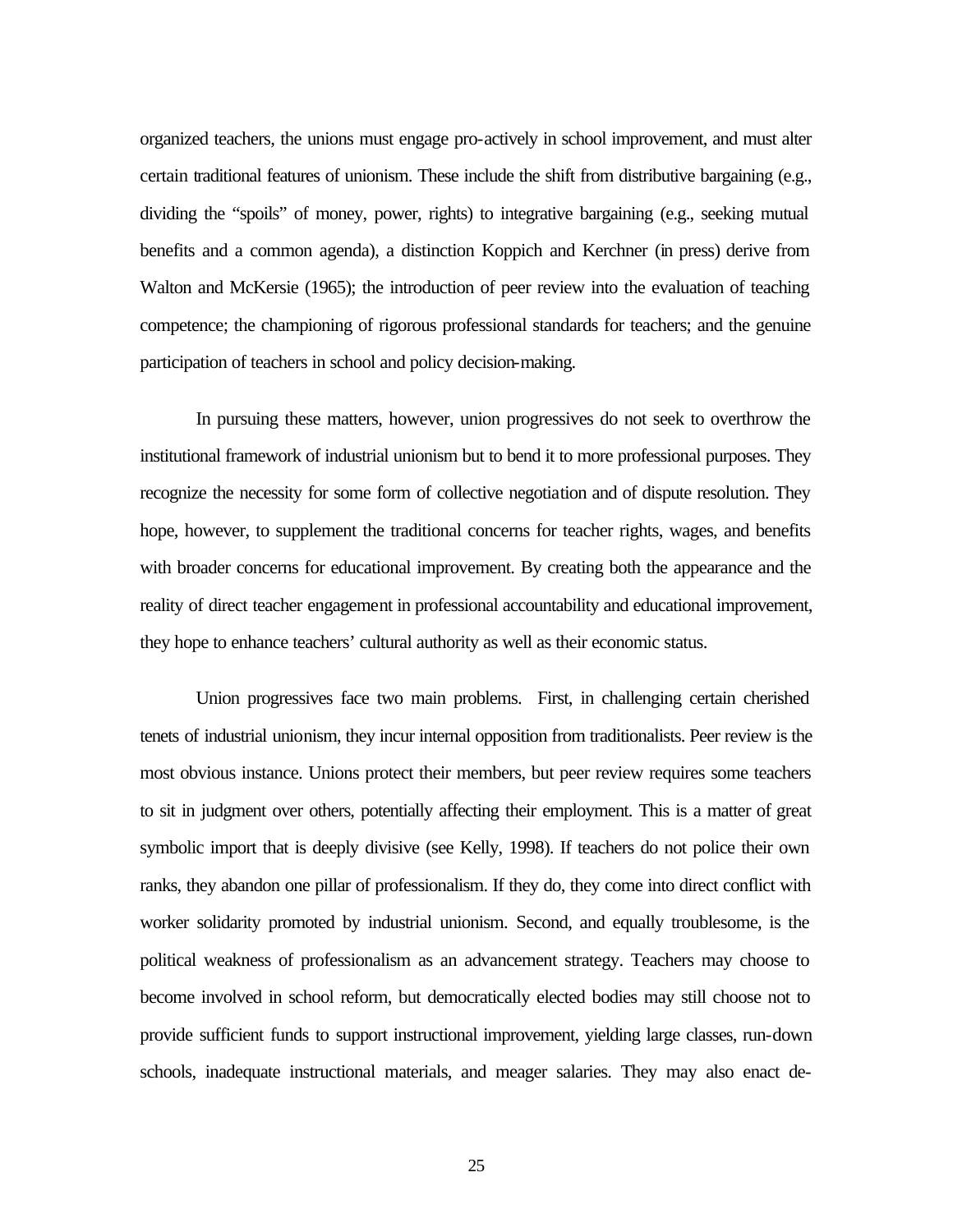professionalizing policies that, for example, open the occupation to the unqualified or create rigid bureaucratic structures and processes constraining the exercise of professional judgment.

In such cases, organized teachers require more than persuasion and advocacy to counter the excesses of public control. They must possess some form of political muscle that they can flex, not simply on their own behalf, but ultimately on behalf of their students. Labor law and the institution of collective bargaining, together with political action at the state level, have supplied organized teachers with the principal forms for the exercise of power. While doctors and lawyers were able to convert the professional theme into cultural authority, political power, and highly favored economic position, that path is not open to teachers. Consequently, classic professionalism by itself cannot protect the interests of teachers nor counterbalance the potential disadvantages of democratic control.

The strategic problem for teachers' unions may therefore be framed in the following terms. In the contest over scarce public resources and the control of work, teacher organizations require some basis upon which to mobilize power and influence. Elusive yet vital cultural support for teacher militance in states such as Michigan and Pennsylvania has eroded to the vanishing point. Frontal assaults on teachers' unions now make good electoral politics in these states, leading to new statutes that further weaken the unions. Continuing the strategies of industrial unionism no longer appears to be a viable option. Yet the cultural and political bases upon which to reassert influence have not yet emerged. So, while union leaders, in our view, are correct in asserting the necessity of wielding power in defense of teacher interests, the means that would make this effective are no longer readily available.

On the other side of the table, politicians such as Michigan's Governor Engler or Pennsylvania's Governor Ridge at first glance face no downside in either attacking or bypassing the teachers' unions. The erosion of public support for the unions, the ascendance of the Republican party, and the perceived affluence of teachers conduce to a political climate that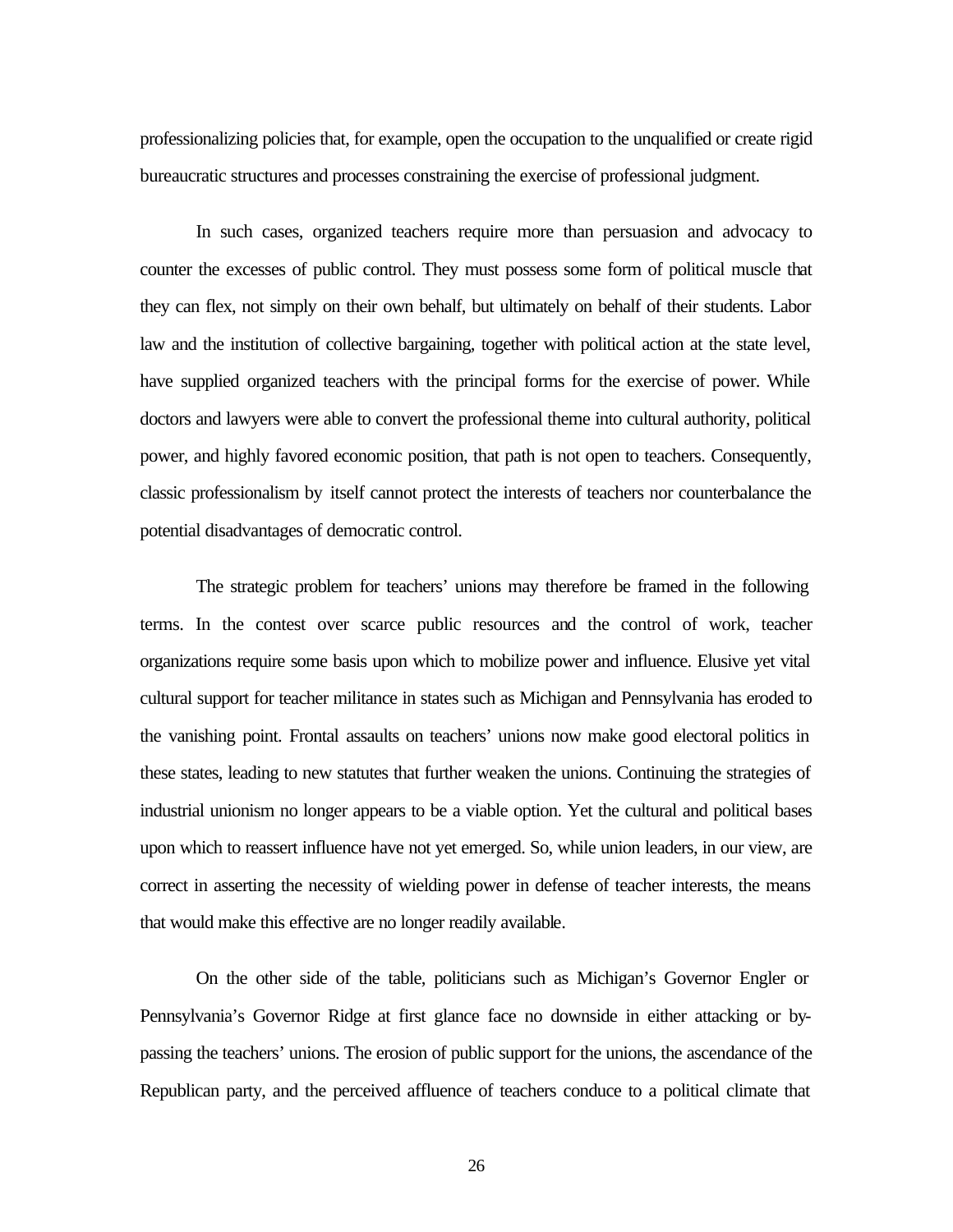favors anti-union political appeals. Recent state legislation in both states has further weakened the unions' power, so they are no longer as potent an adversary as in years past. Electoral politics, of course, can change as suddenly as the weather, but for the moment there is no cloud on the horizon.

But consider the prospect of serving as an "education" governor who is opposed to the organizations representing teachers. That posture contains its own difficulties. At some point in the chain of logic linking reform ideas to instructional improvement to student learning, teachers are necessarily implicated. As David Cohen (1988) among others has pointed out, one of the troubling ironies of educational reform is that teachers are regarded simultaneously as the source of the problem and of the solution. If student learning standards are vague, weak, and unenforced, then new standards can only achieve effects if teachers use them. If "break the mold" schools established by charter or by private firms such as Edison are to revitalize urban education, those school designs require committed, expert teachers for their realization. If class size reduction appears as a potent state policy, it can achieve effects on learning only so far as the state is capable of recruiting enough qualified teachers.

The strategic problem faced by public officials is therefore that what makes for good electoral politics may not produce good educational policy, when "policy" is construed not as the output of legislators but as the actions of educators—street level bureaucrats in Lipsky's (1980) phrase. Politicians cannot do without the energetic collaboration of teachers if the longterm goal of improving public school systems is to be achieved; but their short-term interest in restraining public expenditures, strengthening the institutions of public control, and winning elections may preclude the kinds of concessions that would win the trust and cooperation of organized teachers. Permanently alienating teachers may be destructive of their long-term ends, but premature conciliation may surrender the leverage politicians need to encourage educational improvement.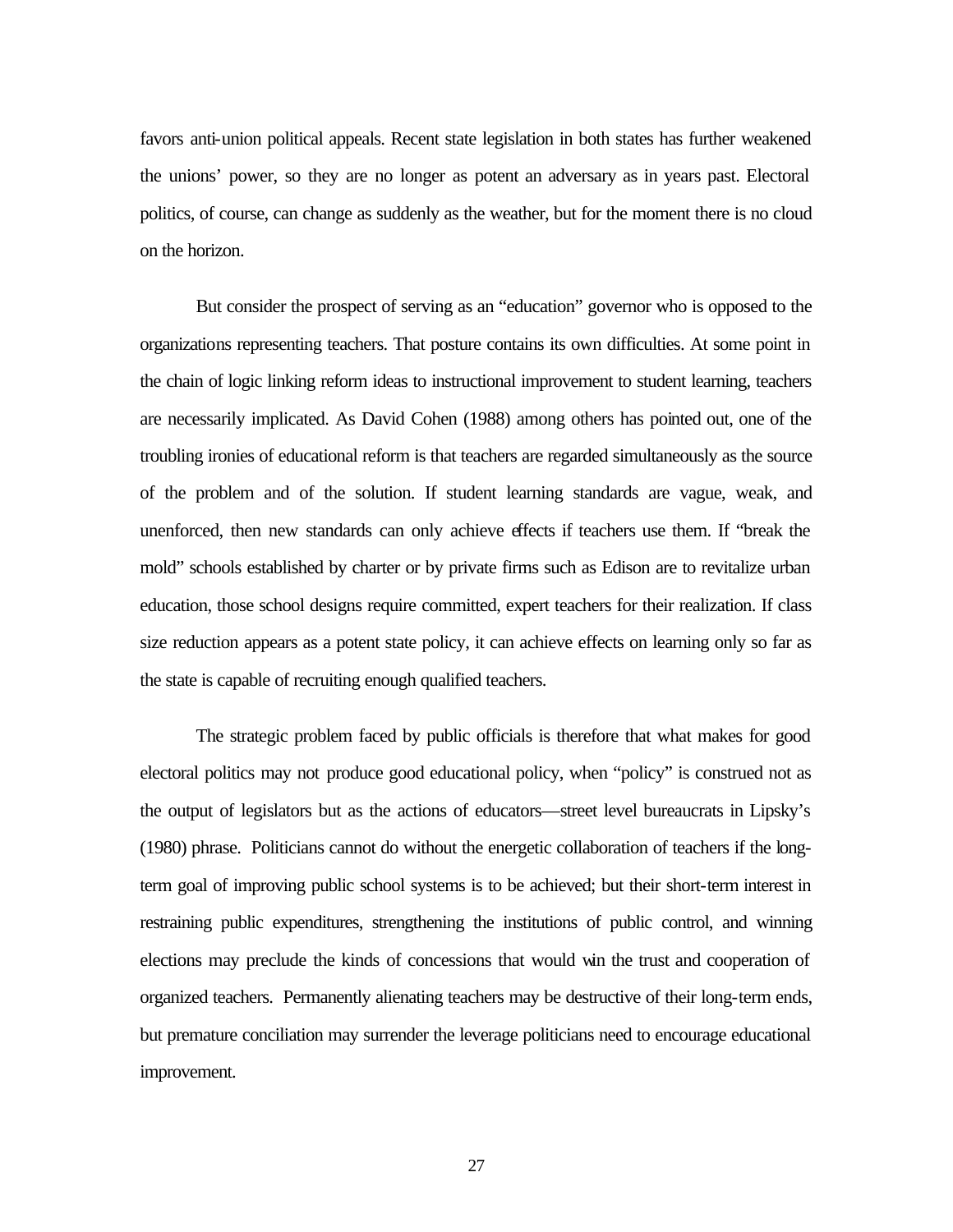We can frame the problem facing teachers' unions and public officials as an instance of the "Prisoner's Dilemma" game, in which the players must decide whether to act selfishly to advance their private interests or altruistically to achieve shared gains. (See Box.) The mutual dependence between teachers and public officials may argue for partnership between public and professional interests along the lines defined by advocates of the "new unionism," but the mutually beneficial outcome is not available, since for each side the real short-term advantage of opposing the other outweighs the notional benefits of cooperation. Under these circumstances, the predicted outcome is continued standoff, which is unlikely to produce much in the way of school improvement.

#### *INSERT BOX ABOUT HERE*

In the longer term, of course, more desirable outcomes may become available.<sup>20</sup> Cooperation in the interest of shared gains may come about through the establishment of trust between the players, or through expanded opportunities to communicate with one another about their respective strategies (Axelrod, 1978). In Michigan and Pennsylvania, however, such cooperation will only be achieved in a substantially changed political environment, which is not an immediate prospect. When it comes, it most likely will emerge around two broad policy themes, which we reflect on in our conclusion.

### **REFORM WITHOUT TEACHERS?**

In Michigan and Pennsylvania, as in many other states, two streams of policy are unfolding simultaneously with unpredictable futures. One stream involves the creation of strong standards for student learning and curriculum, together with development of state assessment systems. The other stream introduces new forms of school choice on both the supply and demand side, often in conjunction with the privatization of educational services. Each of these policy streams poses opportunities and impediments for public-professional forms of

28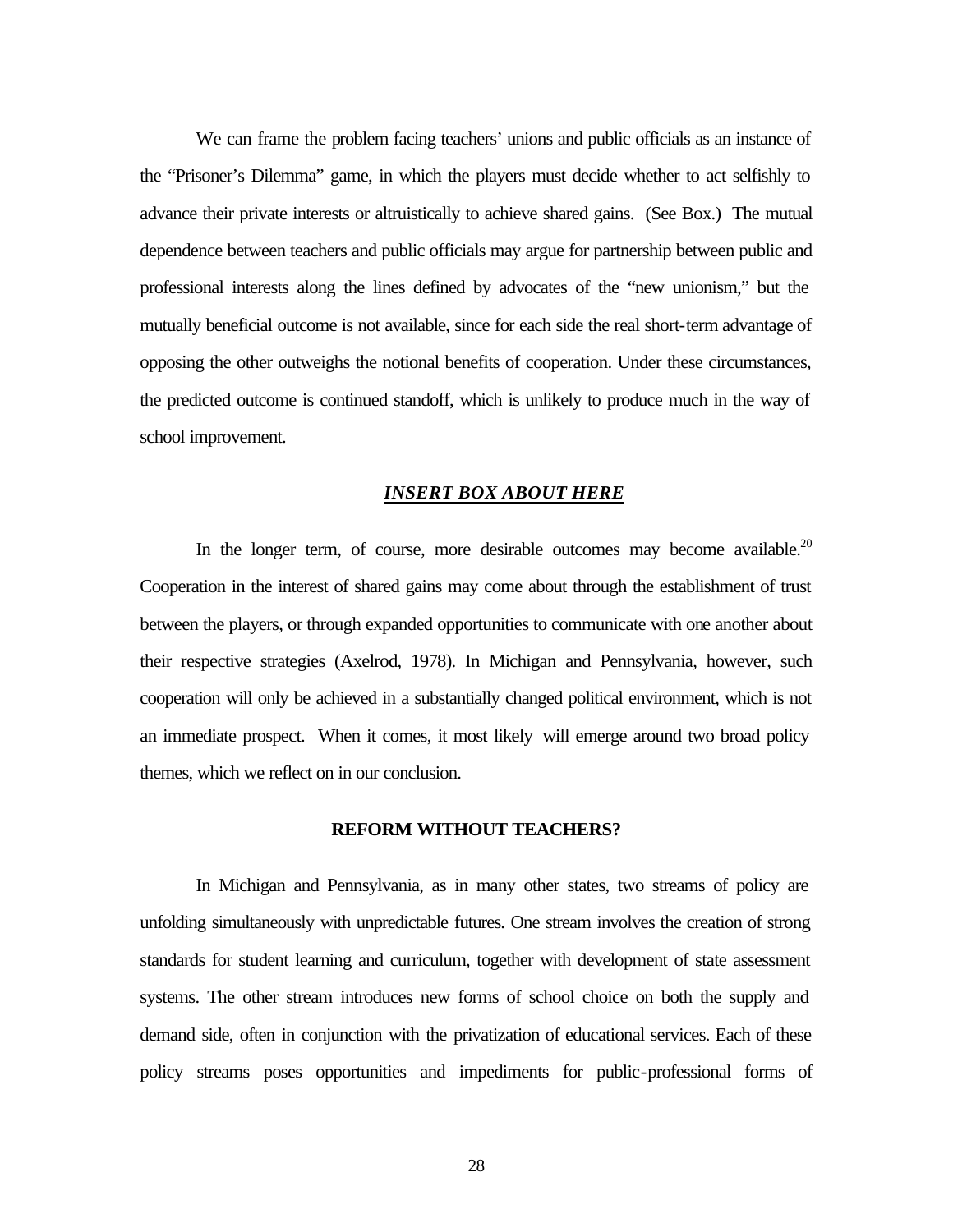cooperation. Each might enhance professionalism in teaching or serve to de-professionalize the occupation.

### **Higher Standards for Teachers and Students**

Consider first the movement to introduce high standards into education. Policy efforts along these lines have emerged at national, state, and local levels around the core academic subjects. Standards constitute a natural point of convergence between public officials interested in raising academic achievement and organized teachers interested in promoting professionalism. Consequently, standard-setting is an inviting activity around which to build common ground. Standards-related policy incorporates attention to curriculum reform, to student learning, to assessment of student learning, to teachers' professional development, to rewards and incentives for performance, and to the articulation of standards for teaching and those for learning. On these matters and on their coordination into systematic approaches to instruction, there is considerable room for teacher involvement at all levels of governance. At the same time, these are public policy issues that also engage the authority of government and the responsibilities of state and local policymakers.

Although these are not the traditional "bread and butter" issues of unionism, the teachers' unions might opt for more aggressive involvement in such issues as part of a campaign to enlarge public confidence and to influence instructional conditions for teachers. Such activity cannot substitute for negotiation around wages, benefits, and job protections, but it can supplement and complement bargaining, and it can assume greater importance in the public posture of unions, particularly as systemic reform includes attention to accountability. This is really the crux of the matter. The traditional union stance allocates teacher evaluation to management and protection of workers to the union. This equation, however, leaves organized teachers in a weak position to advocate for professional standards of practice, if they are unwilling to play a major role in defining and implementing those standards. Peer evaluation is a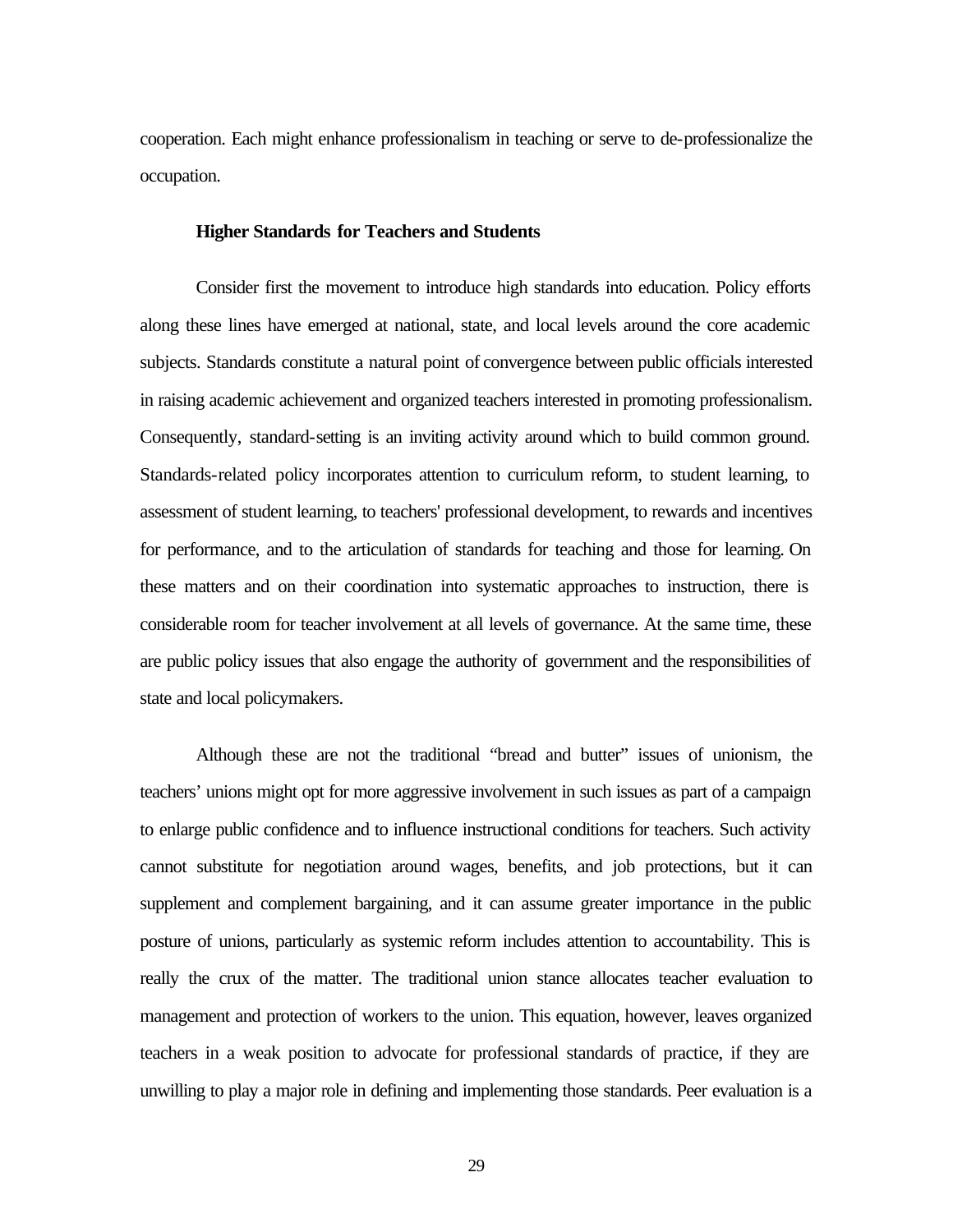critical element of professional accountability, and may constitute a vital quid pro quo in the larger effort to introduce professional standards into schools.

Other policies, however, also serve as starting points for public-professional partnerships around standards. States and districts can begin to make use of national board certification and of NBPTS standards and assessments as a basis for teacher evaluation and professional development, teacher compensation, teacher advancement, and other personnel decisions. The scope of bargaining at the local level can expand, as it has in such vanguard districts as Cincinnati, to incorporate issues of educational reform that may be proposed by either labor or management. And, structural reforms such as site-based management can create conditions under which teachers can exercise greater authority in forming academically-oriented school communities.

Public policy can also contribute to the deprofessionalization of teachers, however. Curricular and assessment mandates developed without teacher input often violate professional standards and judgments. State and district testing systems in particular often create constraining conditions for teachers and students alike, in the name of public accountability. Some state legislatures are even beginning to mandate instructional methods, around literacy instruction for example, where phonics-based approaches have gained favor over so-called whole language methods. In such instances, policymakers clearly reject teachers as partners, viewing them instead as bureaucratic functionaries expected to dispose what others propose. Under these circumstances, both union power and professional suasion appear incapable of exerting influence over curriculum and instruction. Pennsylvania's recent experience with their standards commission is a clear instance of standard-setting as the triumph of public over professional values.

Under present political circumstances, state policymakers in Michigan and Pennsylvania have little incentive to engage directly with organized teachers around standard-setting. This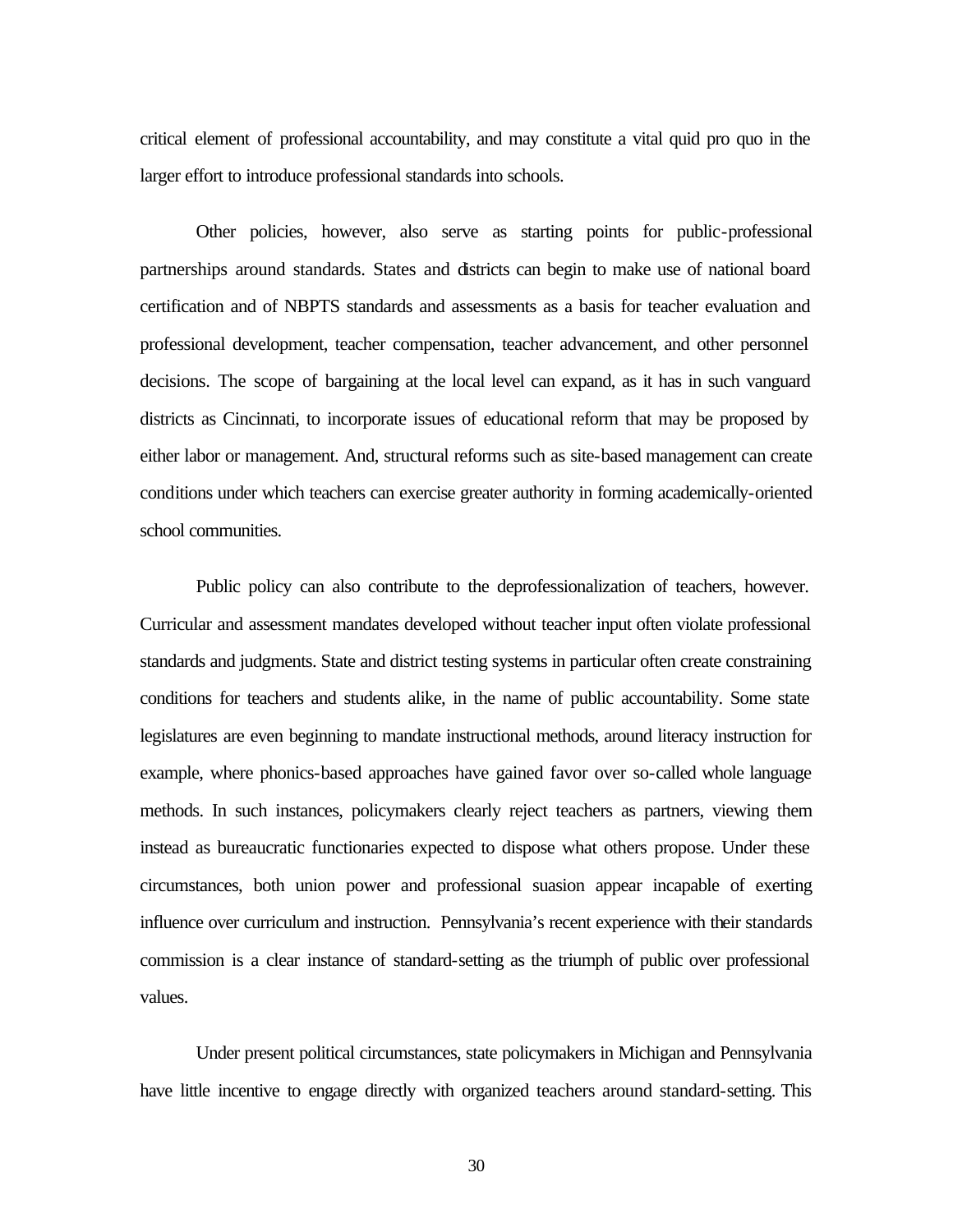remains a potential area for resumed dialogue and collaborative activity in the future, to the extent that state policymakers come to believe that reform itself cannot bear fruit without the constructive involvement of teachers. How to engage rank and file teachers in state standardsetting becomes the task, and for that, the professional model may be the best entrée.

#### **Choice and Privatization in the Educational System**

The second major stream of policy further complicates efforts to find common ground around standard setting. Many states today, including Michigan and Pennsylvania, also are experimenting with a variety of school choice and privatization policies. There are many varieties of choice policy (see Cookson, 1994, pp. 14-16, for one account) but Michigan, as we have indicated, has a "strong" charter school statute together with an interdistrict transfer policy. Pennsylvania's charter schools law, passed more recently (in July 1997), is not as strong. Its first year of implementation produced only a few charter schools, since only local school boards could grant charters and no appeals of rejected proposals were allowed until the second year.<sup>21</sup> The fact that charter schools are now possible has already changed some of the dynamics of educational politics in Pennsylvania, but not much is yet known about the impacts and consequences associated with Pennsylvania's charter schools (Daniels, 1997).

Having won control of both houses of the Michigan Legislature in the November 1998 elections--and with the U.S. Supreme Court declining to review the Wisconsin State Supreme Court decision that allowed public vouchers for private and parochial schools--Governor Engler and his allies are likely to propose an amendment to the Michigan Constitution that would clear the way for the introduction of a state voucher plan for Detroit and possibly other urban districts. Governor Ridge is similarly expected to try again for a voucher bill in Pennsylvania. As in Michigan and other states, it would be much easier to pass a voucher plan limited to a few big cities in Pennsylvania than one that would embrace the whole state, as the latter would require massive funding and widespread political support. In Michigan, private firms such as the Edison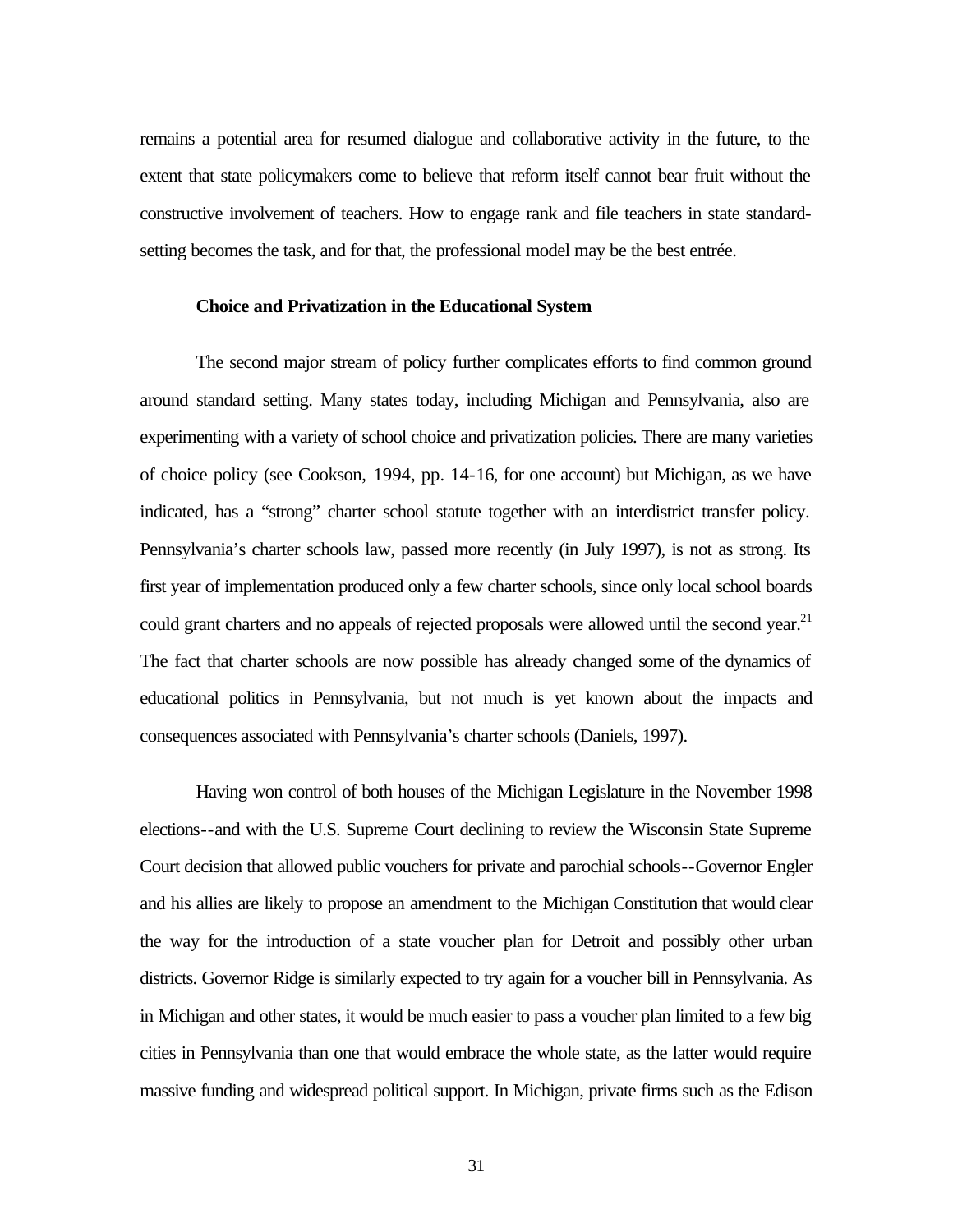Project and others now operate a number of schools, including both charter schools and district schools. The main "privatization" venture in Pennsylvania to date involved a controversial effort by the Wilkinsburg school board to contract out the management of one of their elementary schools (Thomas, Moran, & Resnick, 1996). This effort received moral and legal support from the Secretary of Education, but after some protracted legal disputes was ultimately declared illegal, because the outside management firm replaced the existing teaching staff in violation of the teachers' contract (Ponessa, 1996; Walsh, 1996; Wills, 1998).

To date, teachers' unions have opposed choice and contracting policies. They particularly fear the potentially weakening effects of vouchers on the public school system, redirecting resources away from struggling public schools to private schools. Choice and privatization policies also threaten teachers' organized interests insofar as they encourage the employment of non-unionized and non-certified teachers. For many choice advocates, however, this is the point. They argue in part that choice policy frees schools from many of the constraints that hinder more effective education. Chief among such constraints are the bureaucratic organization of school districts embedded in state regulatory policy and collective bargaining agreements.

Traditional and progressive unionists are of one mind on this issue. If choice and privatization policies weaken standards for entry and for employment of teachers, then they are hostile not only to the interests of unions but also to the advancement of professionalism. On this point, studies-in-progress of charter schools and choice in Michigan by Plank and Sykes contain some anecdotal evidence. By law, charter schools must hire certified teachers, but it appears that many such schools are having difficulty attracting experienced, highly qualified candidates. While such schools may offer greater autonomy and the appeal of a focused, distinctive mission, they also offer fewer job protections, less attractive benefits, and more demanding work schedules to their non-unionized workers. In a number of cases, Michigan charter schools have had to bring in outside management companies to cover cash flow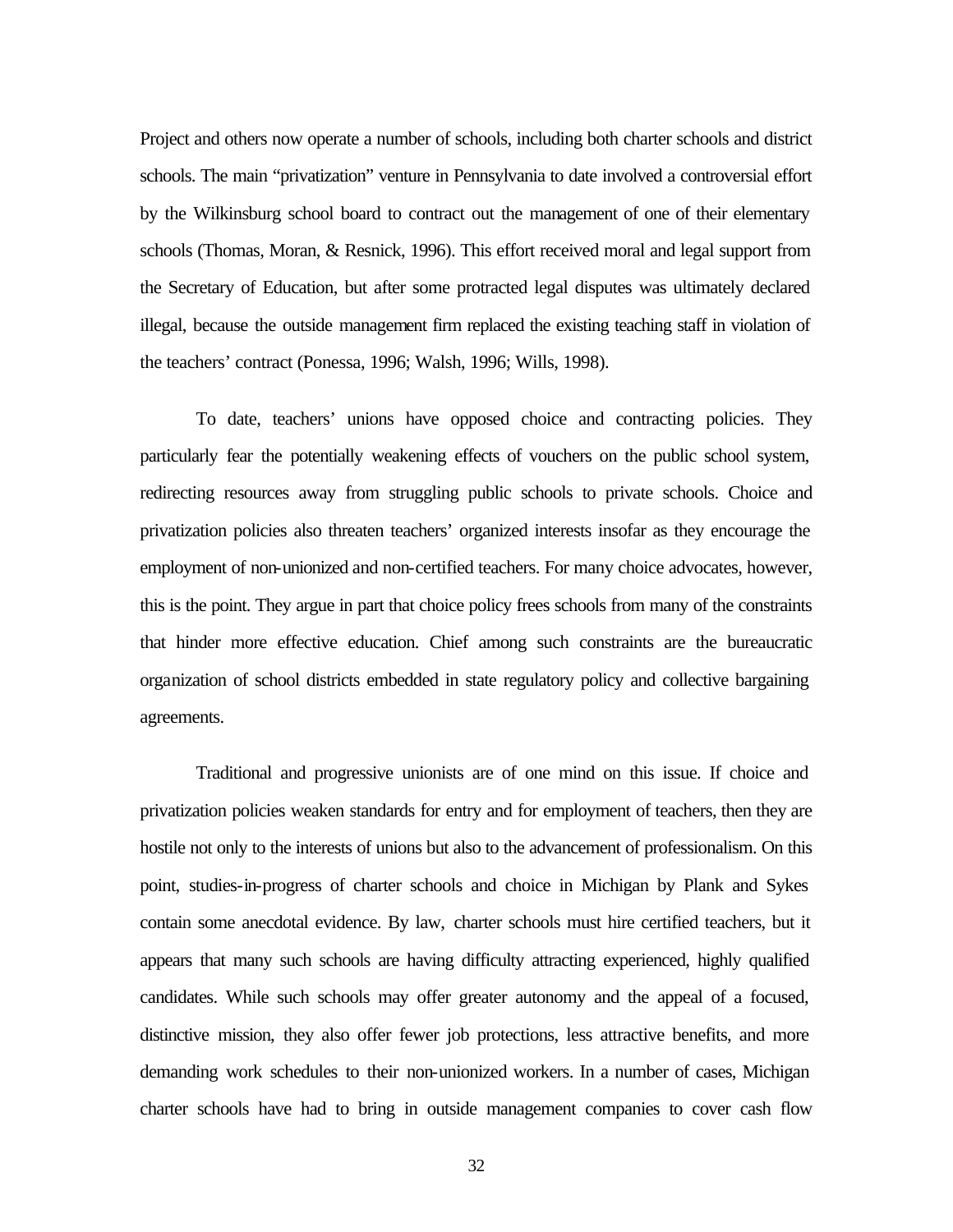problems and to provide administrative services. Such companies often become the employers of record; they determine such matters as teacher salary increases, work schedules, and employment itself, because charter teachers lack tenure and typically work on annual or "atwill" contracts that need not be renewed. The freedom teachers may have in charter schools is offset by their vulnerability in many cases, and this trade-off lacks appeal for many teachers.

The involvement of for-profit firms in education raises another issue as well. Firms such as the Edison Project or the National Heritage Academies seek not only to provide better education for students and families, but to do so at lower cost in order to produce profits for their investors. If firms are accountable to stockholders for profits and schools are accountable to parents for educational quality, these two forms of accountability may not mesh. While competition among producers may force automakers, for example, to produce a reasonably good car at a competitive price, the complexity of evaluating educational services makes it more difficult for consumers to judge the quality of what they are receiving. Thus, accountability for profits might take precedence over accountability for educational quality, constituting a wholly new development in American education. How have for-profit firms sought to reduce costs while maintaining educational quality? Again, our evidence from Michigan is anecdotal, but we see a tendency. Firms can most easily economize by (1) achieving economies of scale via "franchising" their school model; and (2) hiring non-unionized employees including teachers' aides, bus drivers, janitors, secretaries, and food service workers, and offering them lower wages and fewer benefits. To the extent that profits are generated at the expense of other school workers or ultimately teachers themselves, however, organized teachers might be expected to resist.

Choice and privatization policies, then, can be inimical to both union and professional interests, weakening teachers' influence in school decision-making and undercutting worker solidarity. Yet at least some advocates for choice argue its merits on the basis of supporting teacher professionalism (e.g., Raywid, 1990; Chubb & Moe, 1990). The typical conditions of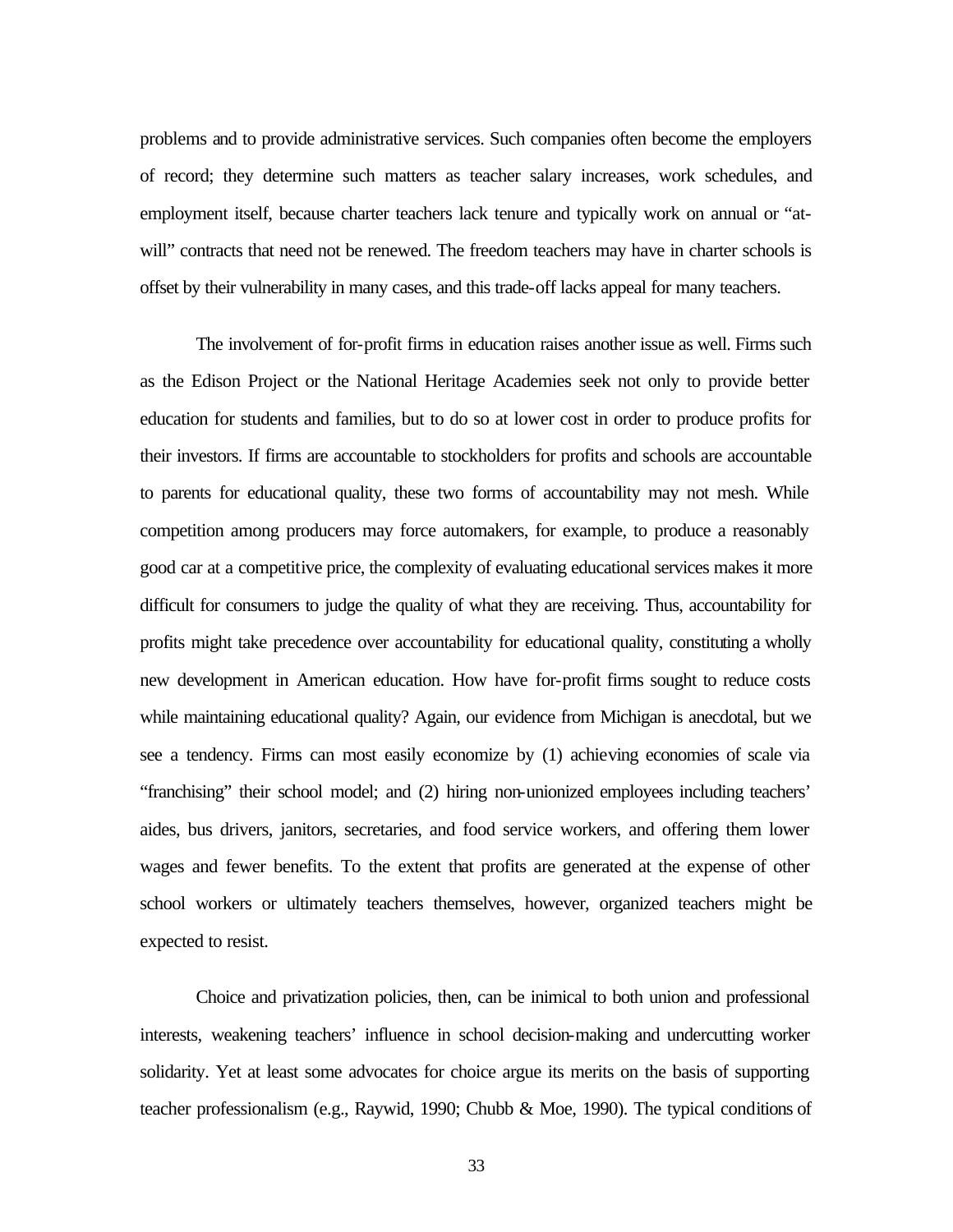teachers' work in many large, urban districts are deprofessionalizing, if not downright demoralizing. Charter laws create opportunities for entrepreneurial teachers to open their own schools free, at least, of some of the alienating constraints. Chubb and Moe (1990, pp. 86-91), for example, argue that schools of choice under voucher or charter school plans, will feature less bureaucratic oversight from the district level and fewer entanglements from district-bargained contracts. Consequently, there will be greater scope for professional community to form in schools of choice than in schools operating within the traditional public system. In addition to greater freedom from bureaucratic constraints, schools of choice also offer teachers the benefits of small scale, focused mission, and a values match between school faculty, parents, and community. Anecdotal evidence from our studies and others suggests that some teachers have taken advantage of these opportunities. The philosophy and practice of charter schools, then, is not inhospitable to the professional aspirations of teachers. But charter school teachers may wish to retain their membership in teachers' unions, as has occurred in charter schools in other states. Indeed, teachers' unions themselves have begun sponsoring charter schools as part of their own effort to participate in school reform.

At issue is the role of teachers in charter schools, together with their organized involvement in them. Will charter schools genuinely create conditions where teacher professionalism may flourish, or will they more often be thin masquerades for domination by forprofit firms and community interests that seek to control schools for a range of ideological purposes? Will charter schools and contract schools accommodate organized teachers and work within the framework of collectively negotiated agreements that promise parity in labormanagement disputes? Or, will they become maverick organizations that continue to hire teachers on annual contracts without the protections of tenure and formal teacher involvement in decisions regarding conditions of employment and work? We see both potentialities unfolding in Michigan's charter schools (with Pennsylvania's charter schools just getting underway), so the issue remains open at this writing.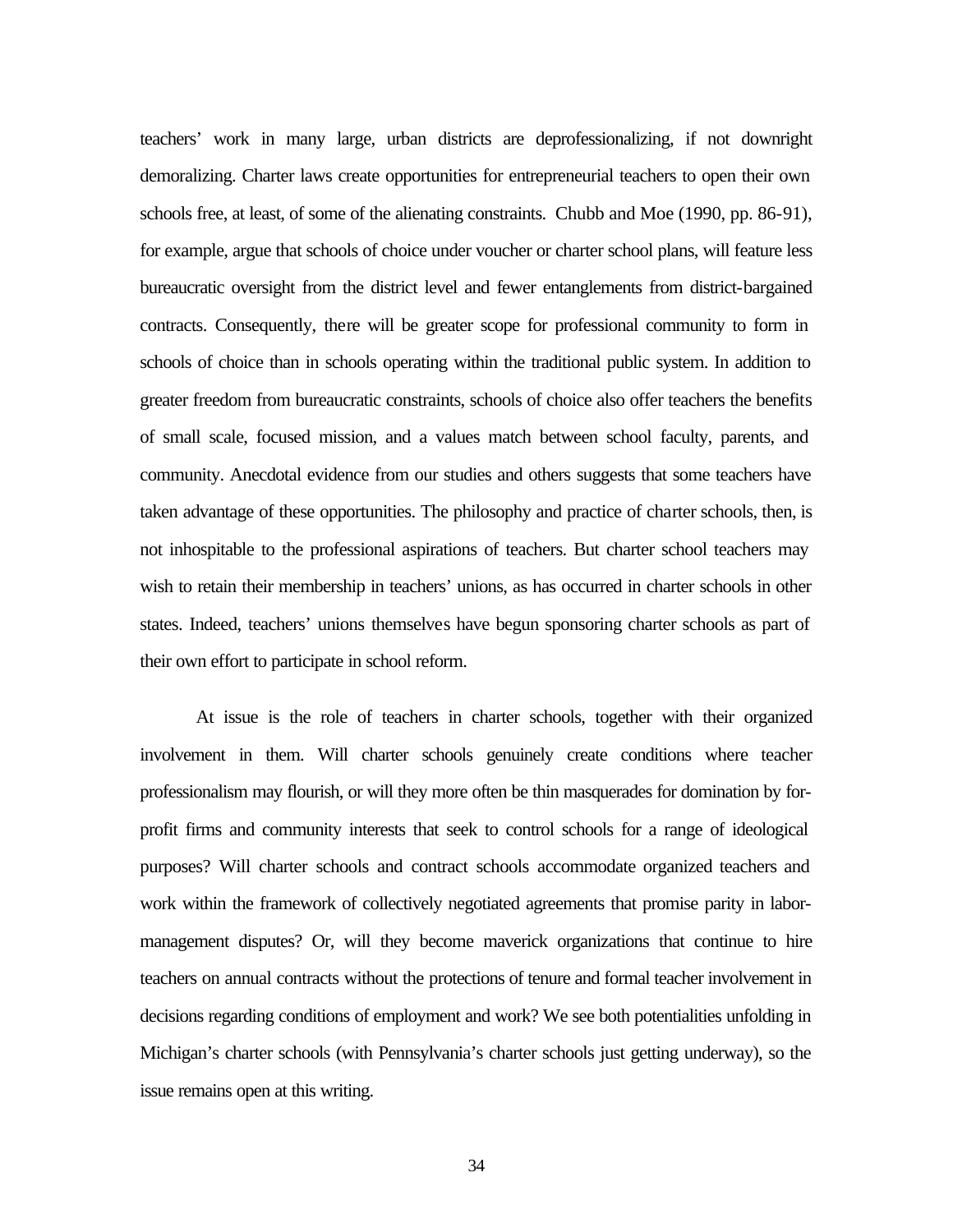In her analysis of the requirements for democratic education, Gutmann (1987) has written,

When democratic control over schools is so absolute as to render teachers unable to exercise intellectual discretion in their work, (1) few independentminded people are attracted to teaching, (2) those who are attracted are frustrated in their attempts to think creatively and independently, and (3) those who either willingly or reluctantly conform to the demands of democratic authority teach an undemocratic lesson to their students–of intellectual deference to democratic authority. A democratic conception of professionalism supports those union claims to educational authority necessary to cultivate a democratically tempered sense of professional mission among teachers (p. 80).

Gutmann argues that organized teachers are an institutionalized counter-balance to the excesses of democratic authority, but she also acknowledges that teachers' unions can secure too much power, using it to their benefit rather than to the benefit of the students they serve. In our case states, the pendulum has swung mightily from strong union influence to near-negligible union influence; if Gutmann's arguments are to be credited, neither extreme is healthy for democratic education. If organized teachers could come together with public officials around a professional agenda that accords weight to both the legitimate desires of the public and the necessary discretion allocated to teachers, this would be the best course from our perspective. The twin policy themes of standards and choice have emerged as the likely foci for such partnership, but each theme contains the seeds of both collaboration and conflict around professionalized conceptions of the teacher's role and of participation in reform by organized teachers.

Along with Pennsylvania, Michigan is an important state to watch, for it represents one kind of future. Unlike in California where districts form charter schools under existing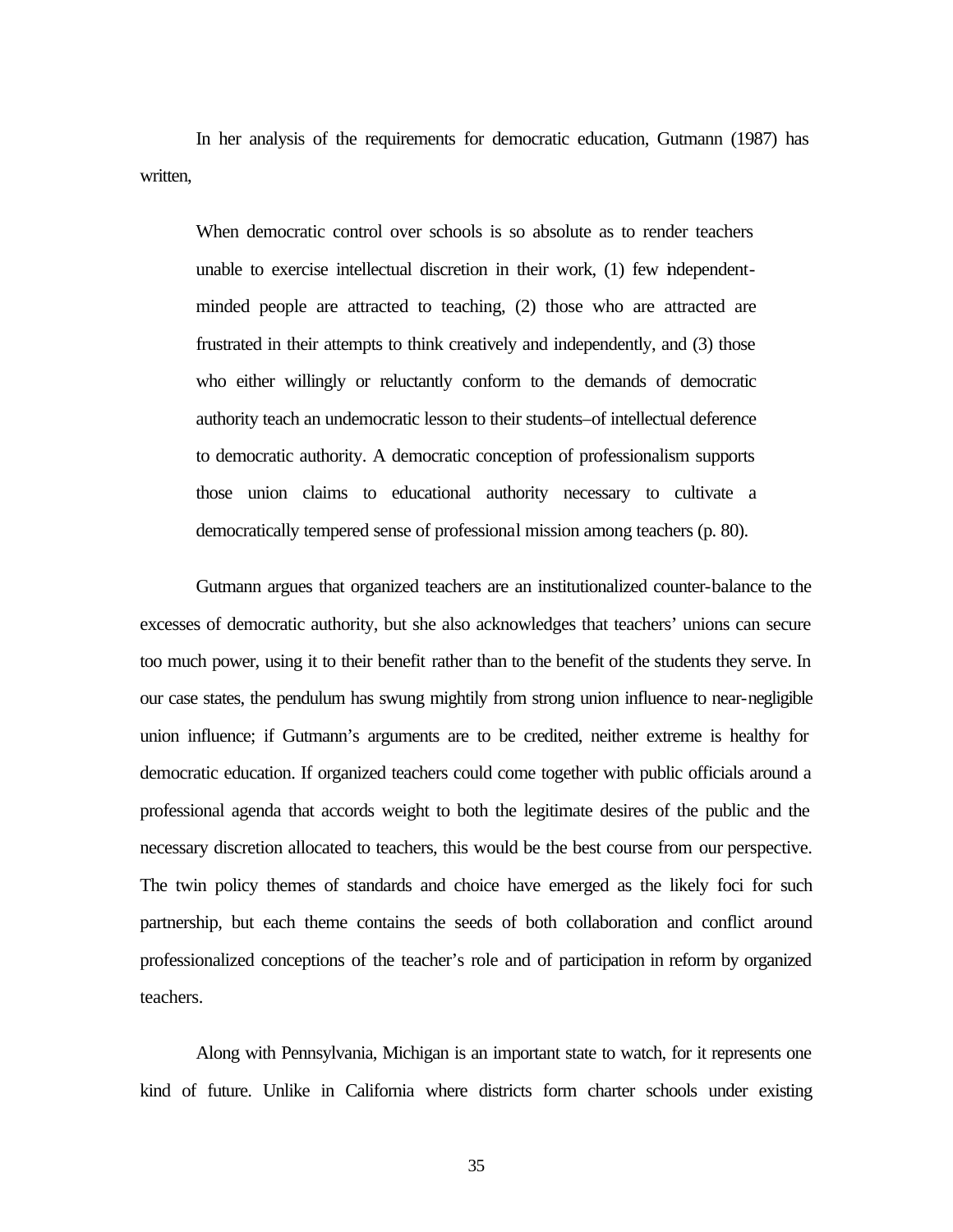regulations, including collectively bargained contracts, Michigan has opted for choice policies coupled with other legislation that dramatically weakens teachers and their organizations from the school to the statehouse. If present trends continue unchallenged, increasing numbers of teachers will work in charter, contract, and private schools at the discretion of administrators, corporate directors, and private boards who have little incentive to negotiate with them.

#### **CONCLUSION**

Both standards and choice as policy themes contain possibilities for enhancing teacher professionalism and supporting the growth of "new unionism" among teachers, but we are pessimistic about this potential in the short run. Politicians in Michigan and Pennsylvania have discovered real advantages in politics and policies that attack or by-pass unions. They do not need to bargain. They do not need to form public-professional partnerships. They have won the war, and they are in charge. In response, the unions' may feel their best option is to continue fighting a rearguard action and to wait for a more propitious political environment, rather than searching for détente and common ground with their present adversaries. In this political context, appeals to professionalism carry little weight on either side.

Michigan and Pennsylvania thus represent cases of educational reform in which the purported excesses of organized teachers who acquired too much power and used it to their own benefit have been successfully challenged. Replacing teacher power is a combination of public and market power which has substantially reduced the potency of the teacher's voice. Whether this new regime will lead to improvements in educational quality or equity remains to be seen, but we have our doubts. Meaningful school reform without the whole-hearted participation of teachers appears an unlikely prospect. How individual teachers respond to the decline of their unions and to their own loss of influence in educational policy debates is therefore likely to emerge as the critical issue for reformers in the coming years.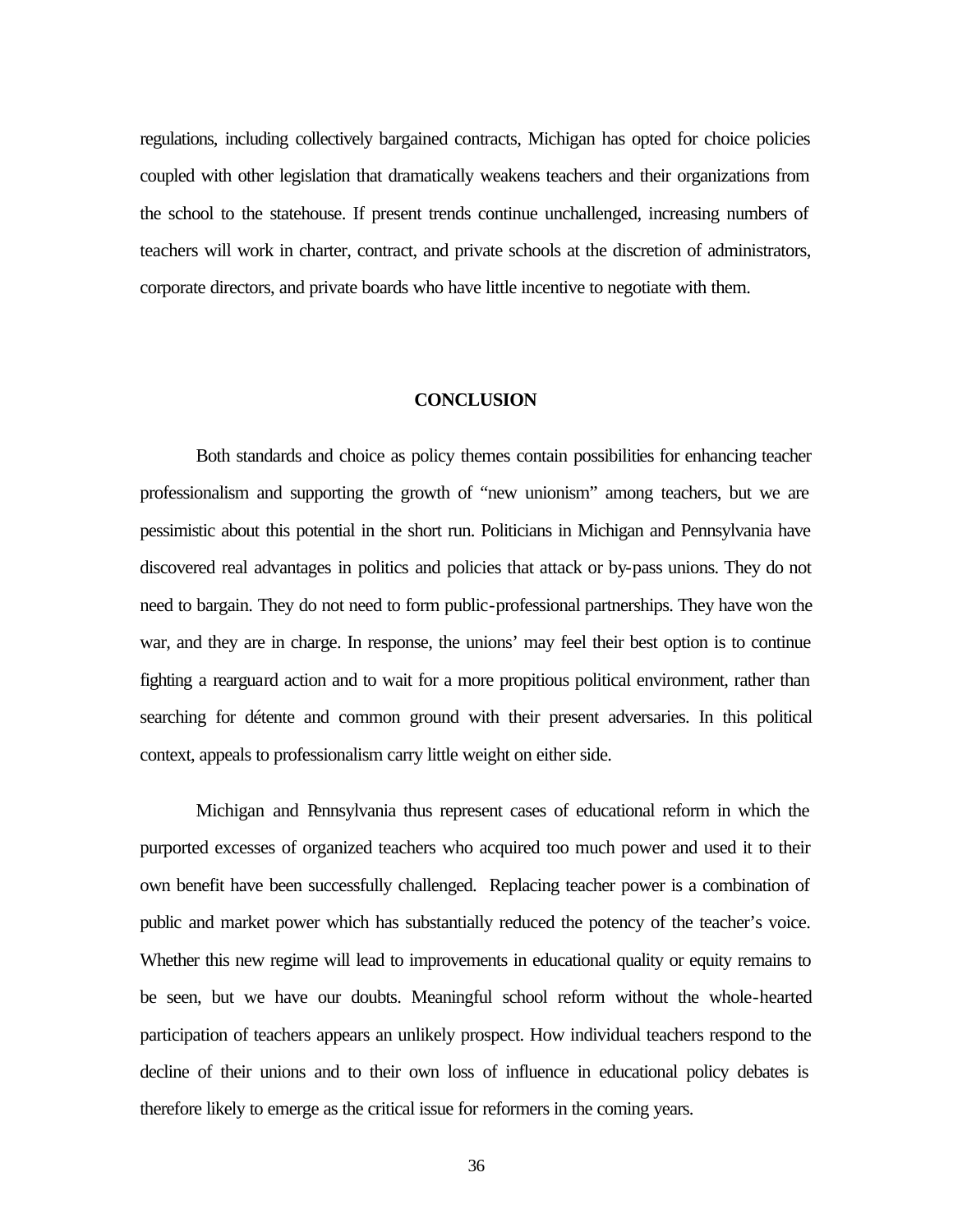## **Endnotes**

 $\ddot{\phantom{a}}$ 

<sup>4</sup> The first Proposal A was defeated mainly because voters in metropolitan Detroit and the urban corridor north of the city objected to the proposed redistribution of school revenues in favor of "outstate" districts.  $<sup>5</sup>$  Ballot proposals in Michigan are designated by letters. This was the second consecutive "Proposal A" to</sup>

address school funding issues, following the defeat of the first "Proposal A" in 1993. The second "Proposal A" was substantially more radical than the first.

 $6$  Funds for capital expenditures continue to be raised locally, through the issuance of bonds.

 $<sup>7</sup>$  The bill was passed by the House at midnight, with no Democratic votes. One Republican member</sup> returned from Venezuela to cast his vote. The bill passed the Senate on a party-line vote a week later, as a Republican Senator returned from a two-month medical absence to cast the deciding vote, arriving on the floor from a hospital bed set up in the Lieutenant Governor's office.

<sup>8</sup> In September 1999 teachers in the Detroit Public Schools staged a nine-day strike at the beginning of the school year, against the advice of local and state union leaders. The school board and superintendent declined to invoke statutory sanctions against the strikers, choosing instead to continue negotiations. The Detroit school board's failure to enforce available penalties against the teachers and their union produced immediate efforts in the legislature to make the penalties mandatory.

 $9$  In the 1998 gubernatorial campaign, the hapless Democratic candidate's education platform calls for a reversal of the funding shifts enacted in Proposal A, and for the repeal of PA 112 and the restoration of teachers' right to strike. It is doubtful whether anyone outside the teachers' unions believes that either change will bring about improvement in Michigan's schools.

 $10$  From the school boards' point of view, the "rainy day fund" has increased in importance since the approval of Proposal A, because the state aid payments that now constitute the largest share of district revenues are distributed on a schedule that does not correspond to the districts' fiscal or academic years. Those districts without a sufficient fund balance must resort to costly short-term borrowing to meet their payroll and other obligations.

 $11$  Surveys consistently rank Michigan's teachers as the best-compensated in the nation when their salaries and benefits are adjusted for the cost of living in Michigan.

 $12$  This section of the paper is based in part on interviews with Pennsylvania teacher's union representatives legislators, legislative staff members, and education lobbyists.

<sup>13</sup> Joe Bard, Executive Director of the Pennsylvania Association of Rural and Small Schools (PARSS), used this phrase in the PARSS Newsletter, September 1998.

<sup>14</sup> From 1970 to 1980, there were 352 teachers strikes; from 1980 to 1990, there were 227 teachers strikes.

 $15$ It is important to note that Act 88 was passed under the Democratic Administration of Governor Bob Casey, which shows that the unions were already losing influence prior to the advent of the Ridge Administration.

<sup>&</sup>lt;sup>1</sup> The authors' names are listed in alphabetical order.

 $2$  This section of the paper is based in part on interviews conducted with state-level leaders from the Michigan Education Association and the Michigan Federation of Teachers, and with the presidents of union locals in metropolitan Lansing. This research was conducted in the course of a larger project on "The Ecology of School Choice," which has received funding from the Spencer Foundation and the Provost's Office at Michigan State University. Brad Carl, Sharman Oliver, and Nancy Schwartz provided valuable research assistance.

<sup>&</sup>lt;sup>3</sup> This reflects a broader decline in the political influence of organized labor in Michigan. In the last two gubernatorial elections, the candidate favored by the principal unions has lost in the Democratic primary, and the successful Democratic candidates have been easily defeated by Governor Engler despite strong union support.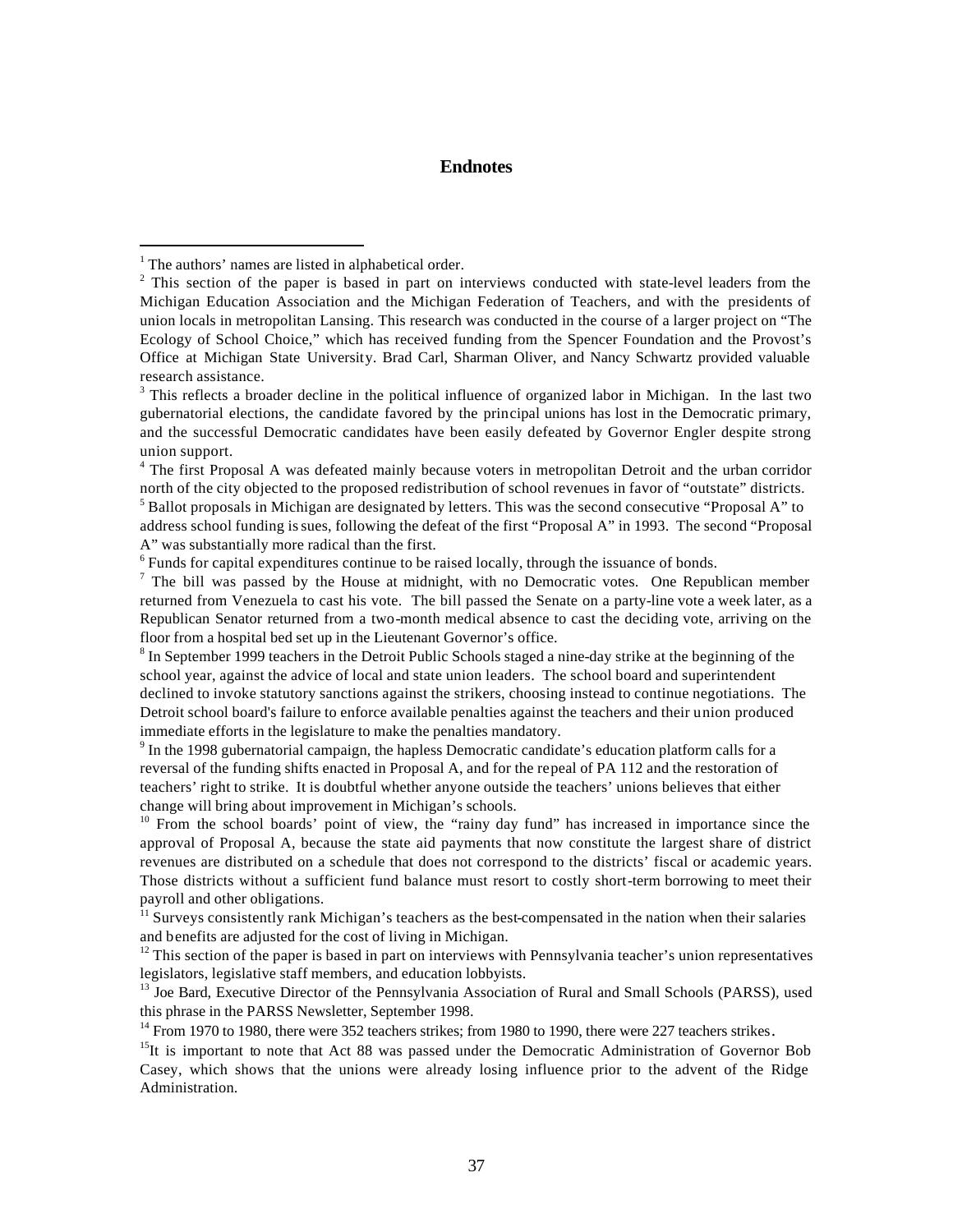<sup>16</sup> PSEA succeeded in opposing Ridge's professional development bill by taking advantage of PSBA's wellestablished use of the "unfunded mandate" argument. They contended that the professional development bill was going to be yet another unfunded mandate.

<sup>17</sup> The unions were also irrelevant to the biggest education policy controversy during Governor Casey's administration, the donnybrook over outcome-based education (Boyd, Lugg, & Zahorchak, 1996).

 $\ddot{\phantom{a}}$ 

<sup>19</sup> As quoted in the Wall Street Journal (May 15, 1998). The strong support for this bill reflected the legislature's negative view of Philadelphia as an insatiable and 'bottomless pit,' as well as their antipathy toward the unions and Philadelphia's school superintendent.

<sup>20</sup> Relations between Governors and teachers' unions are far less acrimonious and potentially more constructive in other states, including New York.

 $21$  As reported in the Harrisburg Patriot on August 30, 1998, thirty-one charter schools were approved for operation in Pennsylvania during the 1998-99 school year.

<sup>&</sup>lt;sup>18</sup> Interview with Michael DiRaimo on August 26, 1998.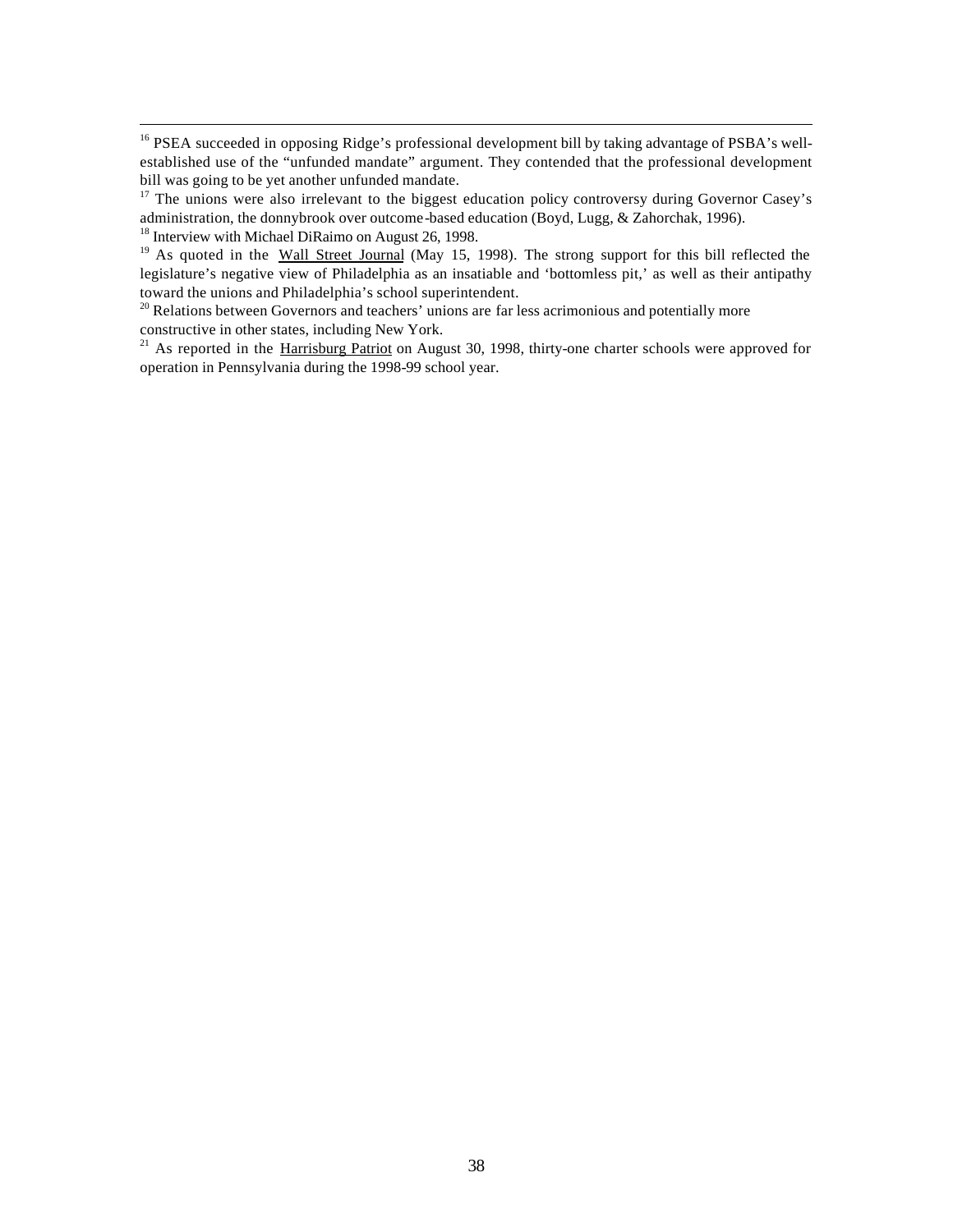#### **REFERENCES**

Axelrod, R. (1978). *The Evolution of Cooperation*. New York: Basic Books.

- Boyd, W.L., Lugg, C., & Zahorchak, G. (1996, May). Social traditionalists, religious conservatives, and the politics of outcome-based education. Education and Urban Society, 28, 3, 347-365.
- Chubb, J. and Moe, T. (1990). *Politics, markets, and America's schools.* Washington, DC: The Brookings Institution.
- Citizens Research Council (1994). "Public Sector Strikes in Michigan: An Update." *Council Comments*, Number 1026.
- Cohen, D. (1988). Teaching practice: Plus que ca change… In P. Jackson (Ed.), *Contributing to educational change: Perspectives on research and practice* (pp. 27-84). Berkeley, CA: McCutchan.
- Cookson, P. (1994). *School choice. The struggle for the soul of American education.* New Haven: Yale University Press.
- Council of the Great City Schools. (1998, May). Adequate state financing of urban schools. Part I: An analysis of funding to the Philadelphia Public Schools. Author: Washington, DC.
- Courant, P.N., Gramlich, E., and Loeb, S. (1994). "A Report on School Finance and Educational Reform in Michigan." In *Midwest Approaches to School Reform*, ed. Thomas A. Downes and William A. Testa. Chicago: Federal Reserve Bank of Chicago.
- Daniels, T.H. (1997, Fall). The development of charter public schools in Pennsylvania. Pennsylvania Educational Leadership, 17, 1, 4-10.
- Farrell, D. (1993). "Political hardball is the MEA's game." *The Detroit News* 12 December, 1A.
- Freedman, E. and Hornbeck, M. (1993). "Kalkaska parents are angry at state." *The Detroit News* 26 March, B1.
- Fudenberg, D. and Tirole, J. (1991). *Game Theory*. Cambridge, Massachusetts: The MIT Press.
- Gutmann, A. (1987). *Democratic education.* Princeton, NJ: Princeton University Press.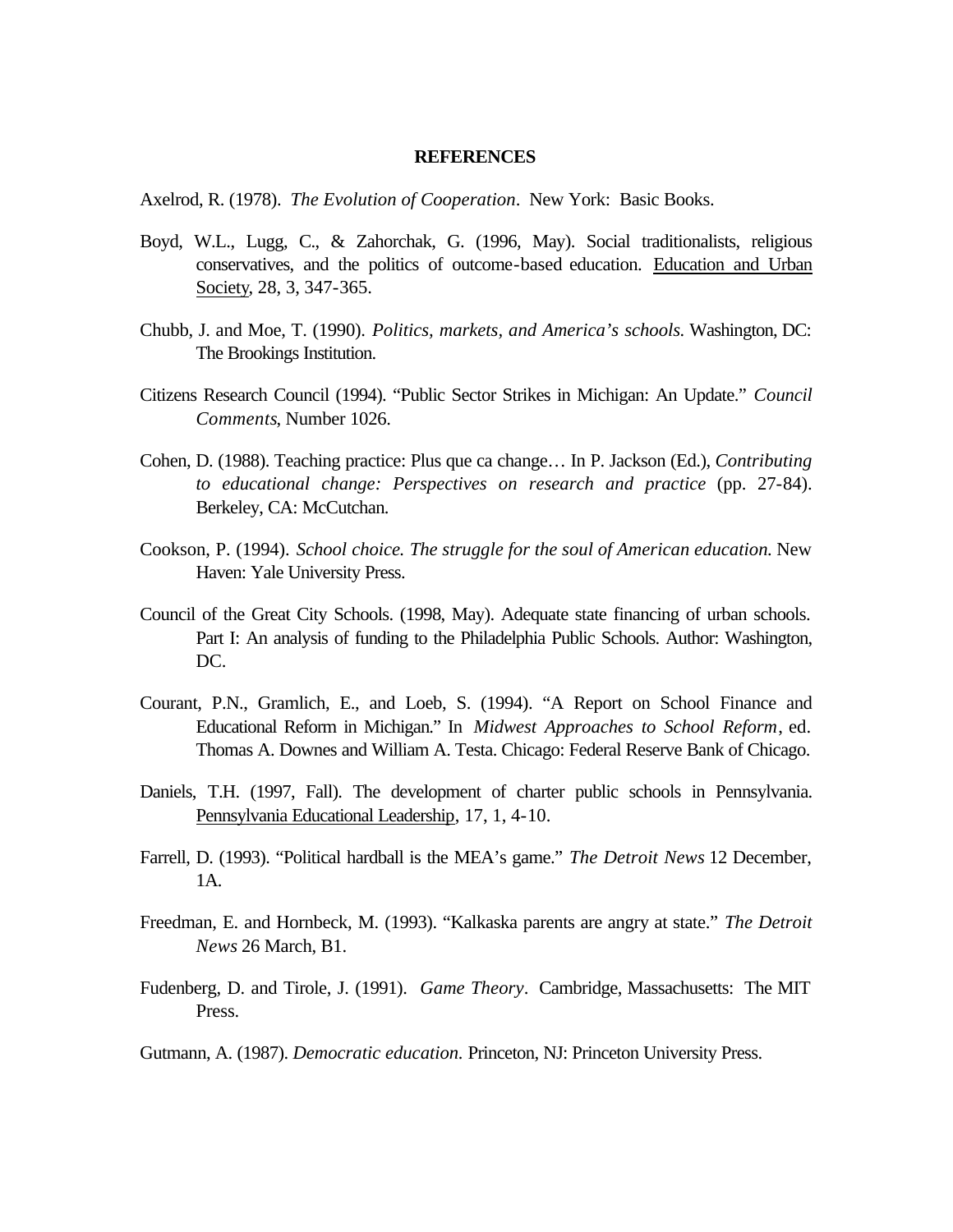- Hess, P.K. (1980, August). An analysis of the influence of the Pennsylvania State Education Association within the state legislative policy process. Unpublished doctoral dissertation, Pennsylvania State University. University Park, PA.
- Ingvarson, L. (1998). Professional development as the pursuit of professional standards: The standards-based professional development system. *Teaching and Teacher Education, 14*, 127-140.
- *Inside Michigan Politics* (1993). "Multi-client firms (and Muchmore) top lobbyist survey." 4 September.
- Karper, J.H., & Boyd, W.L. (1988, February). Interest groups and the changing environment of state educational policymaking: Developments in Pennsylvania. Educational Administration Quarterly, 24, 1, 21-54.
- Kerchner, C. & Koppich, J. (Eds.). (1993). *A union of professionals. Labor relations and educational reform.* New York: Teachers College Press.
- Kerchner, C. & Mitchell, D. (1988). *The changing idea of a teachers' union*. New York: Falmer Press.
- Kelly, P. (1998). *Teacher unionism and professionalism: An institutional analysis of peer review programs and the competing criteria for legitimacy*. Unpublished doctoral dissertation, Michigan State University, E. Lansing, Michigan.
- Koppich, J. & Kerchner, C. (in press). Organizing the other half of teaching. In L. Darling-Hammond and G. Sykes (Eds.). *Teaching as the learning profession. Handbook of policy and practice.* San Francisco: Jossey Bass.
- Lipsky, M. (1980). *Street-level bureaucracy. Dilemmas of the individual in public services.* New York: Russell Sage Foundation.
- McDiarmid, H. (1993). "School Yard Bullies Put the Kids at Risk." *Detroit Free Press*, 16 November, 1B.
- McDonnell, L. (1989). *The dilemma of teacher policy* (JRE-03). Santa Monica, CA: The RAND Corporation.
- Mahtesian., C. (1995). "The chastening of the teachers." *Governing* 9 (December).
- Makosy, S. (1998). Academic standards-setting in Pennsylvania: The confluence of problems, policies, and politics. Unpublished doctoral dissertation, Pennsylvania State University. University Park, PA.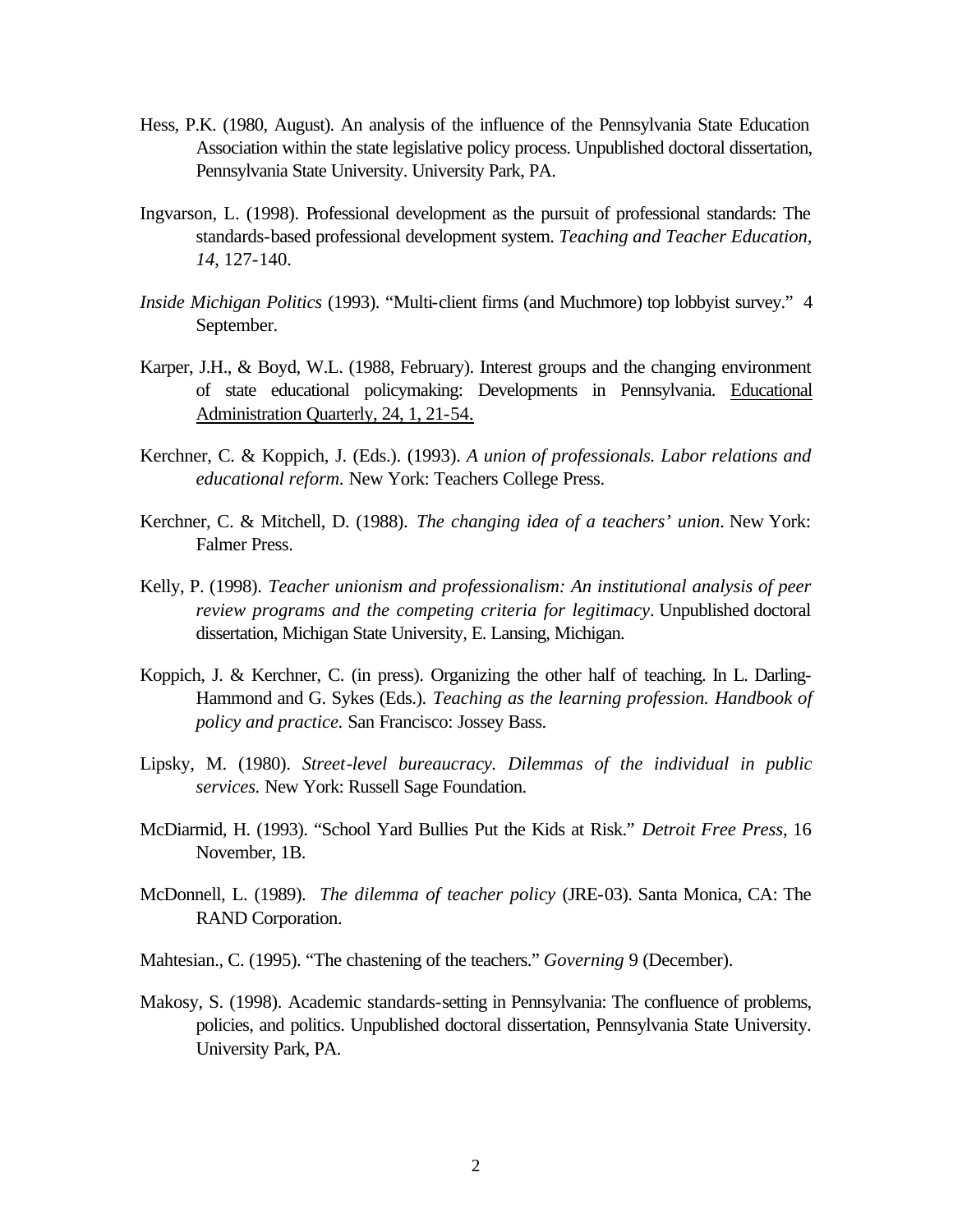- Mintrom, M. (1998). "Michigan's Charter School Movement." Working Paper 98-14, Political Institutions and Public Choice Program, Michigan State University.
- Mitchell, D. & Kerchner, C. (1983). Labor relations and teacher policy. In L. Shulman & G. Sykes (Eds.). *Handbook of teaching and policy* (pp. 214-238). New York: Longman.
- Odden, A. & Kelly, C. *Paying teachers for what they know and do: New and smarter compensation strategies to improve schools.* Thousand Oaks, CA: Corwin Press.
- Plank, D.N. (1994). "Michigan: Slouching Towards Kalkaska." *Politics of Education Bulletin* 20 (Winter).
- Ponessa, J. (1996, January 24). Wilkinsburg should rehire teachers, arbitrator says. Education Week on the Web. (http://www.edweek.org/ew/vol-15/18wilk.h15)
- Raywid, M. (1990). Rethinking school governance. In R. Elmore & Associates (Eds.), *Restructuring schools. The next generation of educational reform* (pp. 152-206). San Francisco, CA: Jossey Bass.
- Reis, S.C., & Hartman, W.T. (1997, Fall). Education funding in Pennsylvania: A legal challenge and a fiscal response. Pennsylvania Educational Leadership, 17, 1, 11-21.
- Thomas, W.B., Moran, K.J., & Resnick, J. (1996). Intentional transformation in a small school district: The Turner School initiative. In R.L. Crowson, W.L. Boyd, & H. Mawhinney (Eds.), The politics of education and the new institutionalism: Reinventing the American school. Washington, DC: Falmer Press.
- Vergari, S. (1995). "School Finance Reform in the State of Michigan." *Journal of Education Finance* (21) Fall.
- *Wall Street Journal*. (1998, May 15). Breaking ranks. P. A14.
- Walsh, M. (1996, August 7). Proponents of private management weigh options. Education Week on the Web. (http://www.edweek.org/ew/vol-15/41priv.h15)
- Walton R. & McKersie, R. (1965). *A behavioral theory of labor negotiations*. New York: McGraw-Hill.
- White, K.A. (1998, June 10). Philadelphia budget passes, easing takeover threat. Education Week, 17, 39, p. 6.
- Wills, D.J. (1998). "Can School Districts in Pennsylvania Legally Privatize Management and Instructional Services?" Unpublished doctoral dissertation. University Park, PA: The Pennsylvania State University.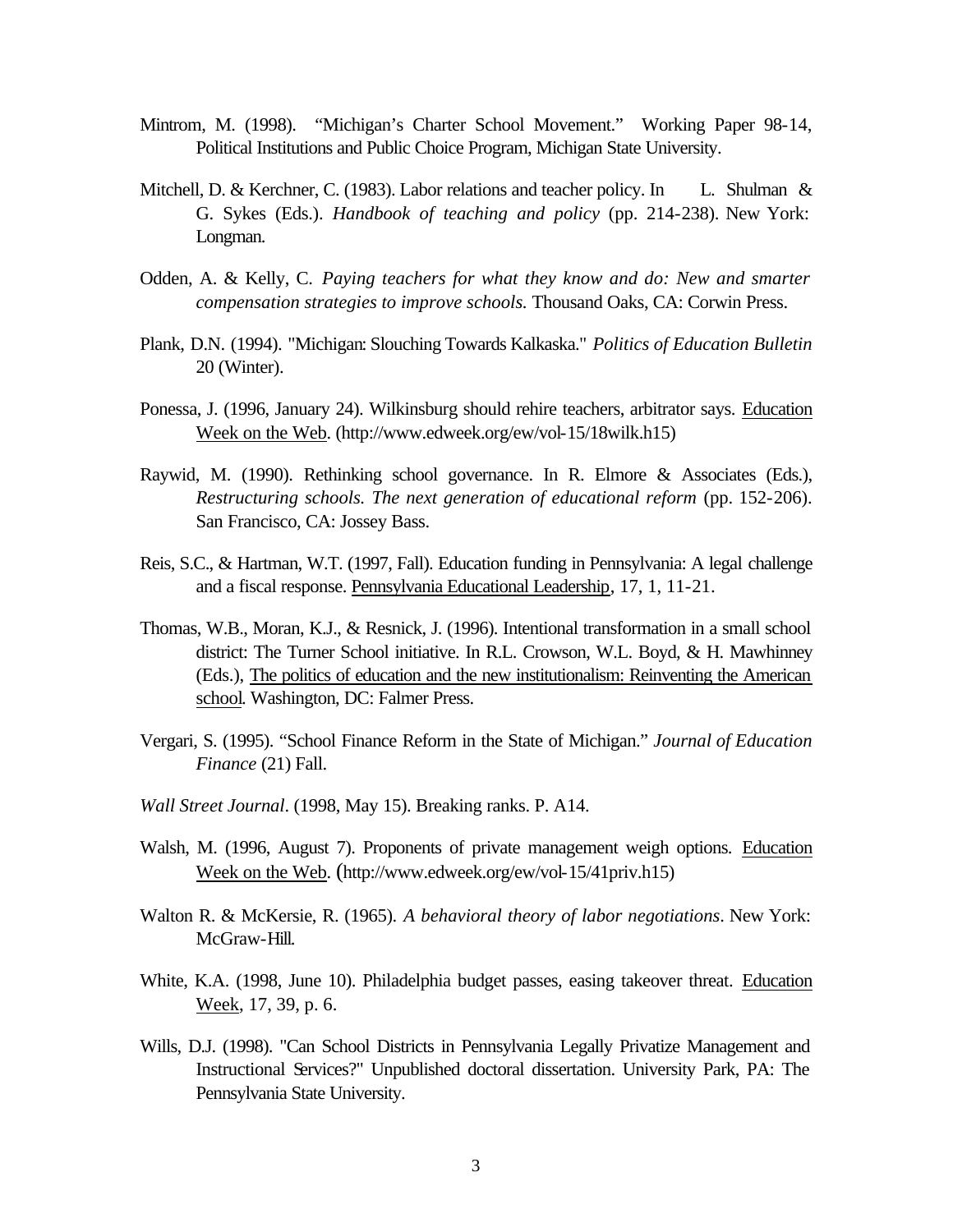Wolfram, G. (1994). "Education, power, and the teachers' union in Michigan." *Michigan Forward* (October).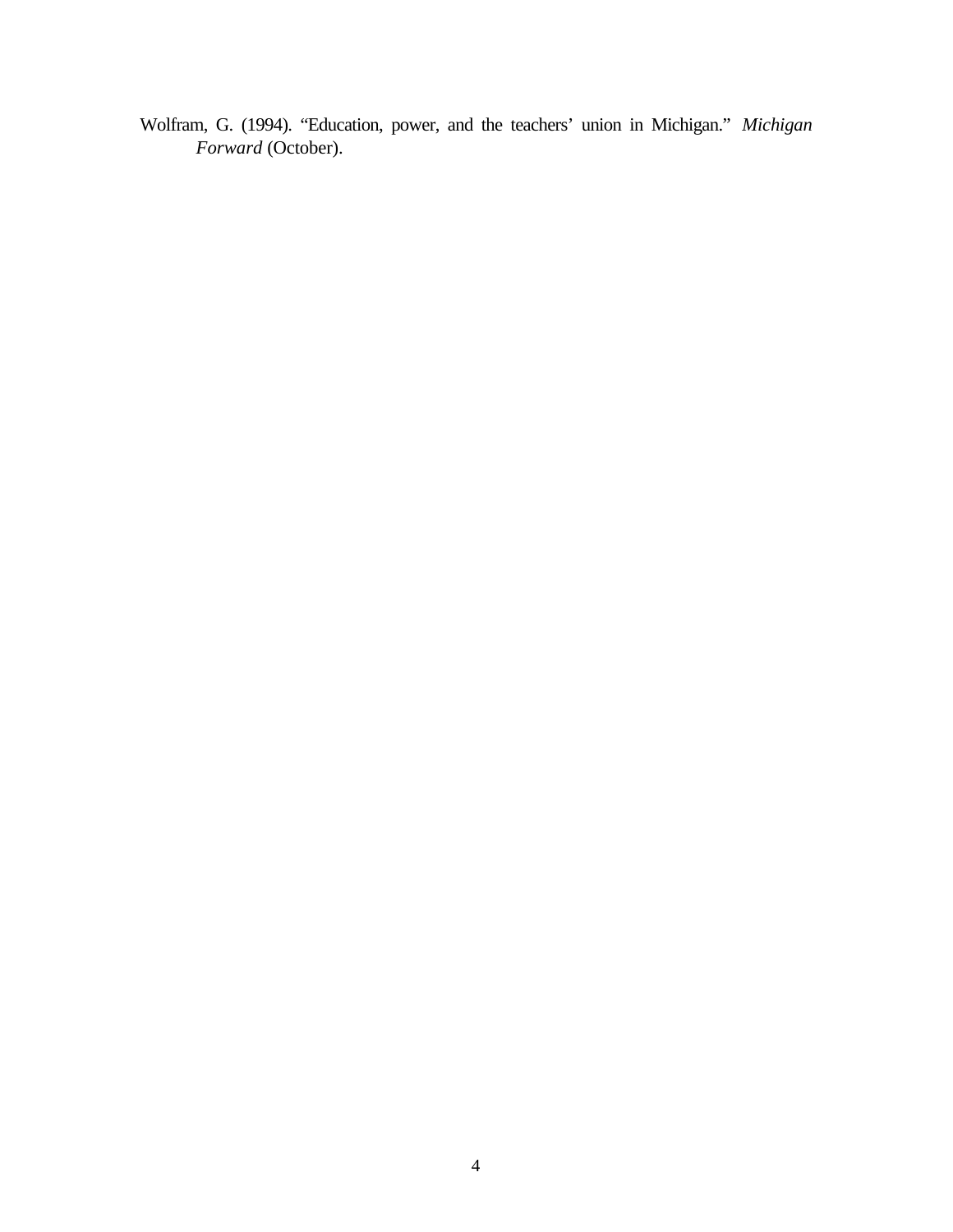### **BOX: PLAYING "POLITICAL HARDBALL"**

The problem facing the Governors and the teachers' unions can be presented as a game in the form of the familiar "prisoners' dilemma," in which the principals must choose whether to fight to advance their particular interests or to cooperate with their adversaries to achieve shared gains. In the original "prisoners' dilemma" game, two prisoners have been arrested for the same crime. They are placed in separate cells to prevent them from communicating with one another, and separately offered a similar bargain by their jailers. If one betrays the other he will be set free, while his confederate serves the maximum time, provided that his partner does not betray him. If he refuses to "defect" and betray his partner he will serve an intermediate sentence. If neither of the two prisoners "defects," therefore, both will go free; if each betrays the other, both will serve maximum time. The socially optimal outcome is for both prisoners to refuse to defect, but the equilibrium solution is for both to defect and to serve maximum sentences (Fudenberg and Tirole, 1991; Axelrod, 1978).

We present the conflict between the teachers' unions and the Governors graphically in Figure 1. The absolute magnitude of the gains (or losses) associated with the choices available

|           |           | Unions    |        |
|-----------|-----------|-----------|--------|
|           |           | Cooperate | Fight  |
| Governors | Cooperate | 2,2       | $-2,4$ |
|           | Fight     | $4, -2$   | 0,0    |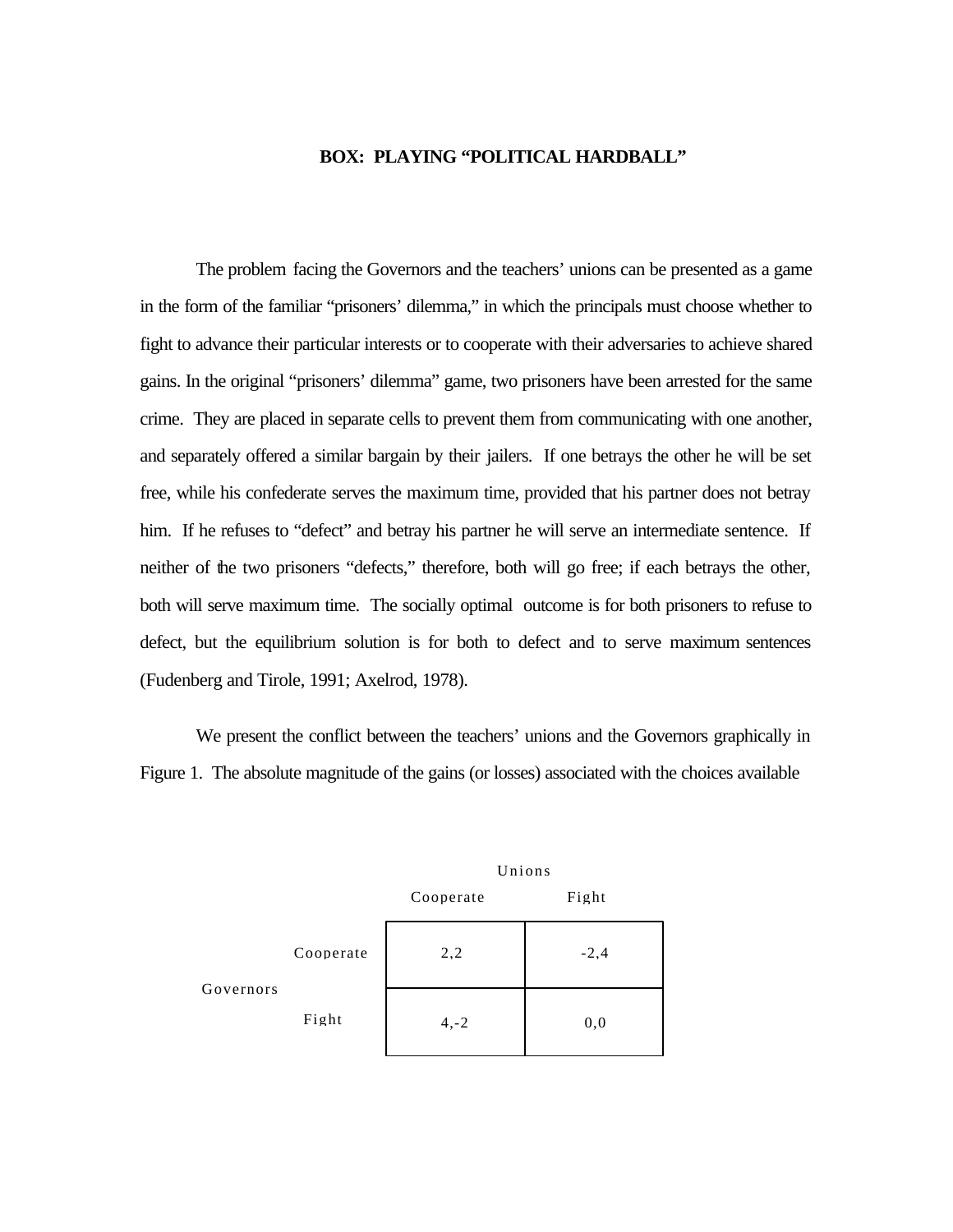to the two players is not important to the analysis. The critical condition is that the payoff for fighting exceeds the payoff for cooperating for each party, regardless of the other party's choice. In Figure 1, for example, if the Governors choose to fight and the unions choose to cooperate the Governors' payoff is 4, which is greater than the payoff of 2 that the Governors would receive if they chose to cooperate. Similarly, if the unions choose to fight, the Governors' payoff is 0 for fighting and -2 for cooperating. The same conditions hold for the unions. Under these circumstances, both players will choose to fight, and the outcome of the game will be (0,0) in the lower right-hand cell. Collectively, the best available outcome is that in the upper lefthand cell  $(2,2)$ , but this socially preferred outcome is not readily attainable.

From the Governors' point of view, there is little to gain from cooperating with the teachers' unions. Public support for restraining or reducing taxes remains widespread, and in Michigan and Pennsylvania there appears to be further political mileage in attacks on the education establishment. Moreover, the Governors' policy priorities in both states include expanded opportunities for parental choice and stricter accountability for schools, teachers, and students, both of which are strongly resisted by the teachers' unions. Under these circumstances, the Governors' best strategy is to move forward with their reform agendas, confronting the unions when necessary and ignoring them otherwise.

From the unions' point of view, cooperation with the Governors opens up a dismal prospect for their members, including more work for less pay, peer evaluation, stricter external accountability (including tests for practicing teachers and "merit pay"), and reduced job security. In the present political environment it is unlikely that unilateral concessions on any of these issues would produce reciprocal concessions from the Governors; rather, they would almost certainly result in unpredictable but potentially large losses for union members and a further deterioration in the power of the unions. The "new unionism" seems to offer the unions little or no political leverage; their best strategy is to fight to protect their members' past gains, while mobilizing politically to shift the electoral balance in their own favor.